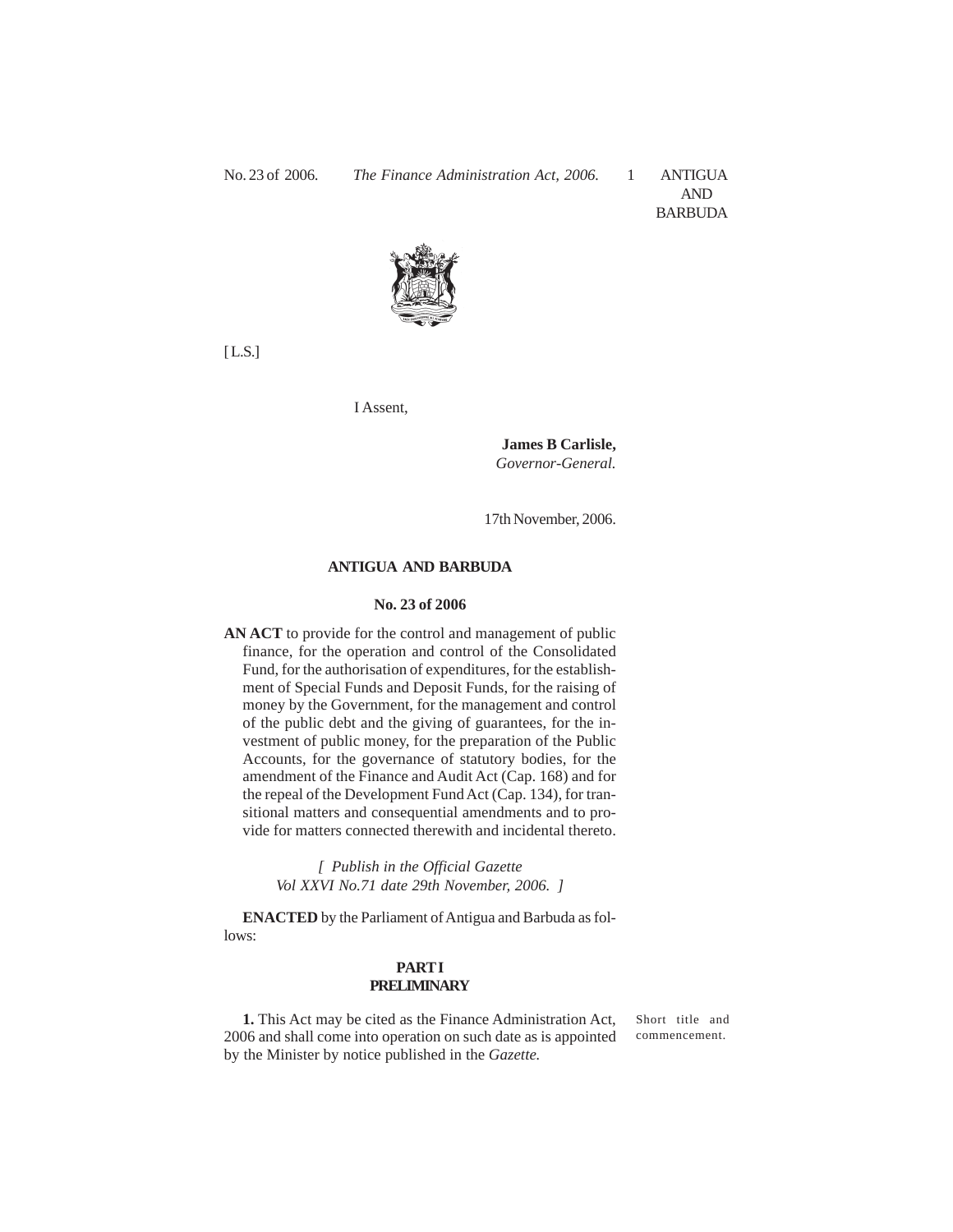| <b>ANTIGUA</b><br><b>AND</b><br><b>BARBUDA</b> | 2 | No. 23 of 2006.<br>The Finance Administration Act, 2006.                                                                                                                                                                            |  |
|------------------------------------------------|---|-------------------------------------------------------------------------------------------------------------------------------------------------------------------------------------------------------------------------------------|--|
| Definitions.                                   |   | 2. $(1)$ In this Act, unless the context otherwise requires—                                                                                                                                                                        |  |
|                                                |   | "accounting officer" means a public officer designated as<br>such under section $8(1)$ and includes an acting accounting<br>officer;                                                                                                |  |
|                                                |   | "advance" means an advance referred to in section 35(1);                                                                                                                                                                            |  |
|                                                |   | "annual estimates" means the annual estimates of revenue<br>and expenditure, both recurrent and capital, referred to in<br>section 25;                                                                                              |  |
|                                                |   | "appropriation" means a sum voted to meet the annual or<br>supplementary estimates of expenditure in a financial year<br>by an appropriation Act or a supplementary appropriation<br>Act and, where the context requires, includes— |  |
|                                                |   | $\left( a\right)$<br>estimates deemed to be an appropriation by-                                                                                                                                                                    |  |
|                                                |   | (i)<br>a provisional general warrant; or                                                                                                                                                                                            |  |
|                                                |   | (ii)<br>a special warrant;                                                                                                                                                                                                          |  |
|                                                |   | virements under section 33; and<br>(b)                                                                                                                                                                                              |  |
|                                                |   | reallocations under section 34;<br>(c)                                                                                                                                                                                              |  |
|                                                |   | "appropriation Act" means an Act to appropriate sums<br>necessary to meet the annual estimates of expenditure for<br>services in a financial year;                                                                                  |  |
|                                                |   | "Consolidated Fund" means the Consolidated Fund re-<br>ferred to in section 13;                                                                                                                                                     |  |
|                                                |   | "Contingencies Fund" means the Contingencies Fund re-<br>ferred to in section 17 of the Finance and Audit Act, Cap.<br>168;                                                                                                         |  |
|                                                |   | "Deposit Fund" means a deposit fund referred to in sec-<br>$\tan 45(1);$                                                                                                                                                            |  |
|                                                |   | "expenditure vote" means a sum appropriated to a service;                                                                                                                                                                           |  |
|                                                |   | "estimates" means annual or supplementary estimates and,<br>where the context requires, includes—                                                                                                                                   |  |
|                                                |   |                                                                                                                                                                                                                                     |  |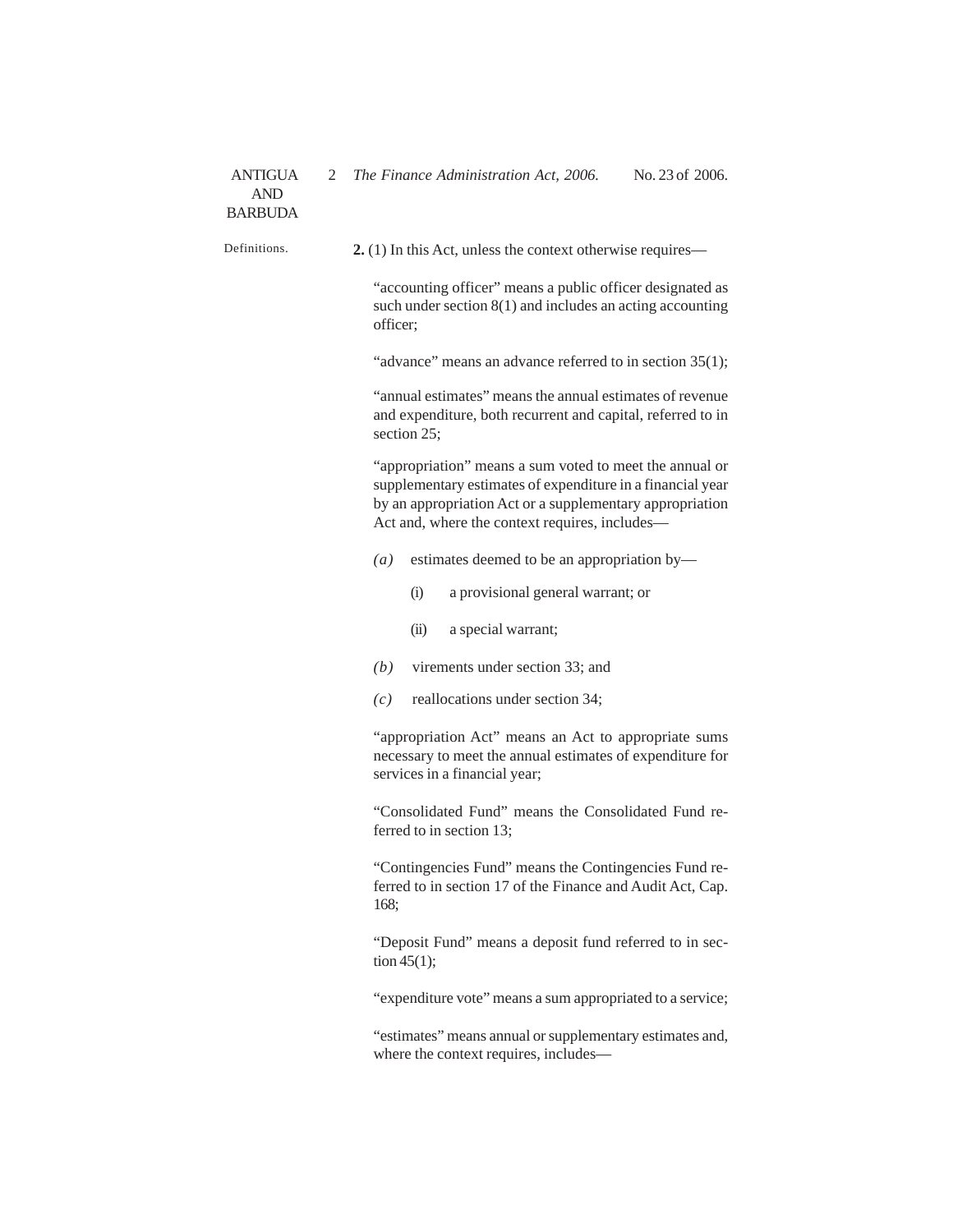BARBUDA

*(a)* the estimates prepared in relation to an appropriation by—

- (i) a provisional general warrant; or
- (ii) a special warrant;
- *(b)* virements under section 33; and
- *(c)* reallocations under section 34;

"Financial Secretary" means the Financial Secretary of Antigua and Barbuda;

"financial year" means the twelve months beginning on the 1st day of January and ending on the 31st day of December in any year or such other period of twelve months as may be prescribed;

"government property" includes property in the possession or under the control of the Government;

"imprest" means a sum of money in cash that is held under an imprest warrant;

"imprest warrant" means a warrant referred to in section 36;

"Minister" means the Minister responsible for finance;

"money" includes negotiable instruments;

"negotiable instrument" means a cheque, draft, traveller's cheque, bill of exchange, postal note, money order or other similar instrument;

"prescribed" means prescribed by regulation under section 57(2);

"provisional general warrant" means a provisional general warrant referred to in section 29;

"Public Accounts" means the Public Accounts of Antigua and Barbuda referred to in section 56(1);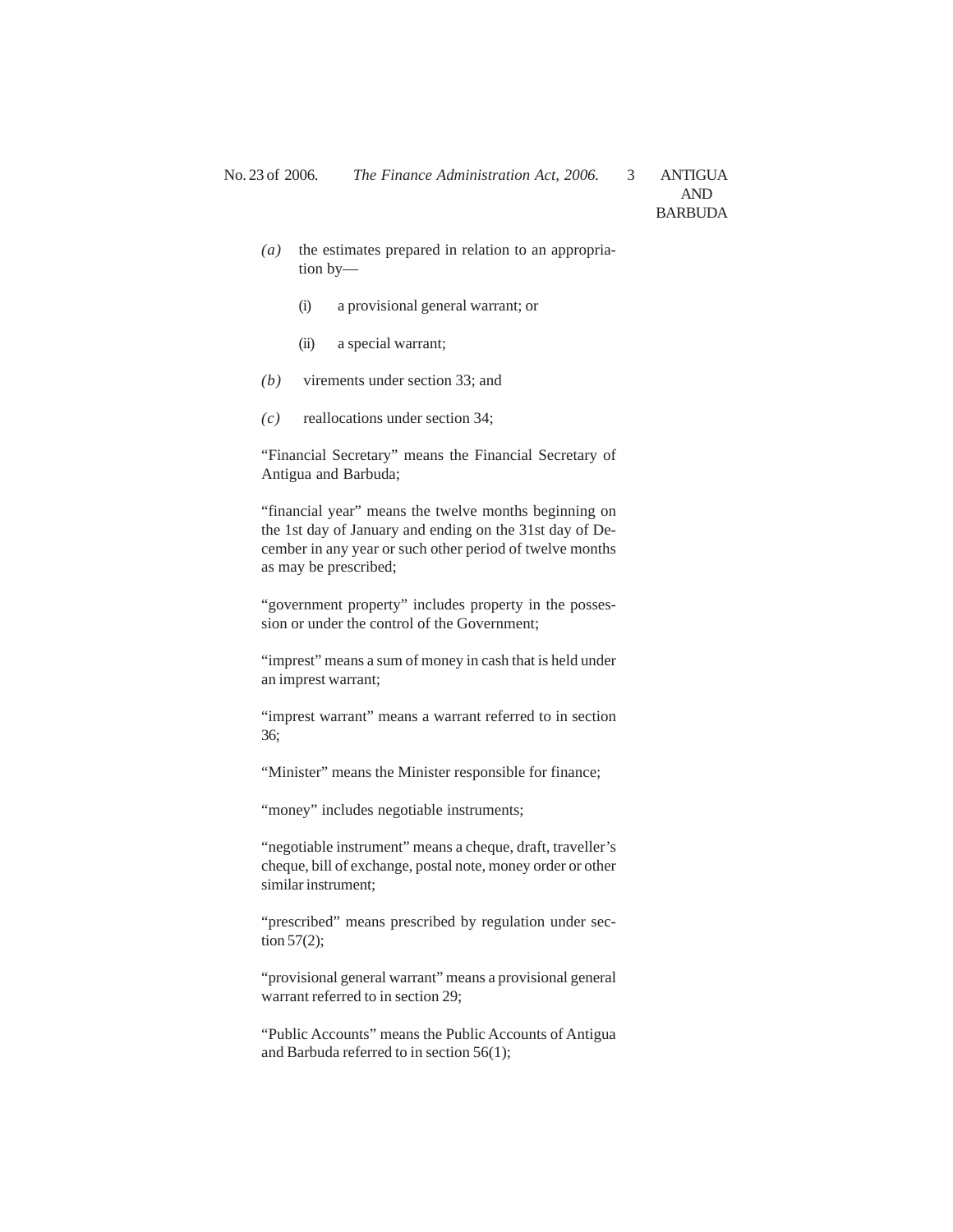# AND BARBUDA

"Public Accounts Committee" means the committee appointed under section 98 of the Constitution;

"public money" means money belonging or payable to or received, collected or held by, for or on behalf of the Government and includes—

- *(a)* all revenues or other money raised or received for the purpose of the Government; and
- *(b)* all money held, whether temporarily or otherwise, by a public officer in his official capacity, either alone or jointly with any other person whether or not that other person is a public officer;

"public officer" means a person holding or acting in any public office as defined in section 127 of the Constitution;

"regulation" means a regulation made under this Act;

"securities" means bonds, debentures, promissory notes, treasury bills and other documents evidencing debt and includes documents commonly known as securities;

"sinking fund" means a sinking fund for which provision is made in relation to government securities under section 50(4)*(f)* or under section 57(2)*(f)* or under any other Act;

"Special Fund" means a special fund referred to in section 42(1);

"special warrant" means a special warrant referred to in section 30;

"statutory body" means any corporation, company, board, commission, authority or other body established by or under an Act to provide goods or services to the public on behalf of the Government;

"statutory expenditure" means an expenditure charged on the Consolidated Fund by a law that provides that the expenditure is so charged in each year—

- *(a)* by the Constitution; or
- *(b)* in any other case, without further vote of Parliament;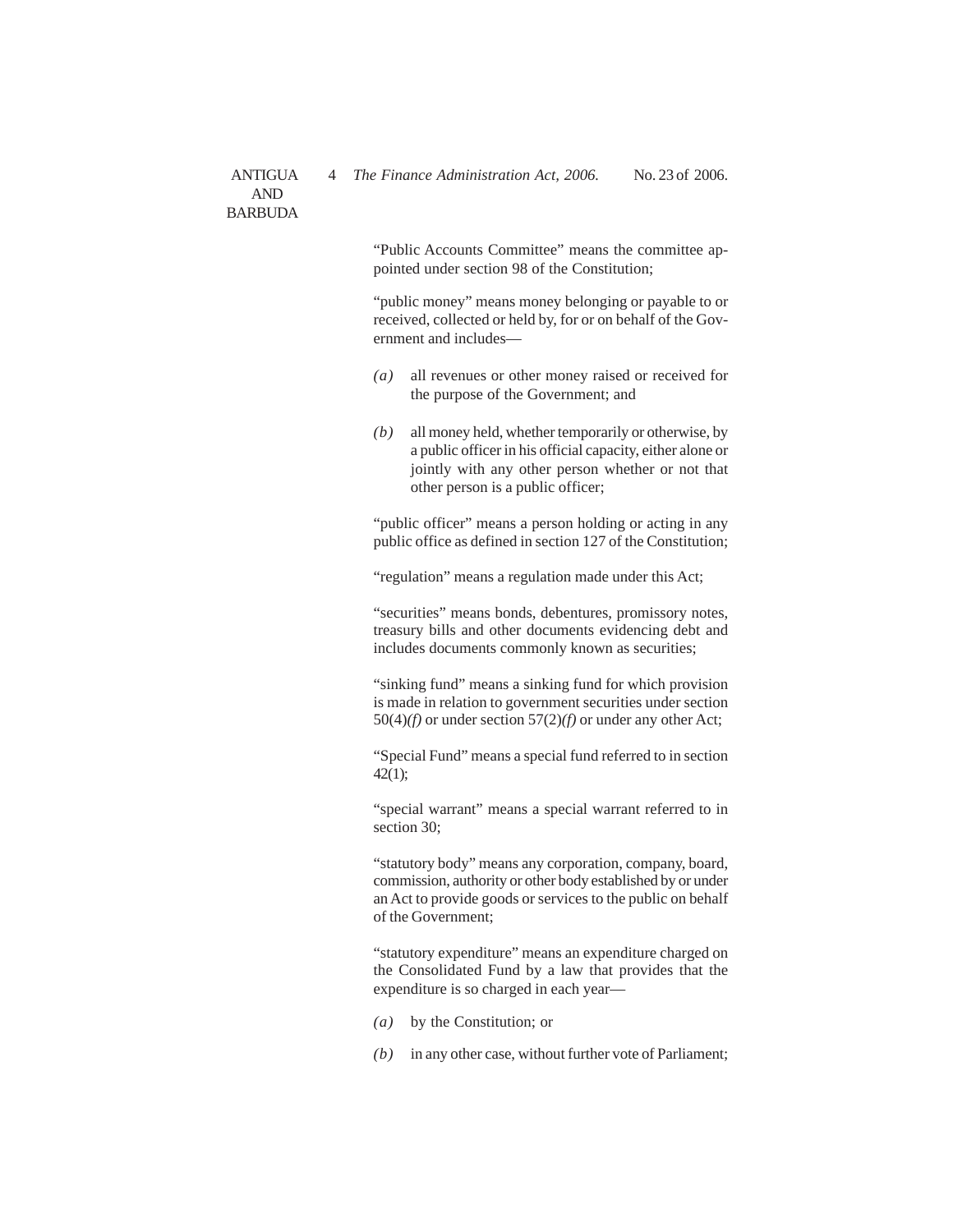"supplementary appropriation Act" means an Act to appropriate sums of money necessary to meet the supplementary estimates of expenditure for services in a financial year;

"supplementary estimates" means supplementary estimates of expenditure, both recurrent and capital; and

"Treasury instructions" means the instructions issued by the Accountant General under section 7(2)*(h)*.

**3.** When a power to delegate, designate, appoint or authorise a person to do an act or thing is given under this Act or the regulations, the delegation, designation, appointment or authorisation my be made by the person's name, title or office and, when a delegation, designation, appointment or authorisation is by title or office, the delegation, designation, appointment or authorisation applies to every person while he holds that title or office.

## **PART II CONTROL AND MANAGEMENT OF PUBLIC FINANCE**

**4.** (1) The Minister, the Financial Secretary and the Accountant General shall discharge their responsibilities and exercise their powers in accordance with this Act and the regulations and any other Act relating to matters provided for in this Act and any regulations made under that other Act.

(2) An accounting officer and any delegate of an accounting officer shall discharge his responsibilities and exercise his powers in accordance with this Act and the regulations and any other Act relating to matters provided for in this Act and any regulations made under that other Act and the Treasury instructions.

**5.** (1) The Minister—

- *(a)* is responsible for—
	- (i) the supervision, control and direction of the Government's financial affairs and the management and control of the Consolidated Fund;

Interpretation of this Part.

Interpretation of delegation, designation, etc.

Responsibilities and powers of Minister.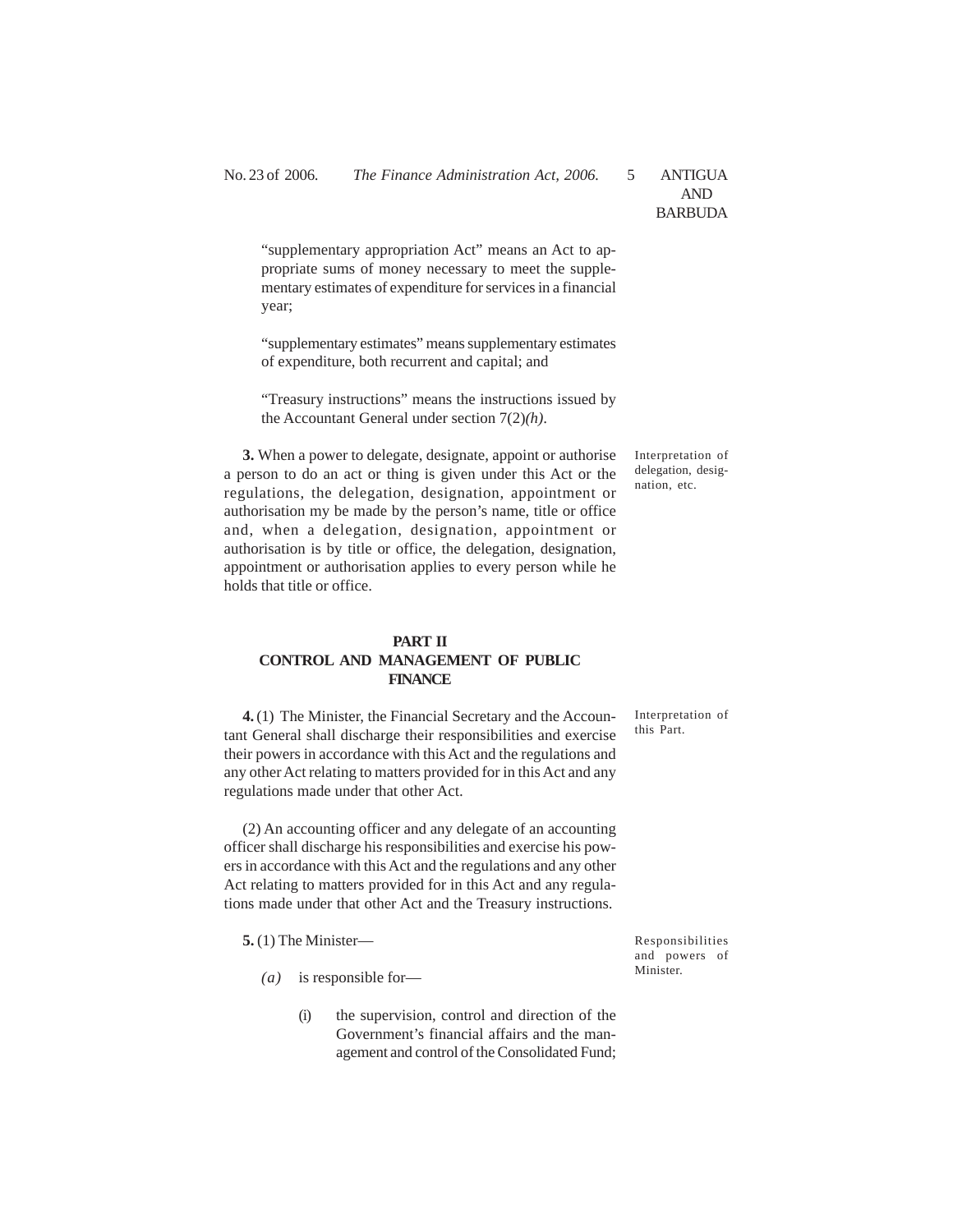- (ii) management of the public debt, of the investment of public money, and of loans and advances made and guarantees given by the Government;
- (iii) exercising general direction and control over the Ministry;
- (iv) the preparation of the annual and supplementary estimates;
- (v) ensuring that a full account of the finances of the Government is laid before the House in the Public Accounts; and
- (vi) any statutory body for which he is responsible by virtue of being Minister responsible for that statutory body; and
- *(b)* has such responsibilities in relation to government property as are assigned to him under the regulations.

(2) The Minister may issue directives in writing as to the form of the annual and supplementary estimates.

(3) The Minister may enter into and execute agreements on behalf of the Government in relation to matters of a financial nature, including, without limitation, agreements for the payment by instalments of money owing to the Government.

(4) The Minister may delegate any of his responsibilities or powers to the Financial Secretary or any other public officer, other than his power to make regulations.

Responsibilities and powers of Financial Secretary.

**6.** (1) In accordance with the directions of the Minister, the Financial Secretary—

- *(a)* is responsible for—
	- (i) the supervision of the Ministry;
	- (ii) overseeing the preparation of the annual and supplementary estimates on behalf of the Minister;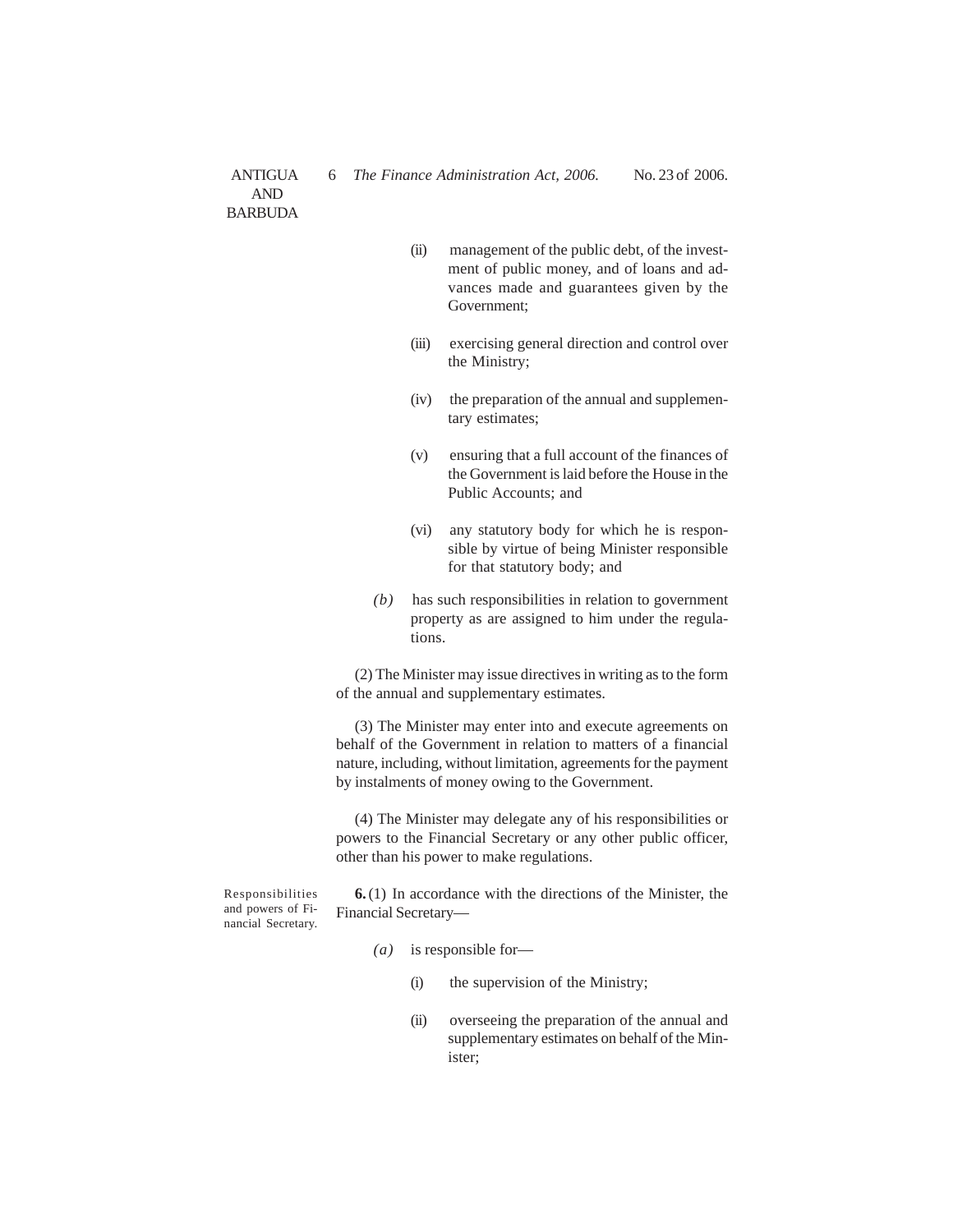- (iii) advising the Minister; and
- (iv) assisting the Minister in the discharge of his responsibilities in relation to the statutory bodies for which he is responsible by virtue of being Minister responsible for those statutory bodies; and
- *(b)* has such responsibilities in relation to government property as are assigned to him under the regulations.
- (2) The Financial Secretary—
	- *(a)* shall at all times have access to all ministries, departments or places where accounting for services takes place or accounting records are kept;
	- *(b)* may require a public officer to furnish any information and provide access to any documents that the Financial Secretary considers necessary;
	- *(c)* has such powers in relation to government property as are assigned to him under the regulations; and
	- *(d)* may delegate any of his responsibilities or powers to the Accountant General or any other public officer.

(3) The Financial Secretary is accountable for discharging his responsibilities and exercising his powers under this Act, the regulations and any other Act or regulation in relation to financial administration with diligence and honesty and is subject to discipline under the applicable law for failing to do so.

(4) Subsection (3) applies, with appropriate changes as the circumstances require, to delegates of the Financial Secretary.

**7.** (1) In accordance with the directions of the Financial Secretary, the Accountant GeneralResponsibilities and powers of Accountant General.

- *(a)* is responsible for—
	- (i) maintaining the central accounts of the Government so as to show the current state of the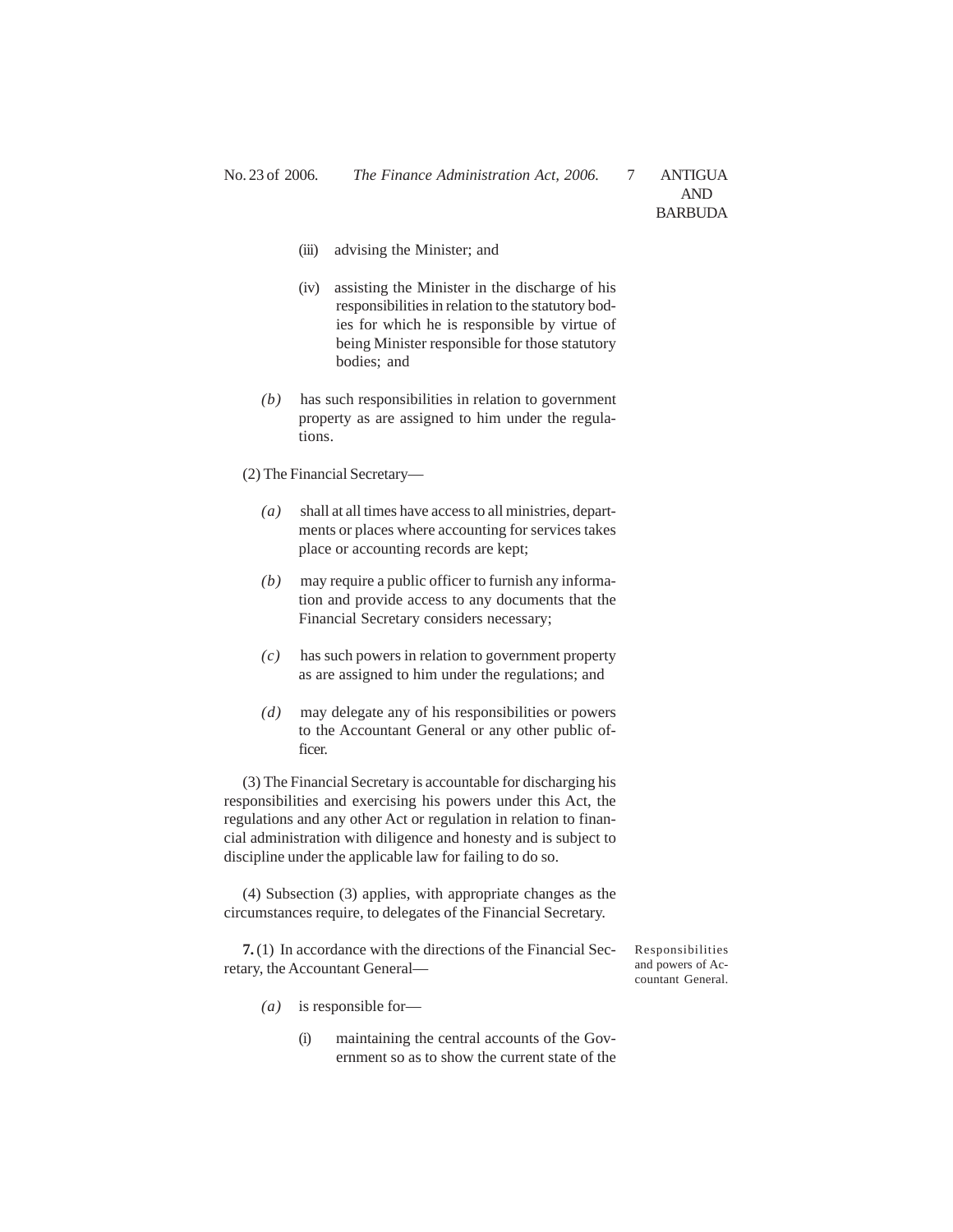## AND BARBUDA

Consolidated Fund and the financial condition of the Government;

- (ii) receiving and banking, or overseeing the receipt and banking, of public money and overseeing its disbursement;
- (iii) preparing the Public Accounts and any other financial statements or reports required by the Minister or the Financial Secretary;
- (iv) maintaining a system for the examination of payments to reasonably ensure that they are made in accordance with this Act or the regulations;
- (v) ensuring that a proper system of accounts is established in every ministry, department and service, and that all money received and paid by the Government is brought promptly and properly to account;
- (vi) reporting to the Financial Secretary, in writing, any apparent defect in the control of revenue, expenditure or money, or any breach or nonobservance of this Act, the regulations or Treasury instructions by a ministry, department or service that may come or be brought to his notice;
- (vii) evaluating accounting and financial management systems throughout Government; and
- (viii) exercising supervision over the receipt of revenue and securing its punctual collection, except where those responsibilities are by law assigned to the Comptroller of Customs, the Commissioner of Inland Revenue or other similar public officer;
- *(b)* has such responsibilities in relation to government property as are assigned to him under the regulations; and
- *(c)* has such responsibilities in relation to stamps and securities as are assigned to him under the regulations.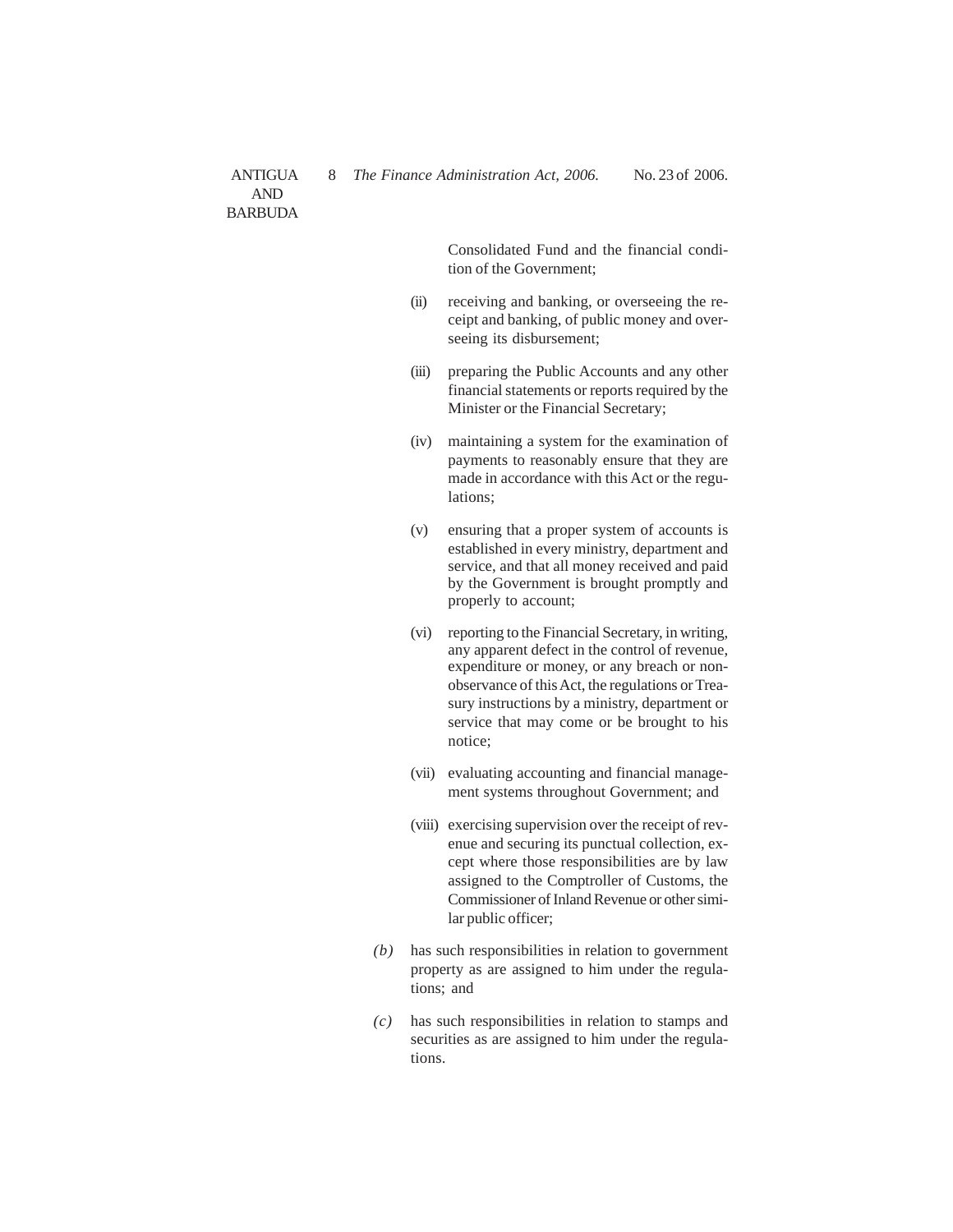## BARBUDA

(2) The Accountant General—

- *(a)* shall at all times have access to all ministries, departments or places where accounting for services takes place or accounting records are kept;
- *(b)* may require access to records and require any information, records or explanations from a public officer or former public officer necessary for the performance of the responsibilities of the Accountant General;
- *(c)* may examine and report to the Financial Secretary on the financial and accounting operations of a ministry, department or service;
- *(d)* may provide accounting and other services in connection with the financial management of a ministry, department or service;
- *(e)* may station a person employed in the Treasury in any ministry, department or place where accounting for a service takes place when the Accountant General considers it necessary to discharge his responsibilities;
- *(f)* has such powers in relation to government property as are assigned to him under the regulations;
- *(g)* has such powers in relation to stamps and securities as are assigned to him under the regulations; and
- *(h)* within his area of responsibility and his powers, may issue Treasury instructions in writing to accounting officers and to persons to whom accounting officers have delegated their responsibilities under this Act or the regulations.

(3) In conducting an audit or examination or carrying out any responsibility under this or any other Act, the Accountant General may by notice require any person—

*(a)* to attend before the Accountant General to give evidence under oath or, where permitted by law, on affirmation with respect to any matter related to the audit, examination or other responsibility; and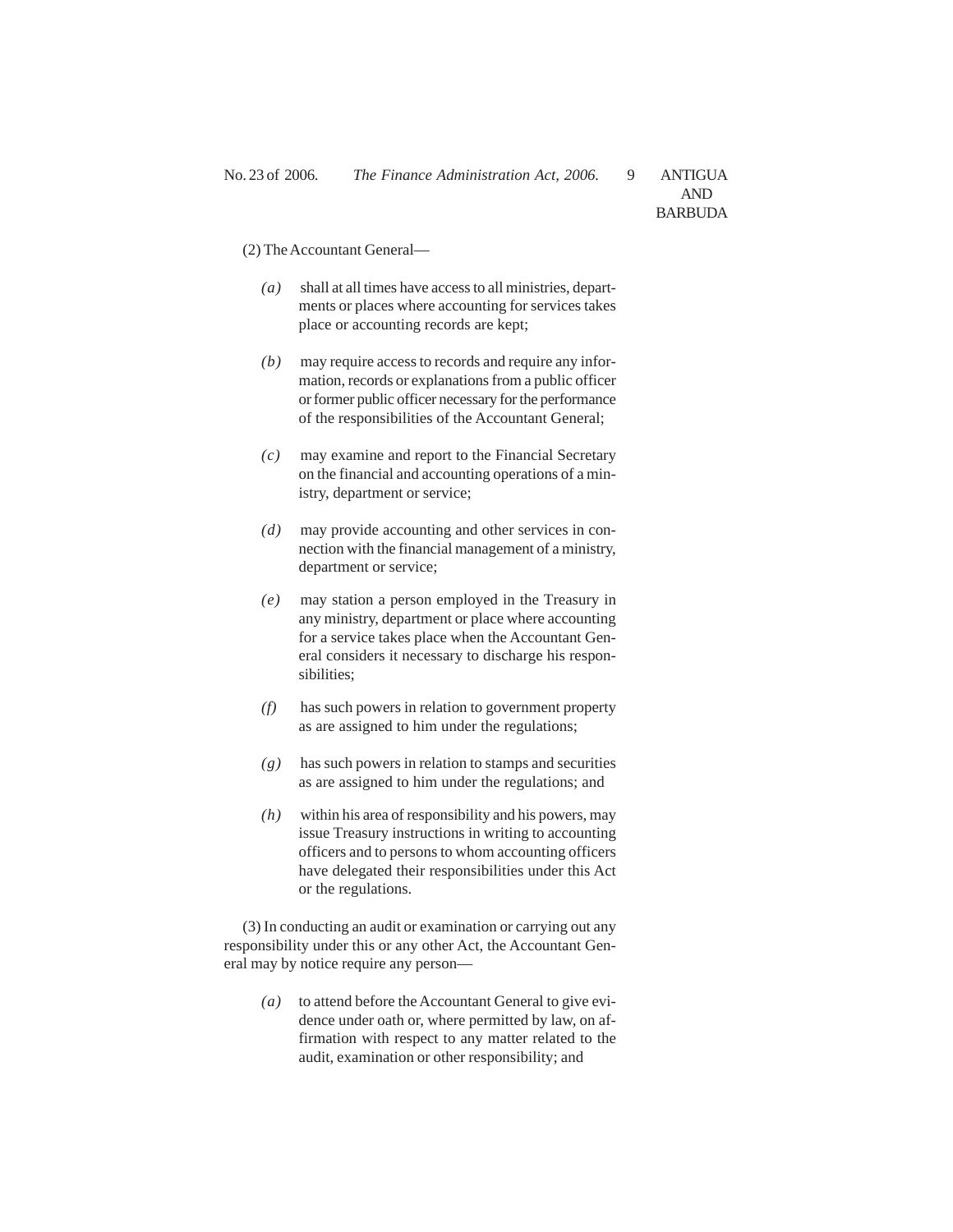## ANTIGUA 10 The Finance Administration Act, 2006. No. 23 of 2006. AND BARBUDA

*(b)* to produce any records respecting the matter referred to in the notice.

(4) If a person fails or refuses to comply with a notice under subsection (3), the High Court, on the application of the Accountant General, may issue an order requiring the person to attend before the Accountant General in compliance with the notice.

- (5) If a person refuses—
	- *(a)* to give evidence in compliance with a notice under subsection (3);
	- *(b)* to answer any questions before the Accountant General pursuant to the notice; or
	- *(c)* to produce any records referred to in the notice,

the High Court may commit the person for contempt in accordance with the Eastern Caribbean Supreme Court Civil Procedure Rules, 2000 or any other law.

(6) The Accountant General may delegate to a public officer any of his responsibilities or powers other than the power under subsection (2)*(h).*

(7) The Accountant General is accountable for discharging his responsibilities and exercising his powers under this Act, the regulations and any other Act or regulation in relation to financial administration with diligence and honesty and is subject to discipline under the applicable law for failing to do so.

(8) Subsection (7) applies, with appropriate changes as the circumstances require, to delegates of the Accountant General.

Designation and responsibilities of accounting officers.

**8.** (1) A public officer shall be designated as an accounting officer by the Minister in respect of—

- *(a)* each expenditure vote or part of an expenditure vote;
- *(b)* each item or part of an item of statutory expenditure identified in the annual estimates; and
- *(c)* each item of revenue or part of an item of revenue in the annual estimates.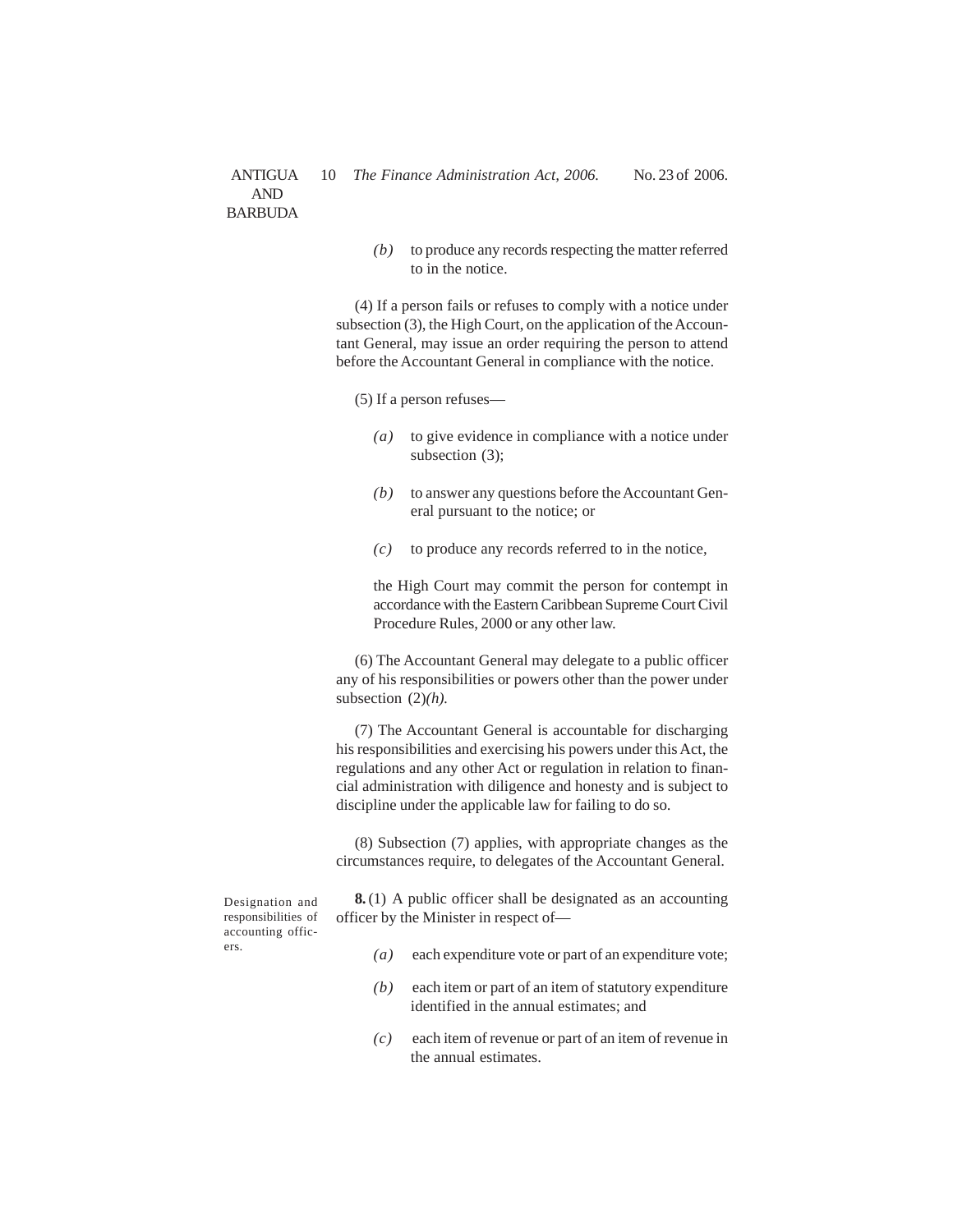# BARBUDA

(2) An accounting officer—

- *(a)* is responsible in his role as a public officer and as a public officer accountable to the House, through the Public Accounts Committee, for—
	- (i) the prompt collection and receipt of revenue under an item of revenue or part of an item of revenue in respect of which he has been appointed accounting officer;
	- (ii) the control of, and accurate accounting for, expenditure under—
		- (A) the expenditure vote or part of a vote;
		- (B) each item or part of an item of statutory expenditure identified in the annual estimates; and
		- (C) each item of revenue or part of an item of revenue in the annual estimates in respect of which he is appointed accounting officer;
	- (iii) the control of, and accurate accounting for, public money, other than money for public purposes, received by the ministry, department or service for which he is accounting officer; and
	- (iv) the control of, and accurate accounting for the disbursement of public money, other than money for public purposes, received by the ministry, department or service for which he is accounting officer,

in accordance with this Act and regulations and any other Act or regulations and the Treasury instructions;

*(b)* has such responsibilities in relation to government property as are assigned to him by the regulations; and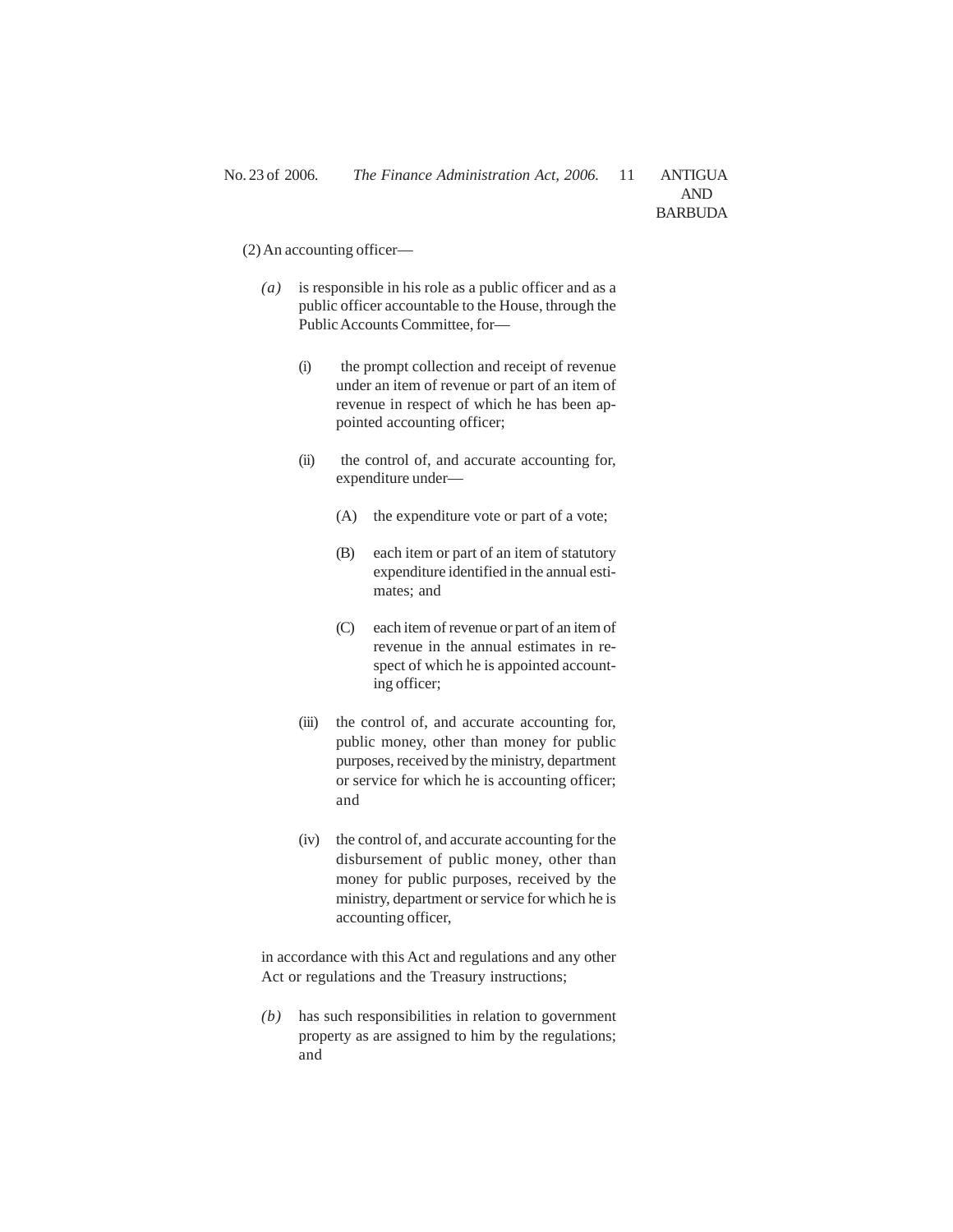*(c)* has such responsibilities in relation to stamps and securities as are assigned to him by the regulations.

(3) An accounting officer is not absolved of responsibilities by reason of the proper discharge by the Accountant General or the Director of Audit of his responsibilities such as the acceptance for deposit of money by the Accountant General or by reason of the auditing of the account by the Director of Audit.

(4) Notwithstanding anything in this section, an accounting officer who—

- *(a)* is directed by the Accountant General to do any thing that he knows or has reason to believe is contrary to this Act or the regulations or any other Act or regulations in relation to finance administration or the Treasury instructions; and
- *(b)* objects in writing to the Accountant General to doing that thing before he does it,

shall be absolved of his responsibilities in relation to that thing.

(5) An accounting officer is accountable for discharging his responsibilities under this Act, the regulations and the Treasury instructions and any other Act or regulation in relation to financial administration with diligence and honesty and is subject to discipline under the applicable law for failing to do so.

Delegation by accounting officer.

**9.** (1) An accounting officer may delegate some or all of his responsibilities to a public officer who reports to him and the delegate is responsible, in relation to the responsibilities delegated, for the discharge of the accounting officer's responsibilities and, when he does so, the accounting officer shall set out in writing the extent to which he has delegated his responsibilities to a public officer under his control.

(2) Notwithstanding subsection (1), when a public officer who reports to the accounting officer discharges the responsibilities of the accounting officer, the accounting officer is deemed to have delegated the responsibilities to the public officer.

(3) Delegation of his responsibilities by an accounting officer to a public officer shall not absolve the accounting officer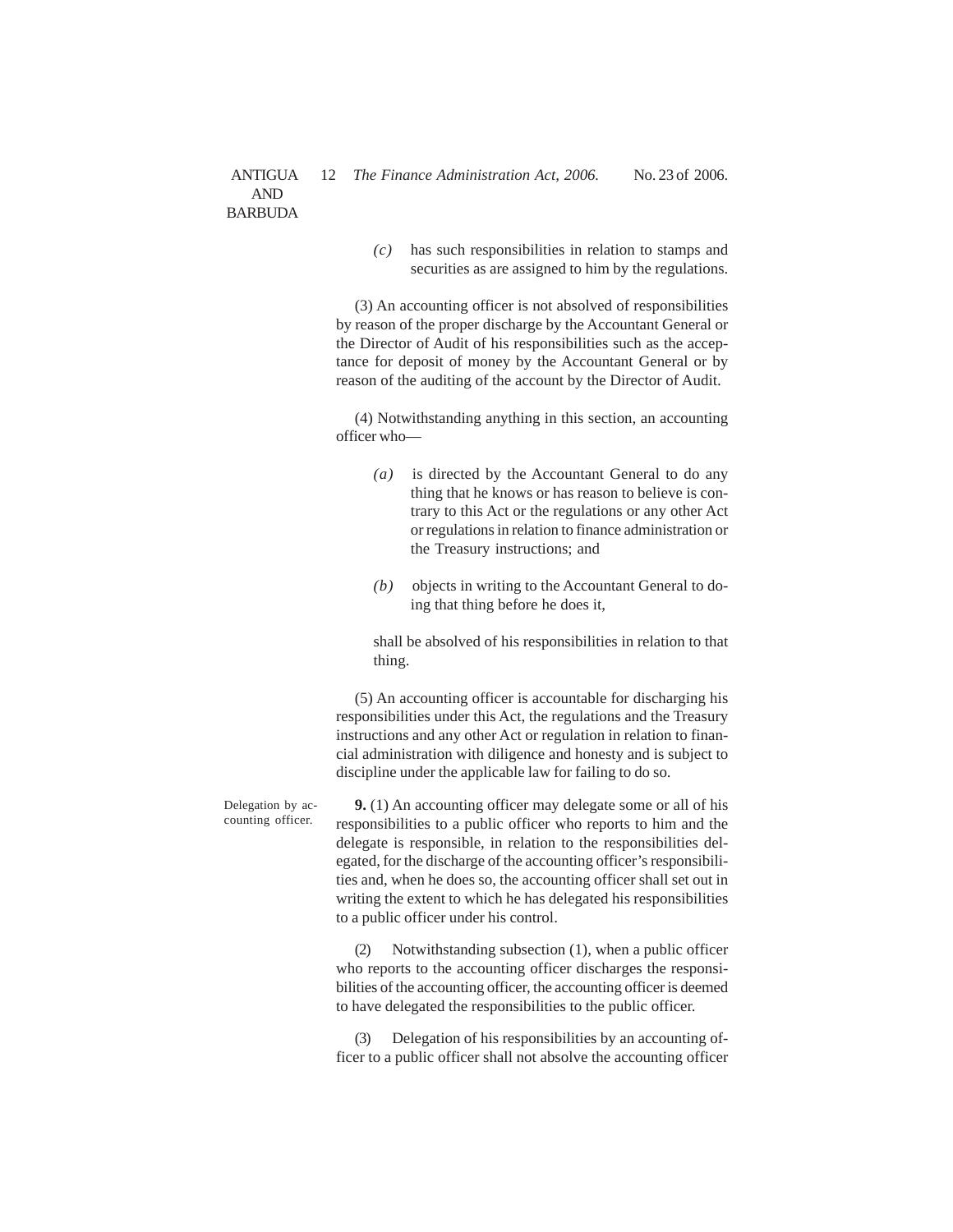from ensuring that his responsibilities under this Act, the regulations, any other Act or regulations in relation to finance administration and the Treasury instructions are discharged with diligence and honesty.

(4) Subject to subsection (5), a delegate of an accounting officer is not absolved of responsibility for the proper discharge of his responsibilities by reason of the fact that he is discharging the responsibilities of the accounting officer.

(5) Notwithstanding anything in this section, a delegate of an accounting officer who—

- *(a)* is directed by the accounting officer to do any thing that he knows or has reason to believe is contrary to this Act or the regulations or any other Act or regulations in relation to finance administration or the Treasury instructions; and
- *(b)* objects in writing to the accounting officer to doing the thing before he does it,

shall be absolved of his responsibilities in relation to that thing.

(6) The delegate of an accounting officer is accountable for discharging his responsibilities under this Act, the regulations and the Treasury instructions and under any other Act or regulation in relation to financial administration with diligence and honesty and is subject to discipline under the applicable law for failing to do so.

**10.** (1) A public officer, other than an accounting officer or a public officer referred to in section 9, who in the discharge of his responsibilities as a public officer, comes into the possession or control of—

- *(a)* public money that he knows or has reason to believe is intended to be paid to or received by the Government; or
- *(b)* stamps or securities that are Government property and that are intended to be placed on deposit with or entrusted to the Government,

General responsibility of public officers.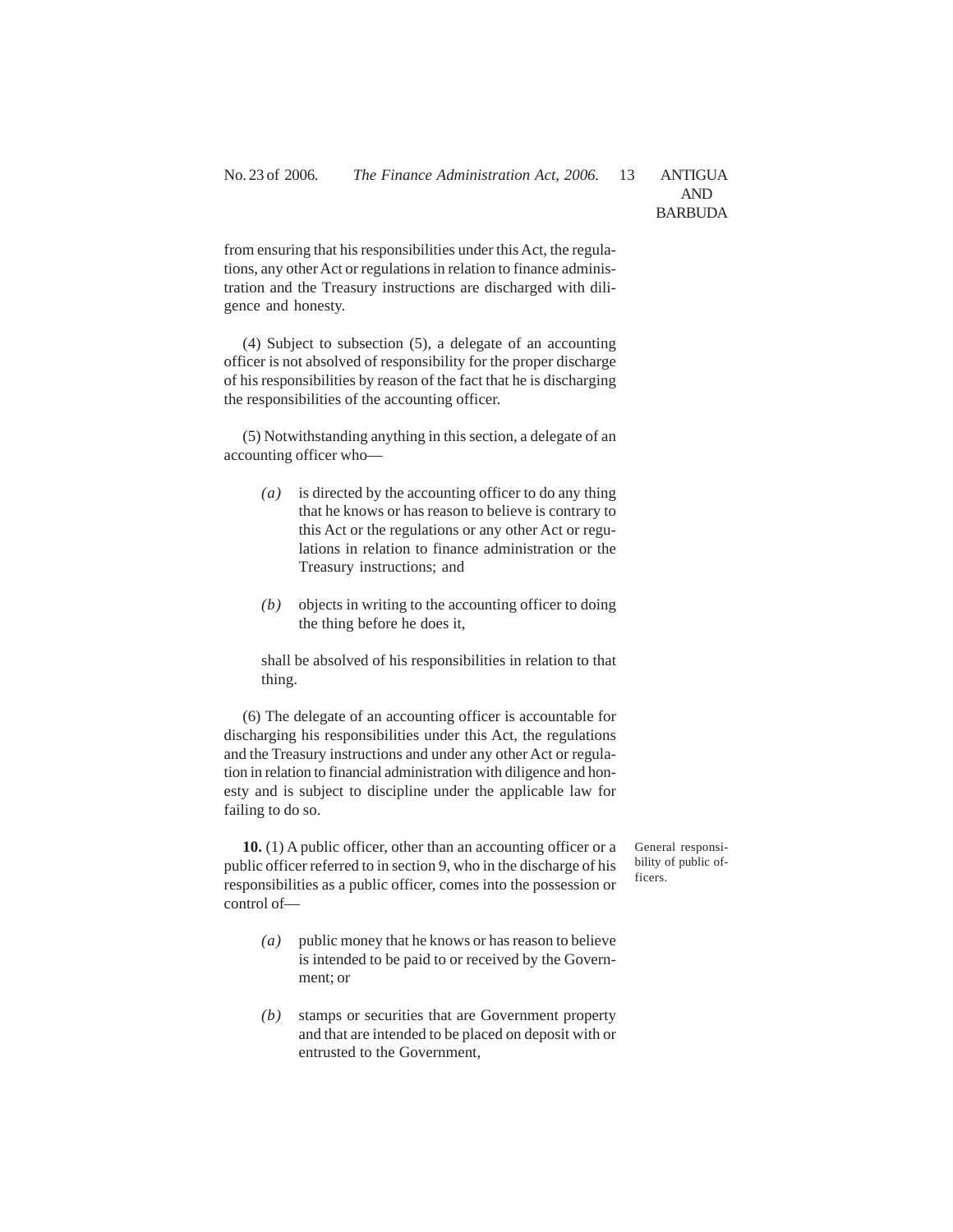shall without delay deliver the money, stamps or securities into the possession of an accounting officer or delegate of an accounting officer concerned in or responsible for them or to the Accountant General.

(2) A public officer or an accounting officer or delegate of an accounting officer referred to in subsection (1) is accountable for discharging his responsibilities under that subsection with diligence and honesty and is subject to discipline under the applicable law for failing to do so.

#### **PART III**

#### **BANKING**

**11**. All public money received by or on behalf of the Government shall be— Public money to be deposited in bank.

- (*a)* payable to the Accountant General or as permitted by the regulations; and
- *(b)* deposited in a bank account referred to in section 12 as directed by the Accountant General or the regulations.

Banking arrangements

**12.** (1) No bank account shall be opened or operated by or on behalf of the Government or in respect of public money except by or under the written authority of the Financial Secretary with the approval of the Minister.

(2) The Financial Secretary may close or direct the closure of a bank account and may issue directives respecting the banking of the money from the bank account.

### **PART IV PAYMENT OF MONEY INTO CONSOLIDATED FUND**

**13.** There is a Consolidated Fund as provided in section 90 of the Constitution. Consolidated Fund.

**14.** All public money shall be paid into the Consolidated Fund, other than public money— Payments into Consolidated Fund.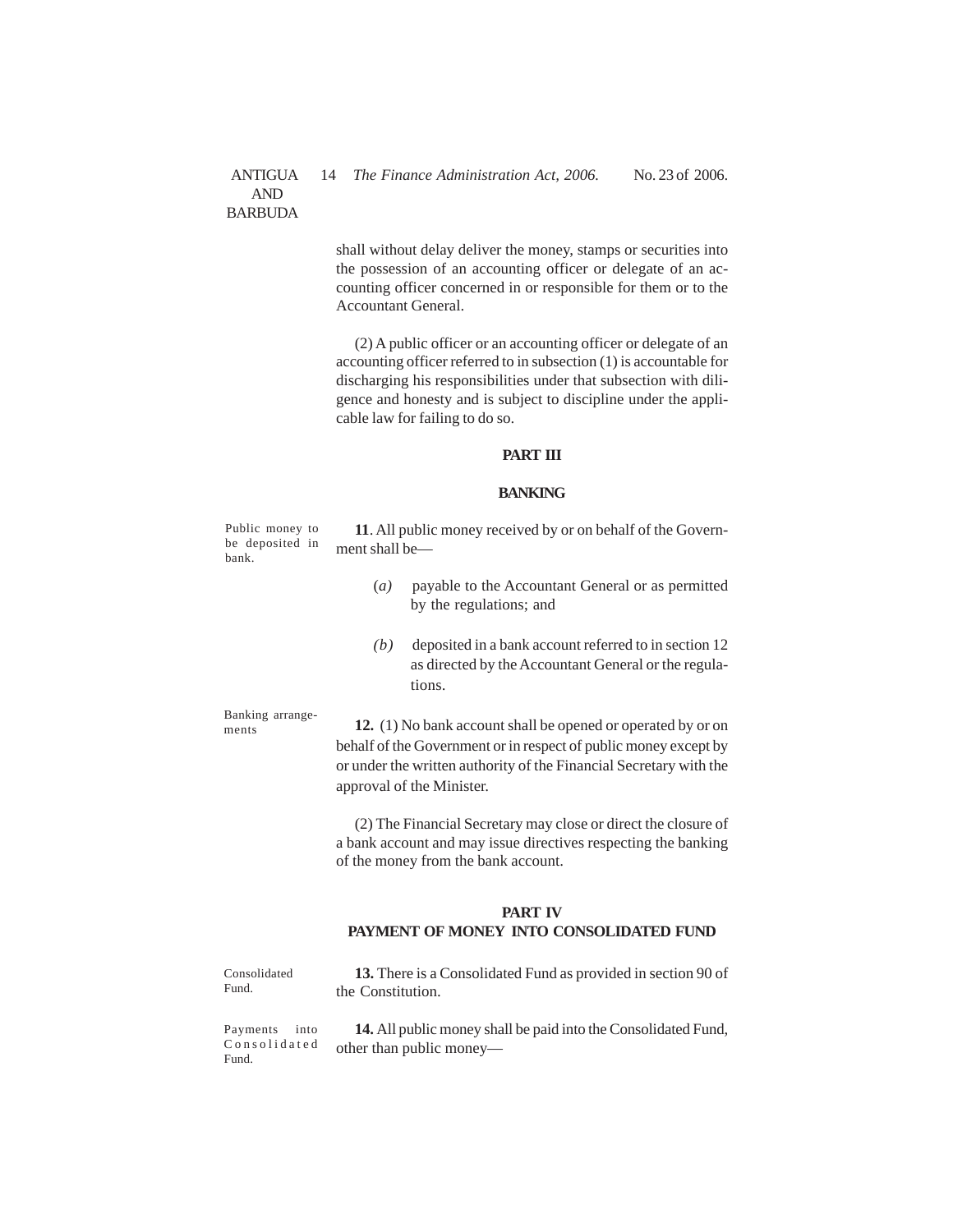AND BARBUDA

- *(a)* that is retained as a fee or commission under section 15;
- *(b)* that has not been paid and is subsequently remitted under section 16 or under section 84(1)*(d)* of the Constitution;
- *(c)* that is written off under section 17(1);
- *(d)* to the extent that the amount of a claim is written off and extinguished under section 18(2);
- *(e)* that is to be paid into a Deposit Fund;
- *(f)* that is to be paid by or under this or any other Act into—
	- (i) a Special Fund;
	- (ii) a sinking fund; or
	- (iii) any other fund for which provision is made by or under an Act; or
- *(g)* that is not required to be paid into the Consolidated Fund under any other Act.

**15.** The Minister may, by agreement or directive, authorise a person in possession of public money payable to the Consolidated Fund to retain a fee or commission out of the public money before paying it into the Consolidated Fund.

**16.** (1) When the Minister is satisfied that it is in the public interest to do so or that hardship or injustice has resulted or is likely to result, the Minister may, by regulation applicable to a class or classes of persons or by certificate in a specific case and subject to subsection (4), remit all or part of any tax, fee or other amount (other than the amount of a penalty or forfeiture due to the Crown within the meaning of section 84(1)*(d)* of the Constitution) that is imposed, or authorised to be imposed, under this or any other Act.

(2) The remission of money may be conditional or unconditional, and may be grantedFees and commissions deducted at source.

Remission of money paid or payable.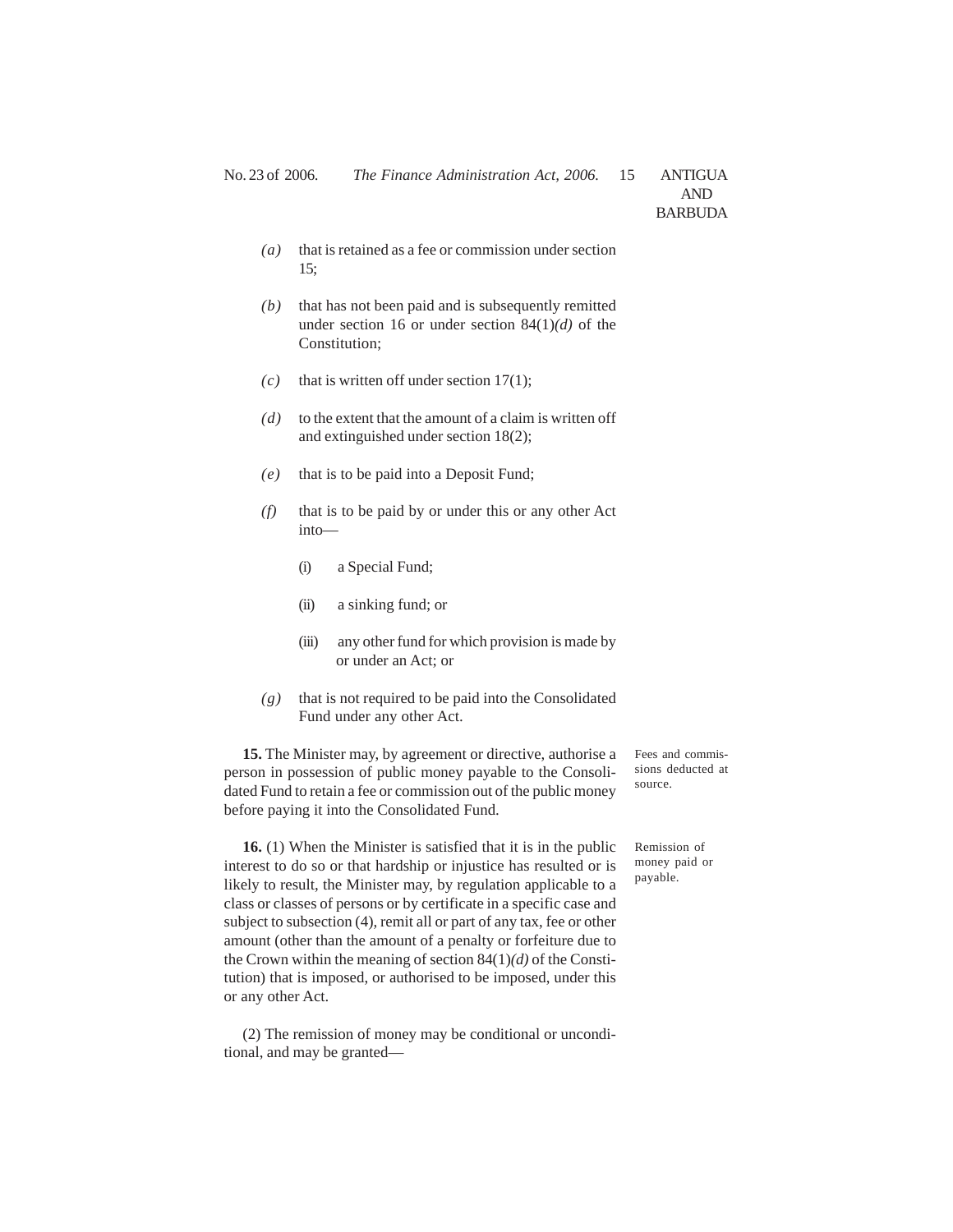- *(a)* before, after, or during the course of, any proceeding for the recovery of the money;
- *(b)* before or after the payment has been made or enforced by process; or
- *(c)* in the case of a tax, fee or other amount, before the liability arises.

(3) When a condition of a remission is not performed, the authorisation of the remission has no effect, and all proceedings may be taken as if it had not been made.

(4) A remission of a tax, fee or other amount referred to in subsection (1) shall not exceed \$50,000 in respect of any one transaction or such greater amount as may be prescribed.

(5) Money that has been paid and is subsequently remitted under this section or under section 84(1)*(d)* of the Constitution shall be refunded from the Consolidated Fund.

(6) This section does not apply to any tax, fee or other amount if there is a provision in another Act providing for the remission or waiver of the tax, fee or other amount.

(7) This section applies to any interest or penalty on the tax, fee or other amount.

**17.** (1) The designated authority may by certificate write off all or part of a debt due to the Government that the designated authority considers to be uncollectible or the collection of which the designated authority considers not to be cost effective.

(2) The write off of all or part of a debt does not extinguish the right of the Government to collect it.

(3) In subsection (1), "designated authority" means the Minister, except to the extent that he has, by directive in writing, delegated his authority to a public officer, in which case the delegate, to the extent of the delegation, is a designated authority in addition to the Minister.

(4) A delegation under subsection (3) may be general or may relate to a class or classes of write offs and may be made subject to conditions.

Write off of debts.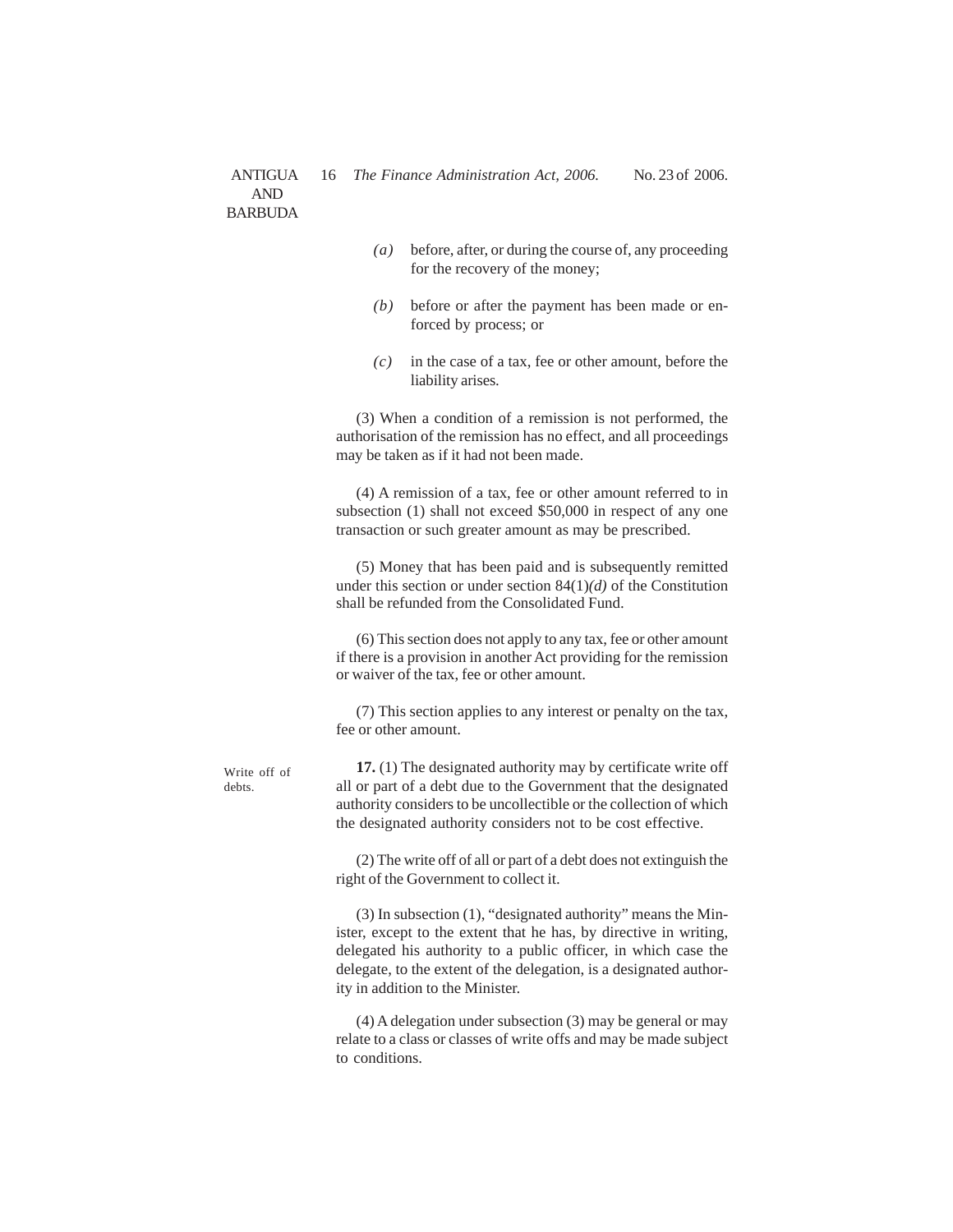# AND BARBUDA

**18.** (1) Subject to this section, when a claim is made on behalf of the Government, whether or not proceedings have been commenced, and the designated authority is satisfied that it is in the public interest to enter into an agreement to settle the claim for a specified amount, whether or not the amount is less than the amount of the claim, the designated authority may settle the claim for the amount in full satisfaction of the claim.

(2) The difference between the amount of the claim and the amount of the settlement is written off and extinguished.

(3) In subsection (1), "designated authority" means the Minister, except to the extent that he has, by directive, delegated his authority to a public officer, in which case the delegate, to the extent of the delegation, is a designated authority in addition to the Minister.

(4) A delegation under subsection (3) may be general or may relate to a class or classes of claims and may be made subject to conditions.

(5) No claim shall be settled under subsection (1) except with the advice of the Attorney General or a Law Officer if the amount claimed exceeds or may exceed \$10,000 or such other amount as may be prescribed.

**19.** (1) A summary statement of—

Report and register of remissions and write offs under this Act or any other Act.

- *(a)* the remissions under section 16 the write offs under section 17 and the settlements under section 18; and
- *(b)* remissions, write offs and settlements made under the authority of any other Act,

shall be included in the Public Accounts.

(2) A summary statement is sufficient if it identifies the type of remission, write off or settlement and the names of the persons affected and the total value of each type of remission, write off or settlement and, in the case of a remission, write off or settlement made under the authority of any other law, the authority for it.

Settlement of claims by Government.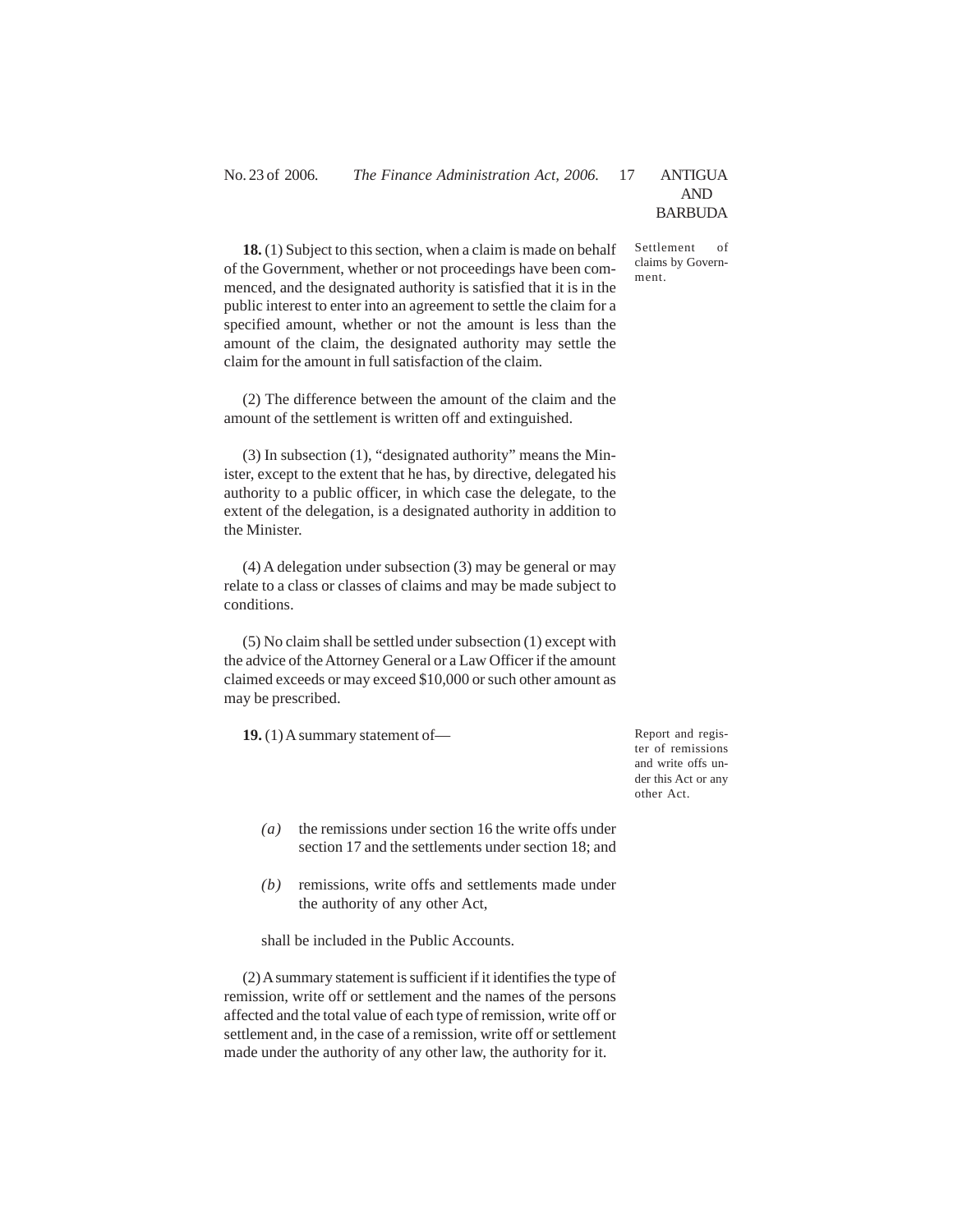(3) The Accountant General shall ensure that the summary statement—

- *(a)* is available for inspection by the public in a register in the Treasury during usual business hours; and
- *(b)* continues to be so available until the Public Accounts containing the summary statements are laid before the House and for one year thereafter.

(4) The register may be in such form as the Accountant General determines.

(5) In this section—

"law" includes the Constitution;

"remission" includes a waiver of all or part of a payment of a tax, fee or other amount, including any interest and penalties.

Recovery of expenditure charged to an appropriation.

**20.** The recovery by the Government of an expenditure charged to an appropriation that is received—

- *(a)* before the end of the financial year in which the expenditure was made shall be credited to the appropriation against which the expenditure was charged; and
- *(b)* after the end of the financial year referred to in paragraph *(a)* shall be credited to the appropriate revenue account of the financial year in which it is received.

Interest on overdue accounts.

**21.** (1) The Minister may make regulations establishing an interest rate or rates and those regulations may—

> *(a)* be of general application or may apply to a class or classes of persons who owe money or are liable to pay money to the Government that is due and owing or to a class or classes of money owed or liable to be paid to the Government that is due and owing; and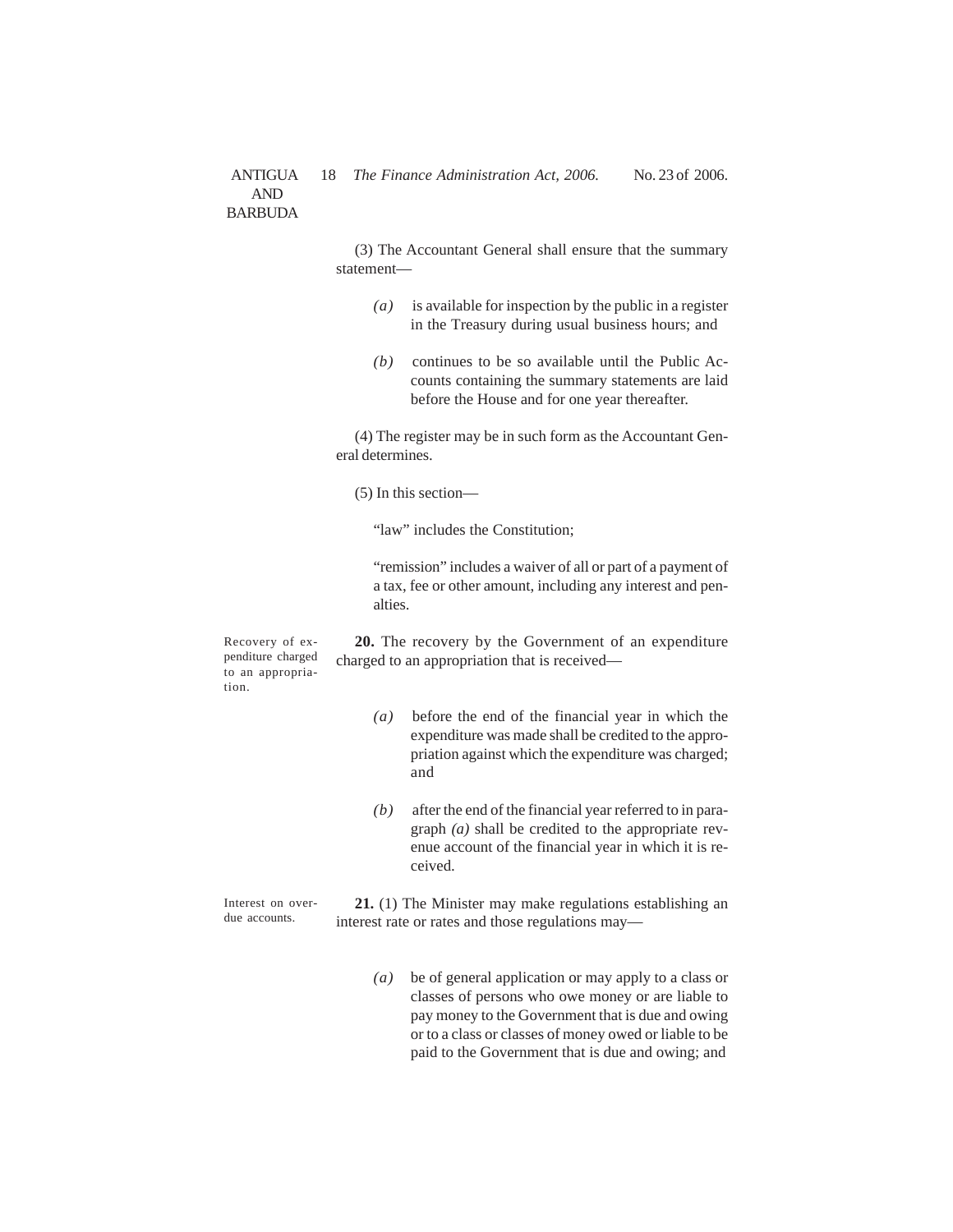*(b)* determine whether and how the interest rate is to be calculated and compounded.

(2) Interest is recoverable by the same means as the money to which it applies is recoverable or as a civil debt due to the Government.

(3) A regulation made under subsection (1) does not apply when another Act requires or authorises the imposition of interest on money owed or liable to be paid to the Government.

#### **PART V**

## **PAYMENT OF MONEY OUT OF CONSOLIDATED FUND**

#### **DIVISION 1**

#### **GENERAL RULES**

**22.** No money shall be paid out of the Consolidated Fund except— Payment out of Consolidated Fund.

- *(a)* to meet a statutory expenditure;
- *(b)* to make a payment authorised by an appropriation;
- *(c)* to be deposited in—
	- (i) a Special Fund;
	- (ii) a sinking fund; or
	- (iii) any other fund for which provision is made by or under an Act; or
- *(d)* to make a payment, investment or advance authorised under this or any other Act.
- **23.** No appropriation shall be charged with an amount that—

Limitation on payments from appropriations.

*(a)* is not a lawful charge against the appropriation; or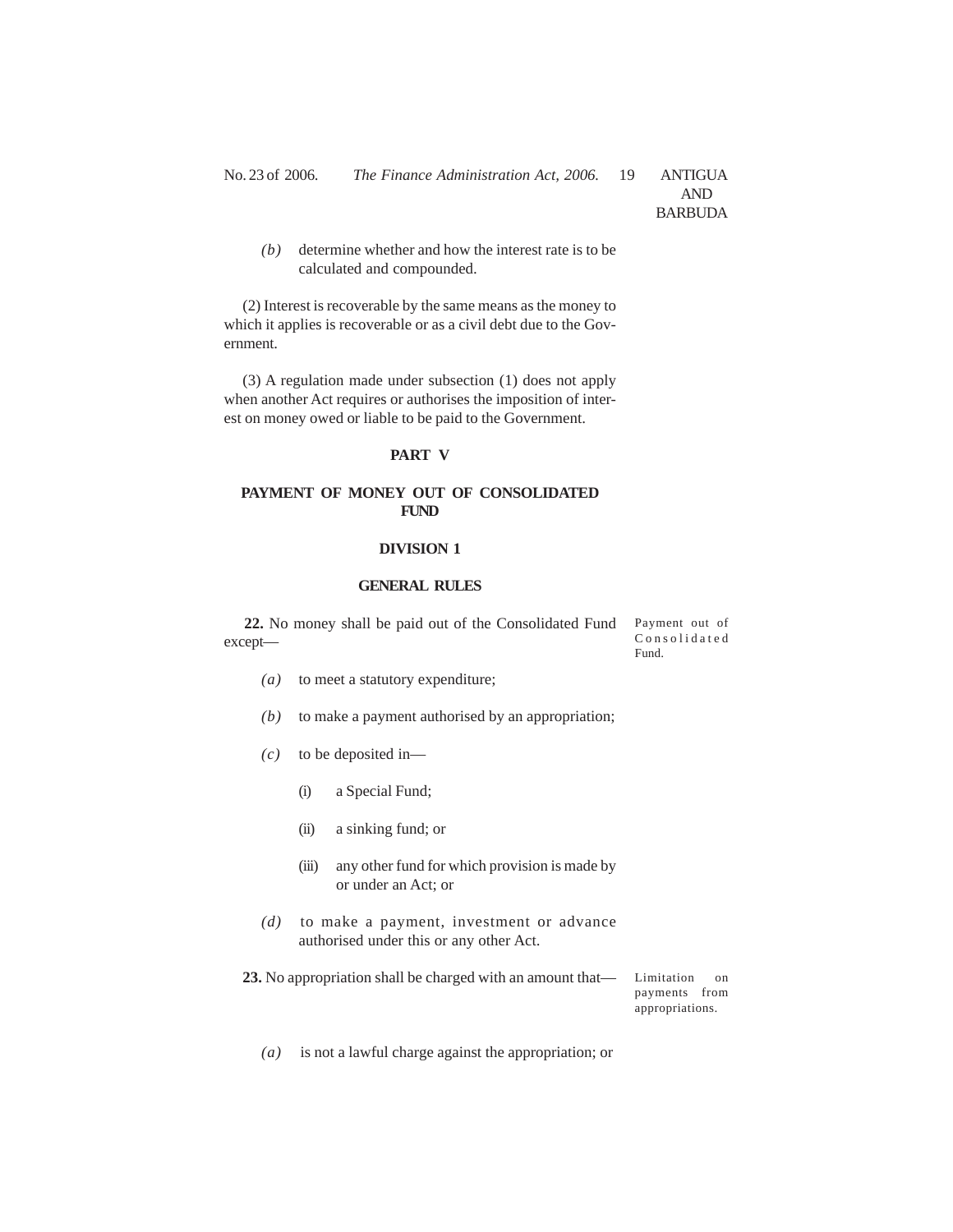ANTIGUA 20 The Finance Administration Act, 2006. No. 23 of 2006. AND BARBUDA

> *(b)* would result in an expenditure in excess of the amount available in that appropriation.

**24.** No statutory expenditure shall be paid out of the Consolidated Fund unless it is for the purpose for which it is charged. Limitation on payments for statutory expenditures.

#### **DIVISION 2**

#### **AUTHORISATION OF EXPENDITURE**

Authorisation of expenditure: annual estimates and appropriation Bill.

**25.** (1) Subject to subsection (2), the Minister shall cause to be prepared and laid before the House, before the beginning of the financial year, annual estimates of the revenue and expenditure, both current and capital, of the Government for that financial year.

(2) If circumstances arise, over which the Minister has no control, which prevent him from preparing and laying the estimates before the House before the beginning of the financial year in accordance with subsection (1), The Minister may prepare and lay the estimates before the house not later than 90 days after the beginning of the financial year.

(3) The annual estimates shall—

- *(a)* provide for the expenditures that are to be incurred by the Government for services during the financial year and that are required to be voted on by Parliament, and, in relation to each expenditure vote, shall—
	- (i) describe the ambit of the vote; and
	- (ii) show the amount required to be supplied for the vote by appropriation; and
- *(b)* include—
	- (i) the estimated amount of each statutory expenditure; and
	- (ii) a reference to the provision of the law that authorises the statutory expenditure.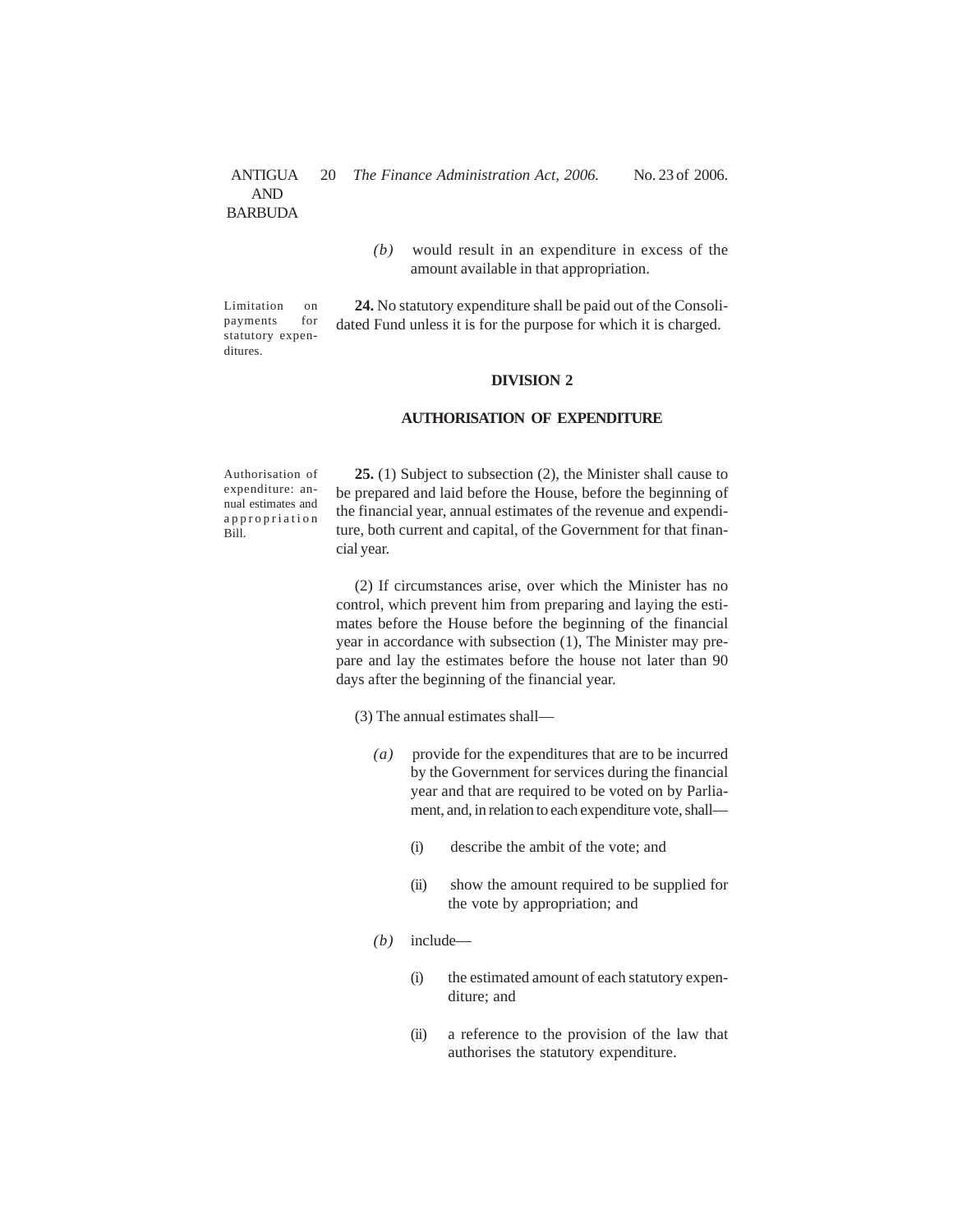# AND BARBUDA

(4) When the estimates of expenditure, other than the expenditures referred to in subsection (3)*(b)*, have been approved by the House, a Bill, to be known as an appropriation Bill, shall be introduced in the House, providing for the issue from the Consolidated Fund of the sums necessary to meet that expenditure and the appropriation of those sums, under separate expenditure votes for the several services required, to the purposes specified therein.

**26.** (1) Each minister shall cause to be prepared for his ministry and for each department in his Ministry a supplement to the annual estimates that sets out a business plan that contains—

- Supplement to annual estimates.
- *(a)* a statement of the objectives and priorities of the ministry and each department for the financial year and the following two financial years;
- *(b)* a comprehensive financial plan that shows how resources, including but not limited to financial resources, will be allocated to meet the objectives and priorities of the Ministry and each department for the financial year;
- *(c)* a statement as to how the Ministry and each department proposes to measure its performance in carrying out its responsibilities in the financial year; and
- *(d)* such other information as the Minister directs.

(2) The business plan shall be in the form required by the Minister.

(3) The supplement to the annual estimates shall be tabled in the House with the annual estimates.

**27.** If in respect of any financial year it is found that the amount appropriated by the appropriation Act for any purpose is insufficient or that a need has arisen for expenditure for a purpose to which no amount has been appropriated by that Act, whether or not a special warrant has been issued—

Authorisation of expenditure: supplementary estimates and supplementary appropriation Bills.

*(a)* a supplementary estimate showing the sums required shall be laid before the House; and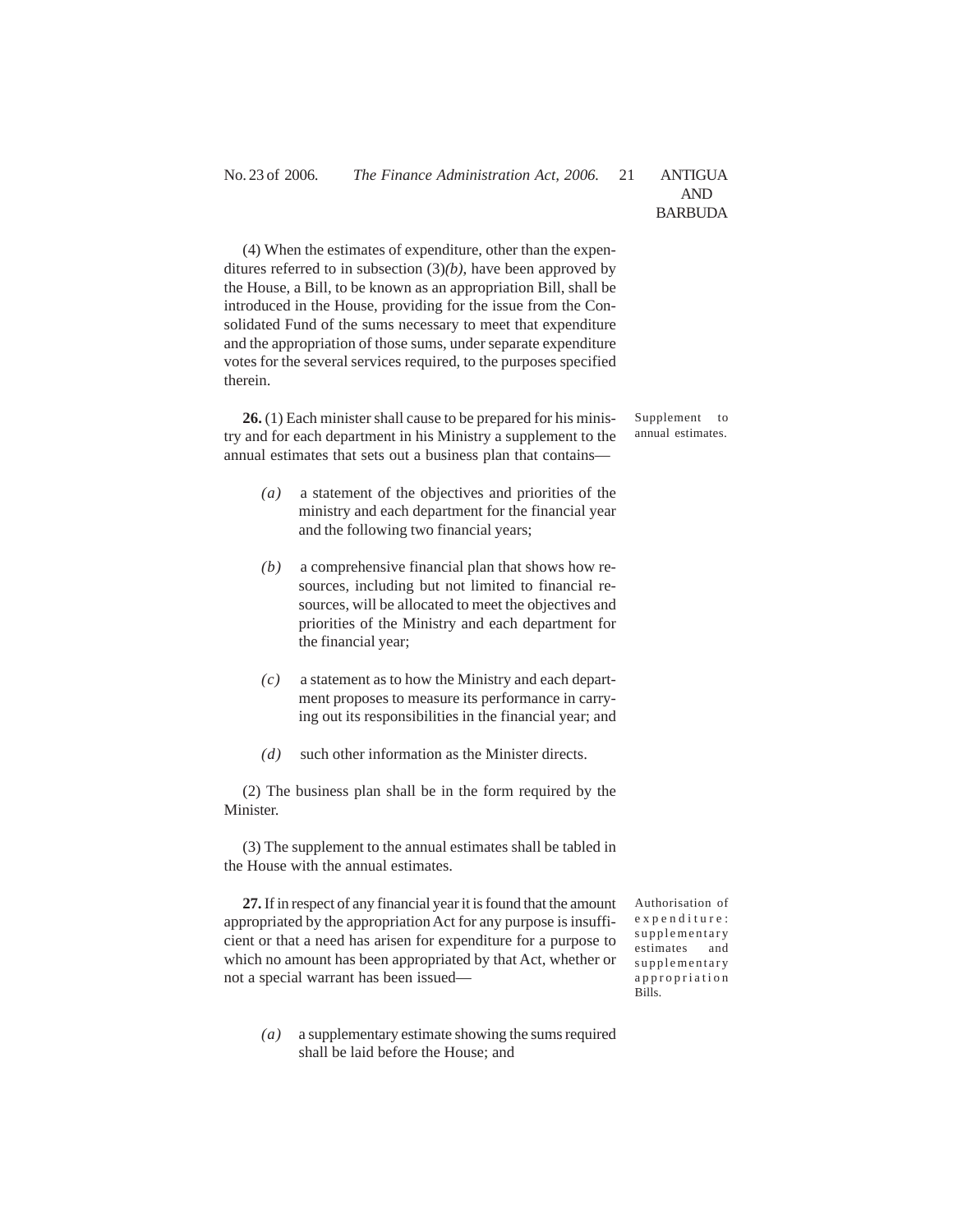#### ANTIGUA 22 The Finance Administration Act, 2006. No. 23 of 2006. AND BARBUDA

*(b)* when the supplementary estimate has been approved by the House, a supplementary appropriation Bill shall be introduced in the House providing for the issue of such sums from the Consolidated Fund and appropriating them to the purposes specified therein.

**28.** (1) No money shall be expended under an appropriation Act unless the Minister has authorised the Accountant General by general warrant under his hand to pay that money out of the Consolidated Fund. General warrants and reservations.

> (2) A general warrant may reserve specified expenditures and may make provision for expending the reservation.

> (3) Notwithstanding the issue of a general warrant, if, in his opinion, financial exigencies of the public interest so require, the Minister may in his discretion by written notice reserve at any time any expenditure authorised under an appropriation Act and may in the notice make provision for expending the reservation.

> (4) Notice in writing of the reservation of an expenditure under subsection (3) shall be given without delay to the Accountant General and to affected accounting officers.

> (5) An expenditure that is reserved by a general warrant or by notice under subsection (3) may be expended—

- *(a)* in accordance with the authorisation in the general warrant or notice; or
- *(b)* where no provision for authorising the expenditure is made in the general warrant or notice, in accordance with the regulations or the directions of the Minister.

(6) The Financial Secretary shall certify that the general warrant has been issued in accordance with this Act.

Provisional general warrants and reservations.

**29.** (1) If the appropriation Act for a financial year has not come into operation at the commencement of the financial year, the Minister may by provisional general warrant under his hand authorise expenditures necessary to carry on the services of Government until the expiration of four months from the begin-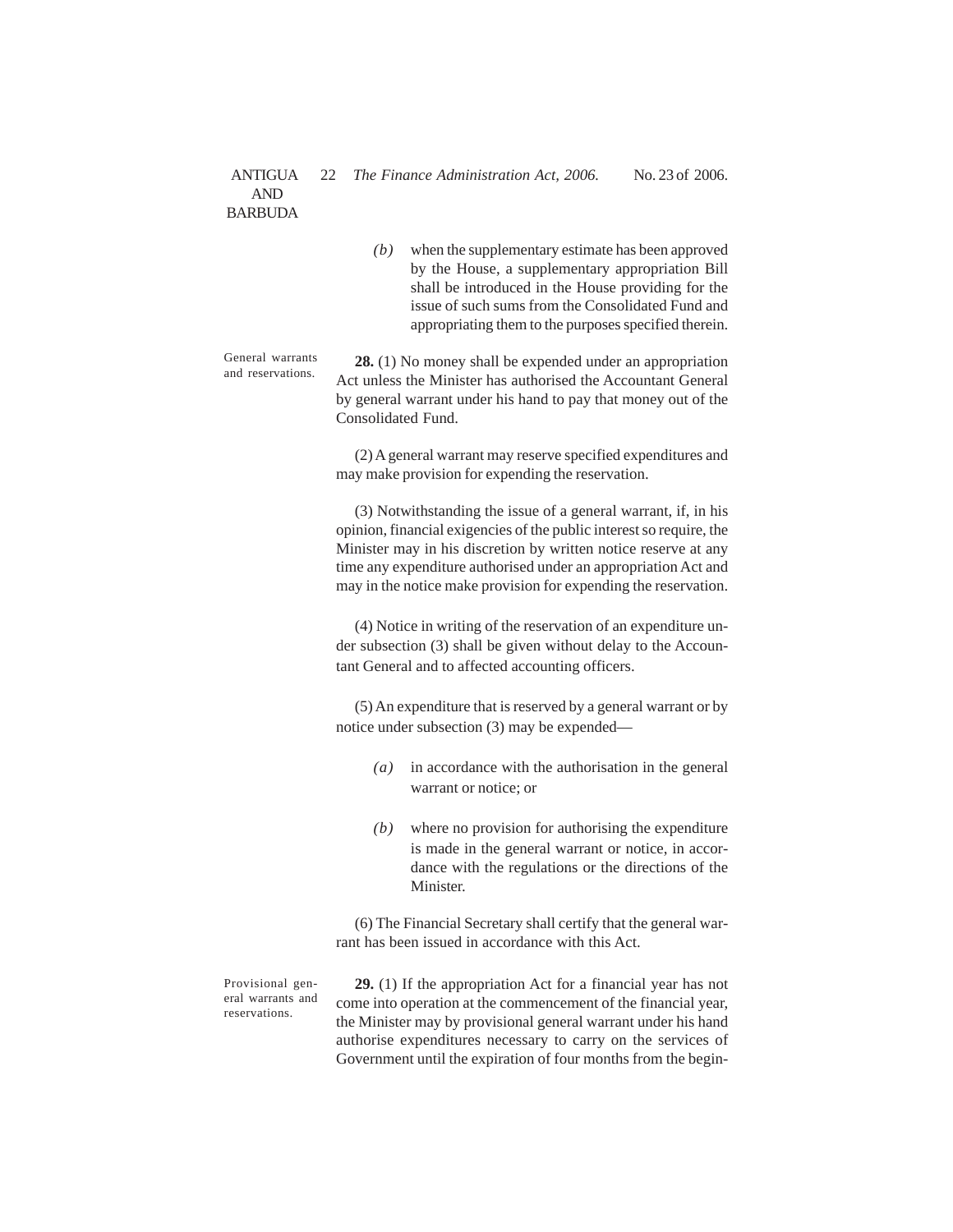ning of that financial year or the coming into operation of the appropriation Act, whichever is the earlier, but—

- *(a)* only expenditures upon services in the annual estimates for which there was provision in the appropriation Act in operation in the previous financial year are authorised under the provisional general warrant;
- *(b)* the expenditures shall not in total exceed one-third of the amount voted for each of those services in those annual estimates; and
- *(c)* in the case of capital expenditures, only expenditures for which there was provision in the appropriation Act in operation in the previous financial year and that were contemplated to commence or continue in the current financial year are authorised.

(2) The amounts paid pursuant to a provisional general warrant referred to in subsection (1) are deemed to have been paid pursuant to an appropriation made in respect of the estimates for expenditure referred to in subsection  $(1)(a)$ ,  $(b)$  or  $(c)$  until the appropriation Act is passed.

(3) Sections 28(2) to (5) apply, with such modifications as the circumstances require, to a provisional general warrant under subsection  $(1)$ .

(4) On the coming into operation of the appropriation Act, the provisional general warrant lapses and any money paid under it is deemed to have been paid for corresponding services in the estimates for which provision is made under the appropriation Act and shall be accounted for accordingly.

**30.** (1) Subject to section 31, when in a financial year it appears to the Minister that—

- Special warrants and Contingency Fund.
- *(a)* an expenditure for a service not foreseen and not provided for, or not sufficiently provided for, is urgently required for the public good; and
- *(b)* the circumstances are such that the expenditure cannot, in the opinion of the Minister, be postponed without injury to the public good,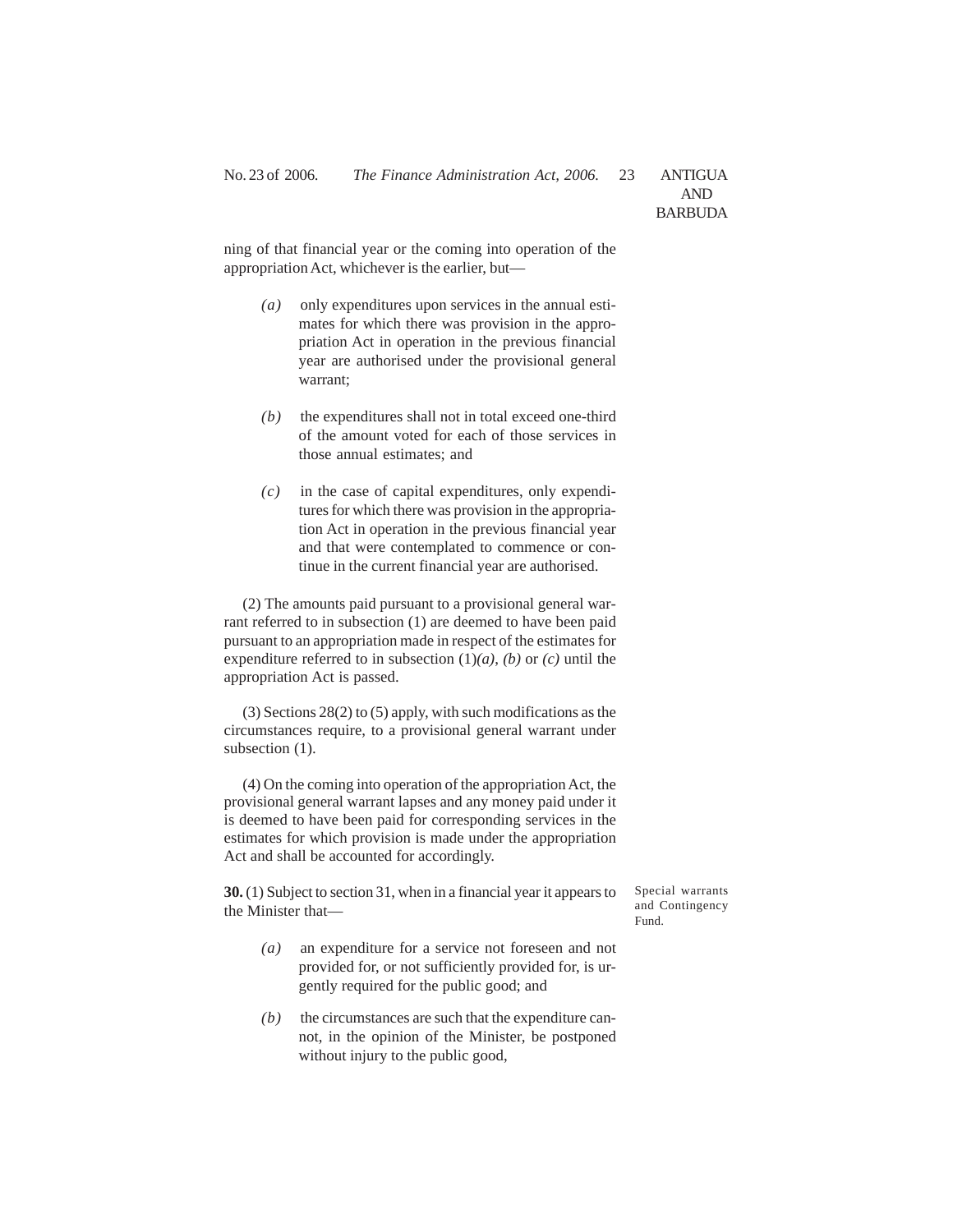the Minister may cause estimates of the amount of the expenditure to be prepared and—

- (i) may, in anticipation of approval of the expenditure in a supplementary appropriation Act, issue a special warrant under his hand authorising the expenditure to be made out of the Consolidated Fund, but the aggregate of the amounts authorised by special warrants issued under this section in the financial year and not approved in a supplementary appropriation Act shall not exceed 25% of the annual estimates for the current year; and
- (ii) may make advances from the Contingencies Fund by contingency warrants under his hand to meet the requirement referred to in paragraph *(a)* but so that the total balance available to the Contingencies Fund is not over drawn.

(2) When any expenditure has been authorised under subsection (1), supplementary estimates showing the expenditure shall be laid before the House as soon as reasonably possible after the date of the warrant and section 27*(b)* applies in relation to the estimates.

(3) When a special warrant for ongoing capital expenses is issued with respect to an expenditure for a service for which there is an appropriation, the amount provided by the special warrant as set out in the estimates shall be added to, and deemed to be part of, the appropriation specified in the special warrant for the financial year for which the special warrant is issued until the supplementary appropriation Act is passed.

(4) When a special warrant is issued with respect to an expenditure for a service for which there is no appropriation, the amount provided by the special warrant as set out in the estimates is deemed to be an appropriation for the services specified in the special warrant for the financial year for which the special warrant is issued until the supplementary appropriation Act is passed.

(5) On the coming into operation of the supplementary appropriation Act that appropriates money for expenditures authorised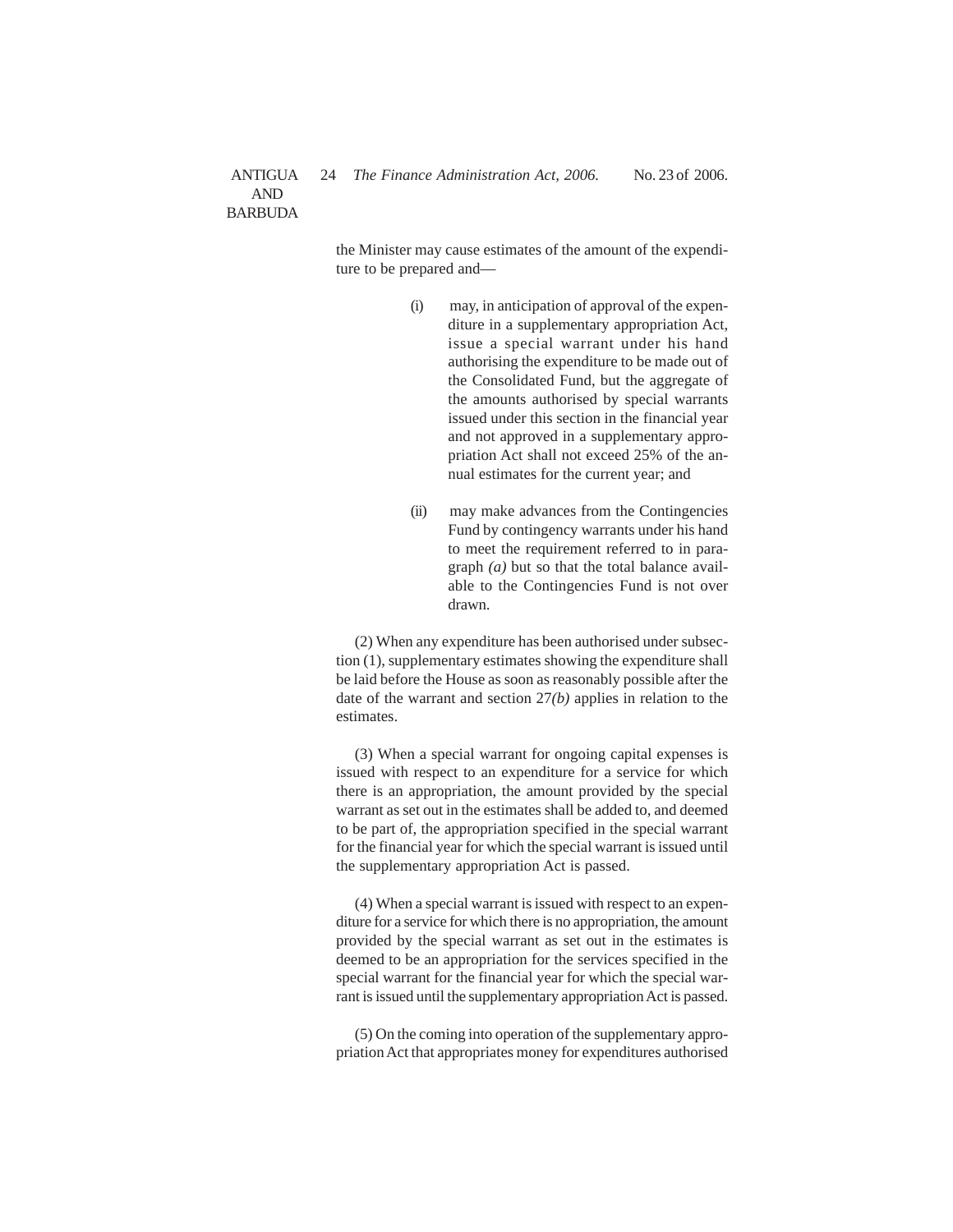# AND BARBUDA

by a special warrant, the special warrant lapses and the expenditures made under it are deemed to have been made for the corresponding expenditures under the supplementary estimates for which provision is made under the supplementary appropriation Act and shall be accounted for accordingly.

**31.** (1) Notwithstanding section 30(1), during any period when the appropriation Act for a financial year has not yet come into operation, no special warrant shall be issued except in respect of capital expenditures for a project for which there was provision in the appropriation Act in operation in the previous financial year and that was contemplated to commence or continue in the current financial year.

(2) If the capital expenditures are for a project identified in the annual estimates for the current financial year, the special warrant lapses when the appropriation Act for the financial year comes into operation and the expenditures made under the special warrant are deemed to have been made for the corresponding expenditures under the annual estimates for which provision is made under the appropriation Act and shall be accounted for accordingly.

(3) If the capital expenditures are for a project not identified in the annual estimates for the current financial year, sections 30(2) to (5) apply in relation to the expenditures.

**32.** (1) No money shall be expended under a supplementary appropriation Act unless the Minister has authorised the Accountant General by supplementary appropriation warrant under his hand to pay that money out of the Consolidated Fund.

(2) Subsection (1) does not apply to the extent that the expenditure is authorized by special warrant.

(3) Sections 28(2) to (5) apply, with such modifications as the circumstances require, to a supplementary appropriation warrant under subsection (1).

**33.** (1) If, in the opinion of the Financial Secretary, the exigencies of the service render it necessary or expedient to vary the amount assigned to items within an expenditure vote or to any programme within an expenditure vote as shown in the annual or supplementary estimates of expenditure approved by appropriaSpecial warrants before appropriation Act is passed.

Supplementary appropriation warrants and reservations.

Virement warrants.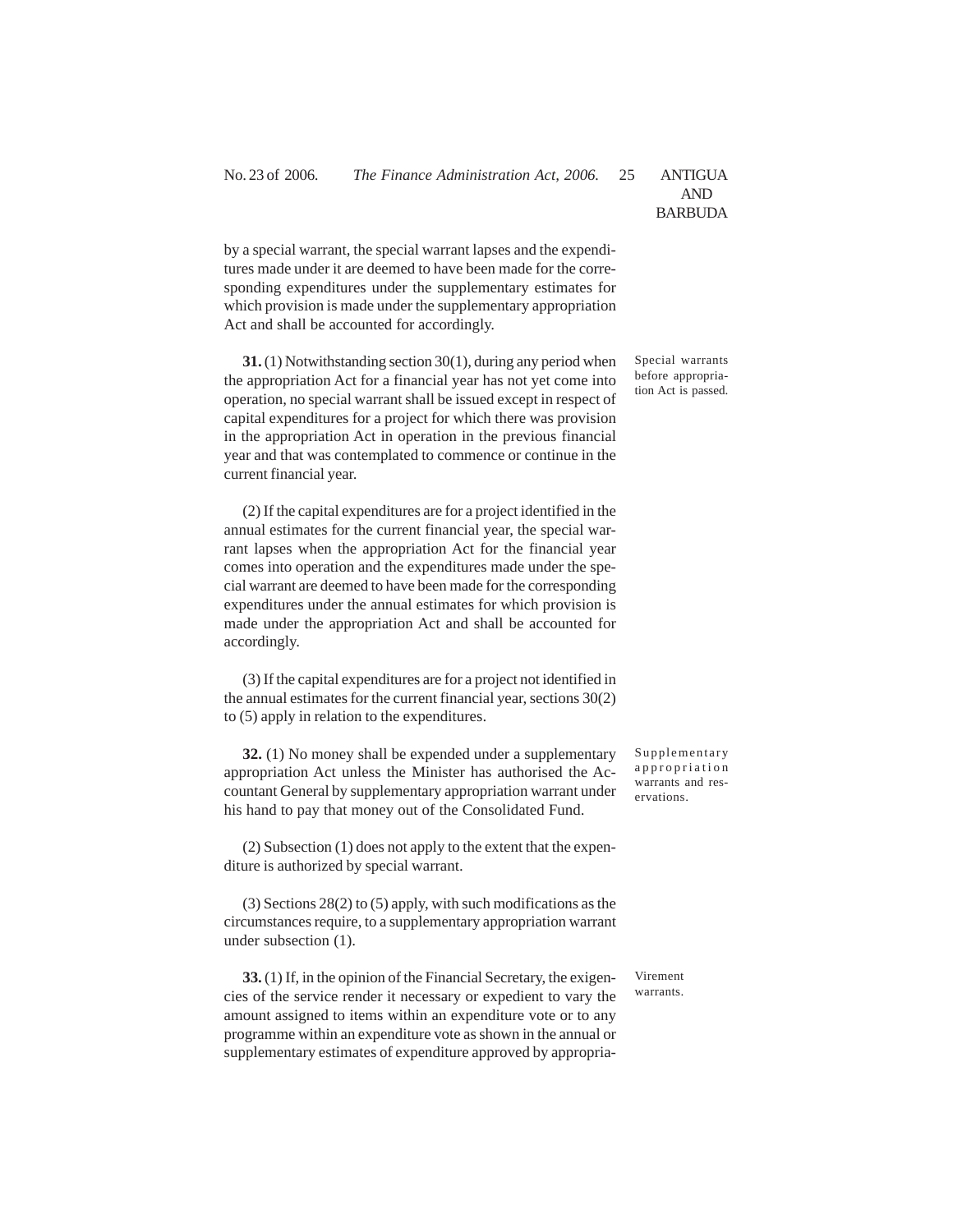#### ANTIGUA 26 The Finance Administration Act, 2006. No. 23 of 2006. AND BARBUDA

tion Act or supplementary appropriation Act for a financial year, he may by virement warrant under his hand direct that savings arising from one item in a programme be applied in aid of another item in the programme or that savings arising from one programme be applied to another programme in the expenditure vote.

(2) Subsection (1) applies subject to the following—

- *(a)* no virement of personal emoluments, wages or allowances in an expenditure vote shall occur unless it is to personal emoluments, wages or allowances within that expenditure vote;
- *(b)* no virement shall occur between recurrent and capital expenditures.

Reallocation warrants.

**34.** (1) With the prior approval by resolution of the House, the Minister may by reallocation warrant under his hand direct the Accountant General that savings arising from under-expenditure on any item in an expenditure vote contained in the annual or supplementary estimates approved by appropriation Act or supplementary appropriation Act be applied in aid of any other expenditure vote in those estimates or in aid of any new programme of expenditure, and the amounts to be applied are deemed to have been appropriated for that purpose.

(2) Subsection (1) applies subject to the following—

- *(a)* no reallocation between expenditure votes for personal emoluments, wages or allowances in an expenditure vote shall occur unless it is to personal emoluments, wages or allowances within another expenditure vote;
- *(b)* no reallocation shall occur between recurrent and capital expenditures.

(3) Notwithstanding subsection (1), the Minister may, in anticipation of the approval of the House, by reallocation warrant under his hand, direct that savings arising from under-expenditure on any item in an expenditure vote contained in the main or supplementary estimates approved by appropriation Act or supplementary appropriation Act be applied in aid of an item in another expenditure vote in the estimates or in aid of a new item of expenditure but—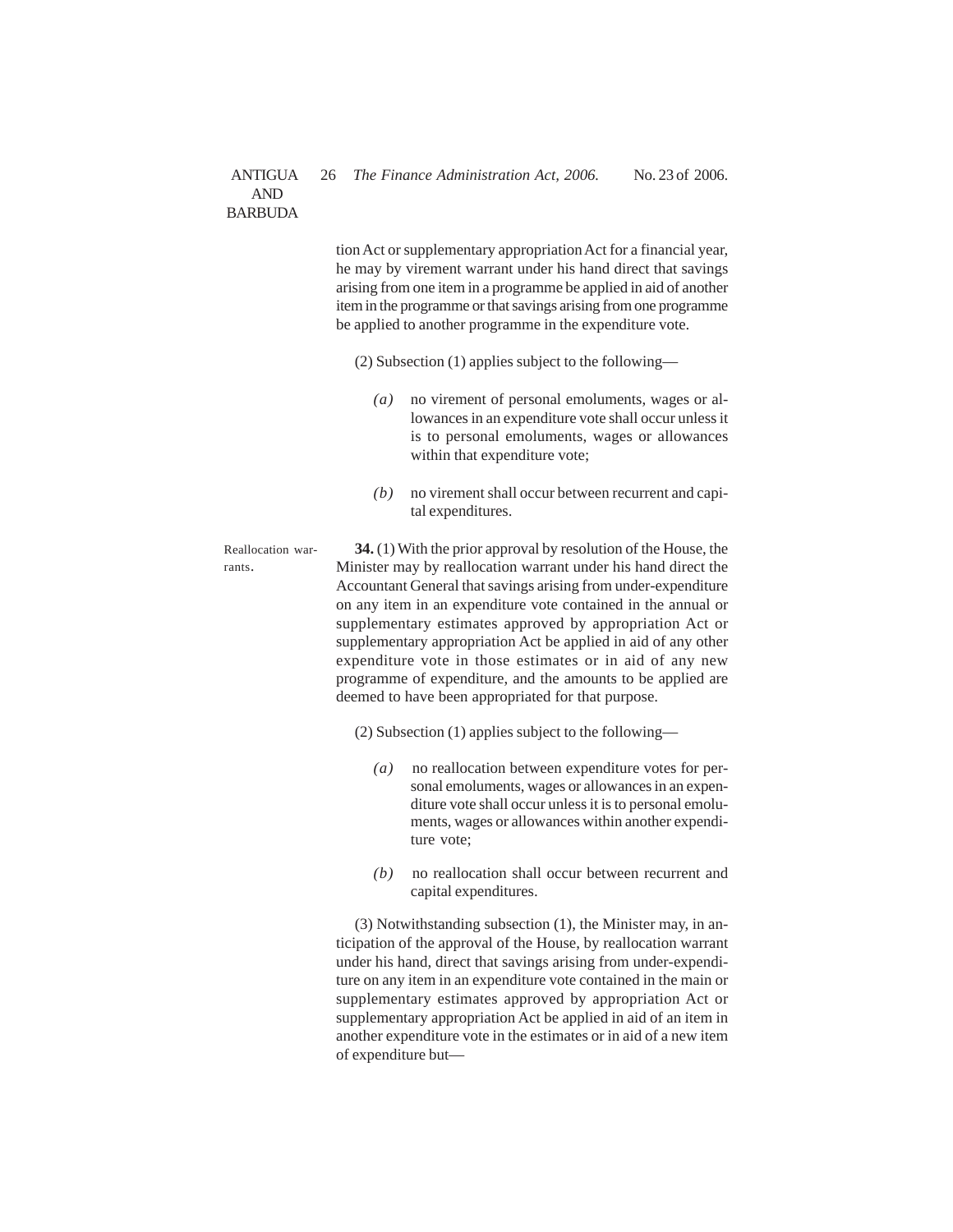- *(a)* in the case of reallocations between recurrent expenditure votes, the aggregate of the amounts of the reallocation warrants issued under this section in the financial year and not approved by resolution of the House, shall not exceed 10% of the main estimates of recurrent expenditure in that financial year; and
- *(b)* in the case of reallocations between capital expenditure votes, the aggregate of the amounts of the reallocation warrants issued under this section in the financial year and not approved by resolution of the House shall not exceed 25% of the total budgeted expenditure for the year.

**35.** (1) Subject to this section, the Accountant General may under the authority of an advance warrant issued under the hand of the Minister, from the Consolidated Fund or from money held as Deposit Funds, make advances of money— Advance warrants.

- *(a)* on behalf of, and recoverable from, a government or a regional or international organisation;
- *(b)* to, or on account of, a Special Fund, Deposit Fund or other fund administered by the Government;
- *(c)* for the purpose of expenditure authorised by a loan Act in anticipation of receipt of the proceeds of the loan;
- $(d)$  to, or on behalf of
	- (i) a statutory body; or
	- (ii) a company, partnership or association in which the government has not less than a 25% proprietary interest,

where the advance is, in the opinion of the Minister, in the public interest;

*(e)* to, or on behalf of a company, partnership or association not included in paragraph *(d)*(ii) where the advance is, in the opinion of the Minister, in the public interest;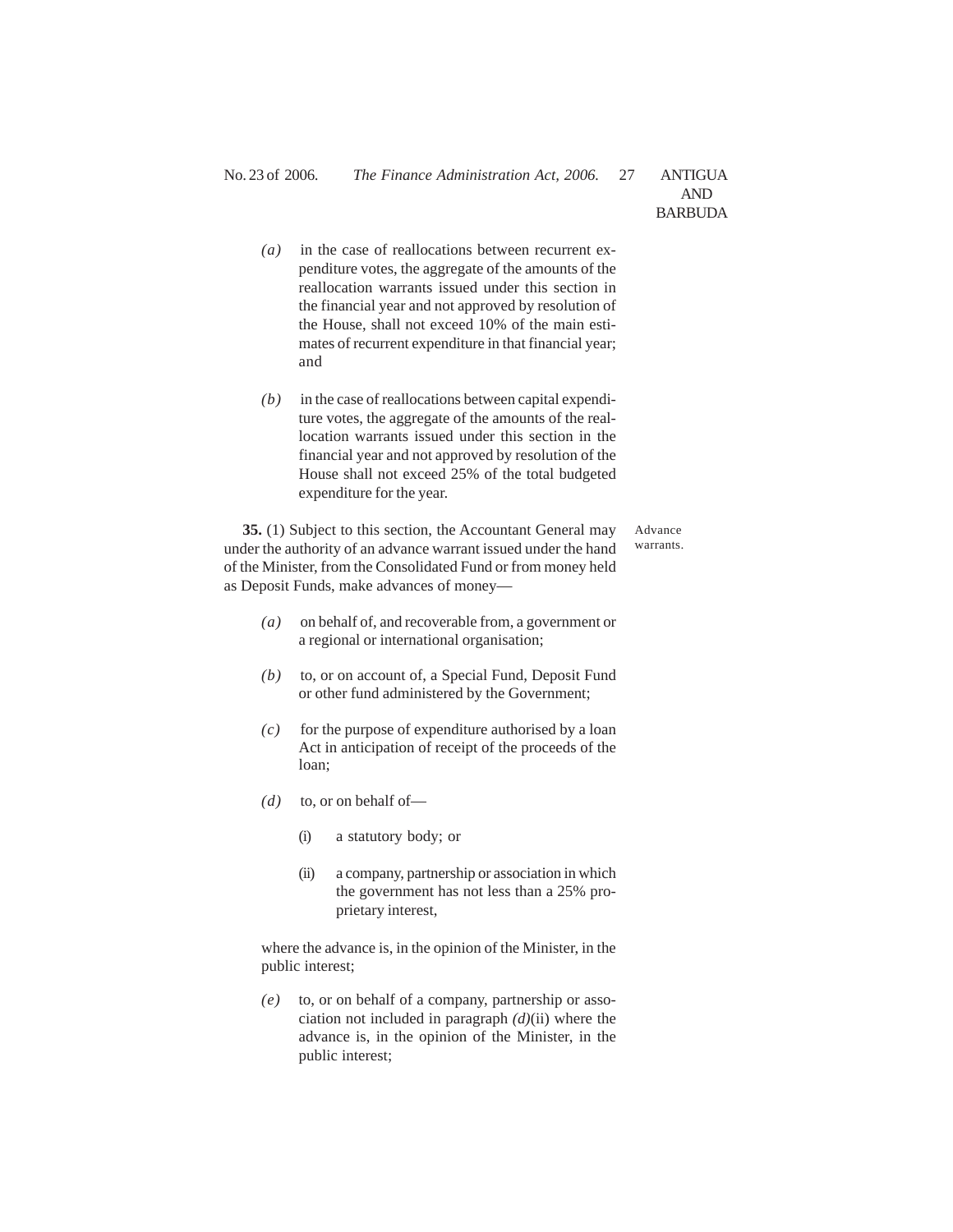## ANTIGUA 28 The Finance Administration Act, 2006. No. 23 of 2006. AND BARBUDA

- *(f)* to a public officer for such purposes as may be prescribed by General Orders in an amount not exceeding 0.00135% of the recurrent revenue in the annual estimates or such other amount as may be prescribed, but the aggregate of such advances in a financial year shall not exceed 0.02885% of the recurrent revenue in the annual estimates; or
- *(g)* to an individual, other than a public officer or employee of the Government, for any purpose in an amount not exceeding 0.00135% of the recurrent revenue in the annual estimates or such other amount as may be prescribed, but the aggregate of such advances in a financial year shall not exceed 0.02885% of the recurrent revenue in the annual estimates.

(2) No advance referred to in subsection  $(1)(d)$ ,  $(e)$ ,  $(f)$  or  $(g)$ shall be made except in accordance with a written agreement or arrangement.

(3) Subject to any regulations and General Orders, an advance may be made on such terms and conditions, including payment of interest, as the Minister considers appropriate.

(4) An advance referred to in subsection (1)*(b), (c), (d), (e), (f)* or *(g)* is recoverable in a period not exceeding 12 months after the close of the financial year in which the advance was made unless the Minister specifies a later date for the recovery of the advance.

(5) The amount of the advances under subsections(1)*(d), (e), (f)* and *(g)* outstanding at any one time shall not exceed 4% of the recurrent revenue in the annual estimates.

(6) Notwithstanding anything in this section, the Minister may by advance warrant under his hand make an advance approved by resolution of the House.

Imprest warrants.

**36.** (1) Subject to the regulations, the Accountant General may on the authority of an imprest warrant issued under the hand of the Minister issue imprests from the Consolidated Fund to accounting officers for the purpose of making payments of small amounts that cannot conveniently be made through the Treasury.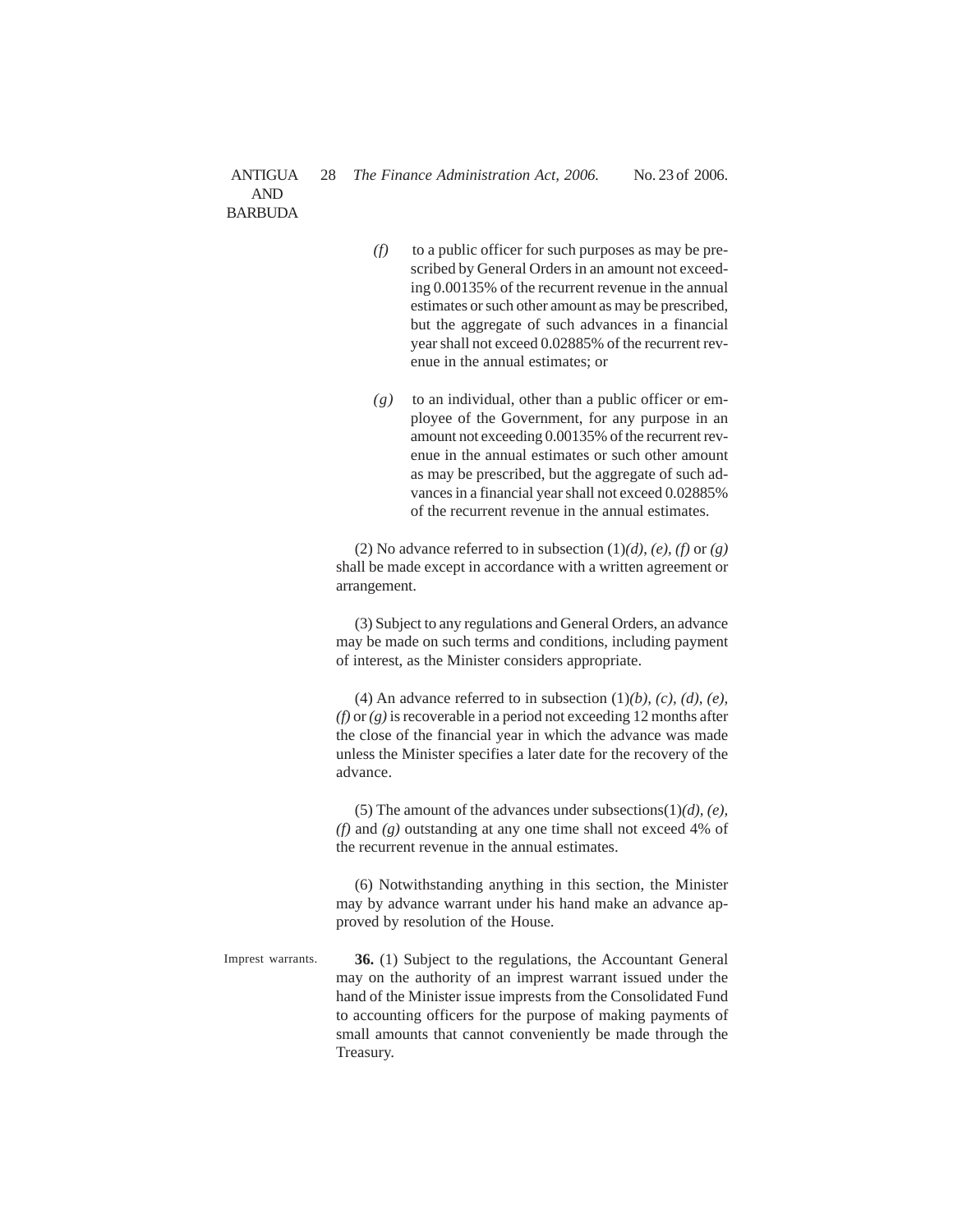| No. 23 of 2006. | The Finance Administration Act, 2006. | ANTIGUA |
|-----------------|---------------------------------------|---------|
|                 |                                       | AND     |

BARBUDA

(2) Any accounting officer to whom an imprest has been issued pursuant to subsection (1) shall retire that imprest not later than the end of the financial year in which the imprest was issued or, if some earlier date is specified in the imprest warrant or by the Accountant General, not later than that earlier date.

**37.** An accounting officer (the "first accounting officer") may by interdepartmental warrant under his hand authorise another accounting officer named in that interdepartmental warrant to incur an expenditure against a specific expenditure vote under the control of the first accounting officer.

Interdepartmental warrants.

## **DIVISION 3**

## **SPECIFIC CASES OF PAYMENTS OUT OF CONSOLIDATED FUND**

**38.** A refund of all or part of money received by the Government— Refunds of money.

- *(a)* that is erroneously paid or collected; or
- *(b)* that is a drawback, rebate or other amount required or permitted to be refunded under any Act or regulation,

may be paid to the person entitled to the refund out of the Consolidated Fund on presentation of proof satisfactory to the Accountant General that the refund is so payable.

**39.** (1) In this section—

Payment of orders and awards for money and settlement of claims against Govern-

"arbitrator" means one or more persons on whom a power to make an award requiring the payment of money is conferred by an Act;

"designated authority" means the Minister except to the extent that he has, by directive, delegated his authority to a public officer, in which case the delegate, to the extent of the delegation, is a designated authority in addition to the Minister;

ment.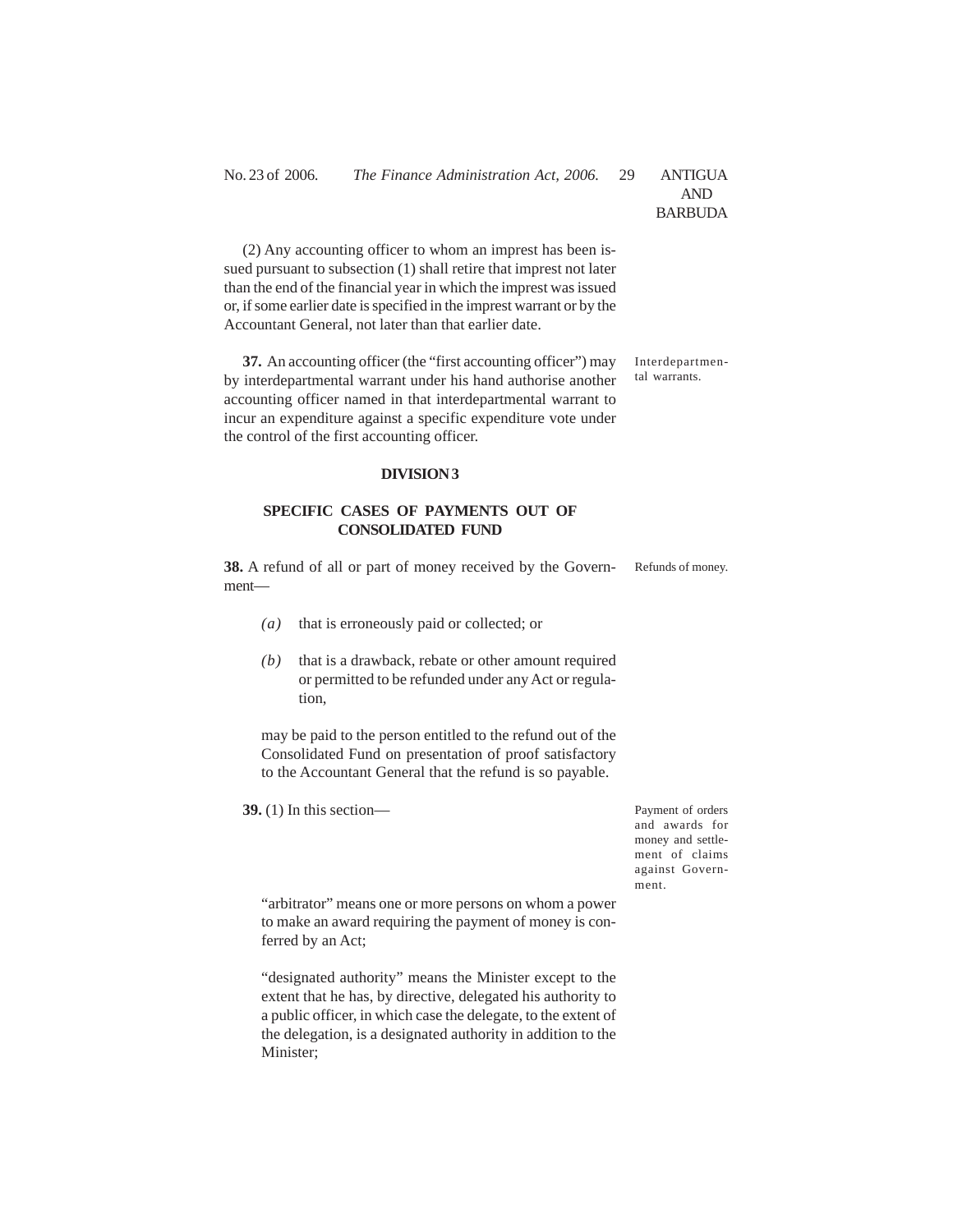## AND BARBUDA

"order" of a court includes a judgment, decree or rule of the court;

"order" of a tribunal means an order, award, decision or determination of the tribunal;

"tribunal" means one or more persons, other than a person acting as a magistrate or judge, on whom a power to make an award requiring the payment of money is conferred by an Act.

(2) A delegation by the Minister under the definition of designated authority may be general or may relate to a class or classes of claims and may be made subject to conditions.

(3) Subject to this section, when a claim is made against the Government, whether or not proceedings have been commenced, and the designated authority is satisfied that—

- *(a)* the claim, if pursued in a court of competent jurisdiction or before a tribunal or an arbitrator, could reasonably be expected to result in an order or award, as the case may be, requiring the Government to pay money; and
- *(b)* it is in the public interest to settle the claim for a specified amount of money,

the designated authority may settle the claim and may, in writing, direct the Accountant General to pay the amount in settlement of the claim out of the Consolidated Fund.

(4) No claim shall be settled or paid under subsection (3) except with the advice of the Attorney General or a Law Officer if the amount claimed exceeds or may exceed \$10,000 or such other amount as may be prescribed.

(5) Subject to this section, on the direction of the Minister acting on the advice of the Attorney General or a Law Officer, the Accountant General may pay the following claims out of the Consolidated Fund—

*(a)* money required to be paid by the Government by order of a court;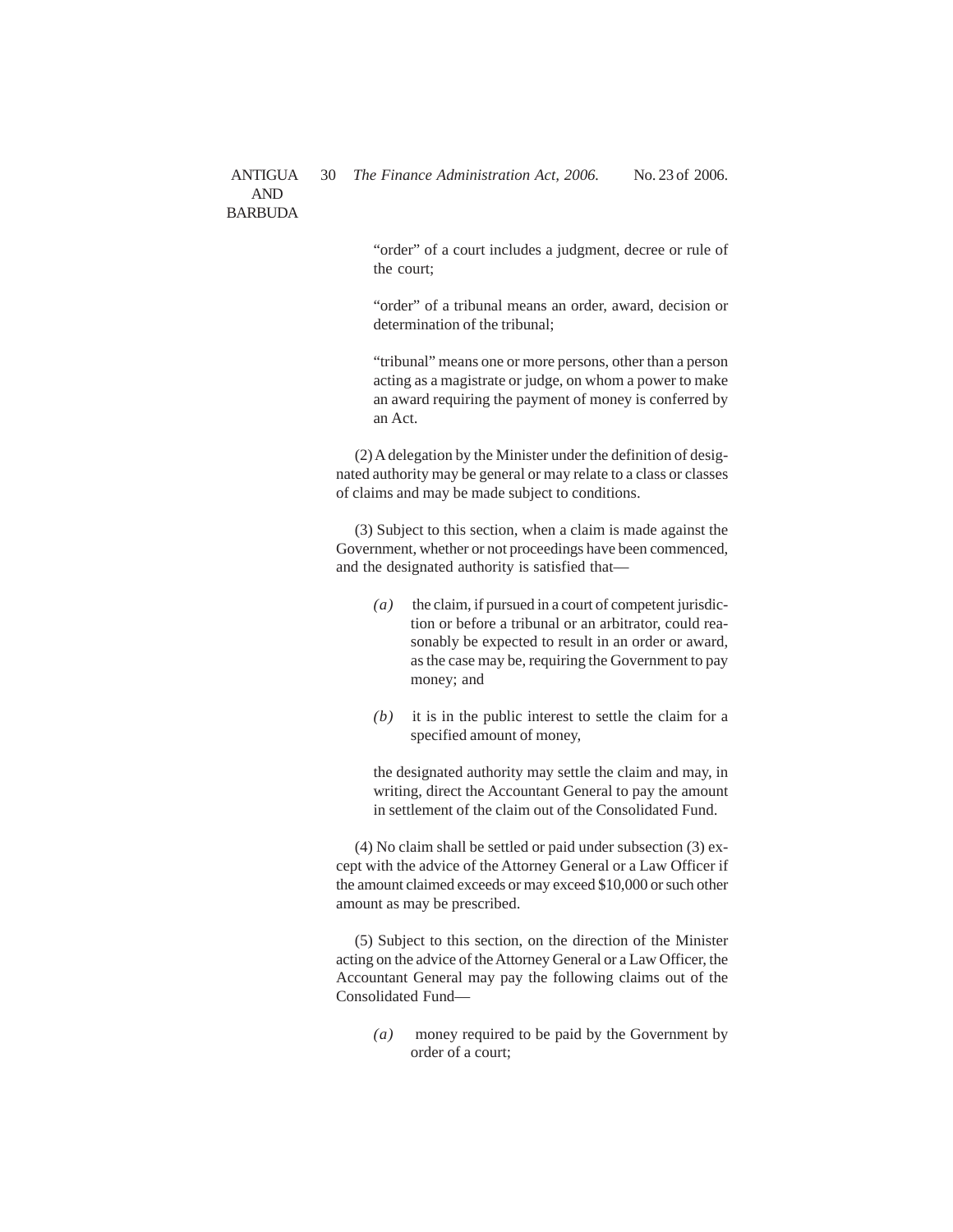- *(b)* money required to be paid by the Government by award of a tribunal; and
- *(c)* an award by an arbitrator against the Government.

**40.** Subject to any regulations and any other Act and the directives of the Financial Secretary, when a person owes money to the Government in a specific amount (in this section referred to as the "indebtedness") and that person is owed money by the Government in a specific amount, the Accountant General may exercise a right of set off in relation to the indebtedness.

#### **DIVISION 4**

#### **LAPSE OF APPROPRIATIONS AND WARRANTS**

**41.** (1) The balance in an appropriation that remains unexpended at the end of the financial year, after adjustment for the recording of debts referred to in subsection (2), and any warrant in relation to the balance of the appropriation, shall lapse.

(2) Subject to the directions of the Financial Secretary, a debt incurred by the Government before the end of the financial year that remains unpaid at the end of the financial year shall be recorded not later than December 31 of the financial year as a charge against the appropriation to which it relates, but nothing in this section permits the recording of a payment that is in excess of the balance available in the appropriation.

(3) Within 30 days after the end of the financial year or such longer period as may be authorised by the Minister, the debt recorded as a charge under subsection (1) may be discharged or settled.

## **PART VI SPECIAL FUNDS AND DEPOSIT FUNDS**

**42.** (1) The following are Special Funds—

Special Funds.

- *(a)* a fund established by or under any other Act for a specific purpose;
- *(b)* a fund established under subsection (2); and

Lapse of balance in appropriations and warrants.

Right of set off.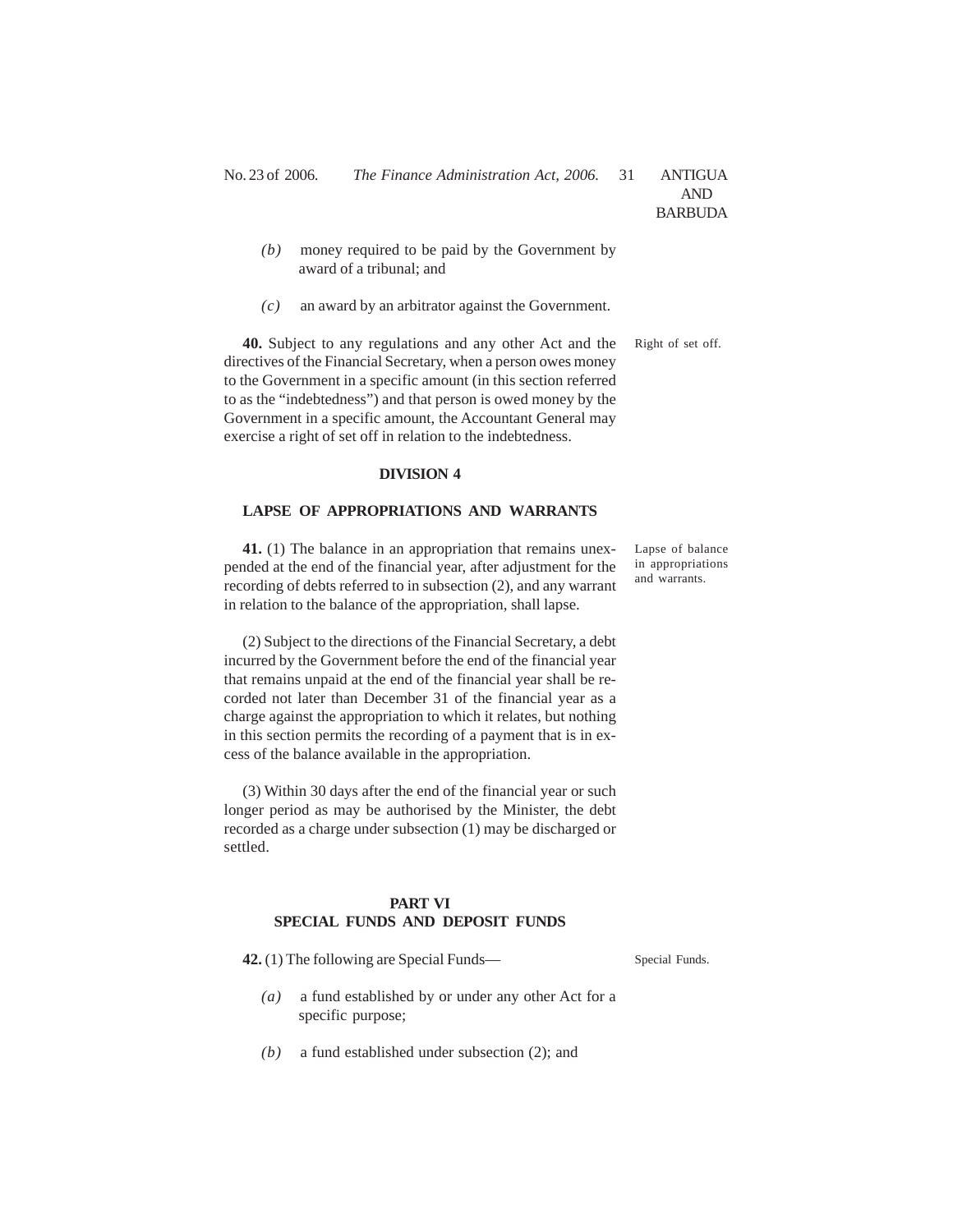*(c)* a trust fund held or administered by the Government.

(2) The Minister may by regulation establish Special Funds.

(3) A regulation made under subsection (2) shall state the purpose of, and the money to be paid into, the special fund established thereby and the public officer responsible for the administration of the special fund.

**43.** (1) A Special Fund shall be administered and expenditures from it shall be authorised in the manner provided by the law or trust instrument establishing the Special Fund or any other law relating to it. Administration of Special Funds.

> (2) If there is no provision in the law or trust instrument establishing the Special Fund or in any law relating to it, the Minister may provide for the administration of the Special Fund.

> (3) The Minister may provide for the further or better administration of a Special Fund.

> (4) Except as provided in subsection (5), a Special Fund shall be kept in a separate account by the Accountant General or, where by virtue of any law some other public officer is responsible for the administration of the Special Fund, by that other public officer, but it shall be lawful for the Accountant General to keep the accounts on behalf of the other public officer.

> (5) The Accountant General may deposit a number of special funds in a single account if he keeps a record of each special fund in the account.

> (6) Money held in trust in a special fund may, while held in an account referred to in subsection (5), be intermingled with money from other special funds, whether that other money is trust money or otherwise.

> (7) Within a period of 2 months after the end of the financial year, the public officer administering a Special Fund shall prepare, sign and submit to the Accountant General statements of the Special Fund at the end of the financial year.

> (8) The statements required under subsection (7) shall include—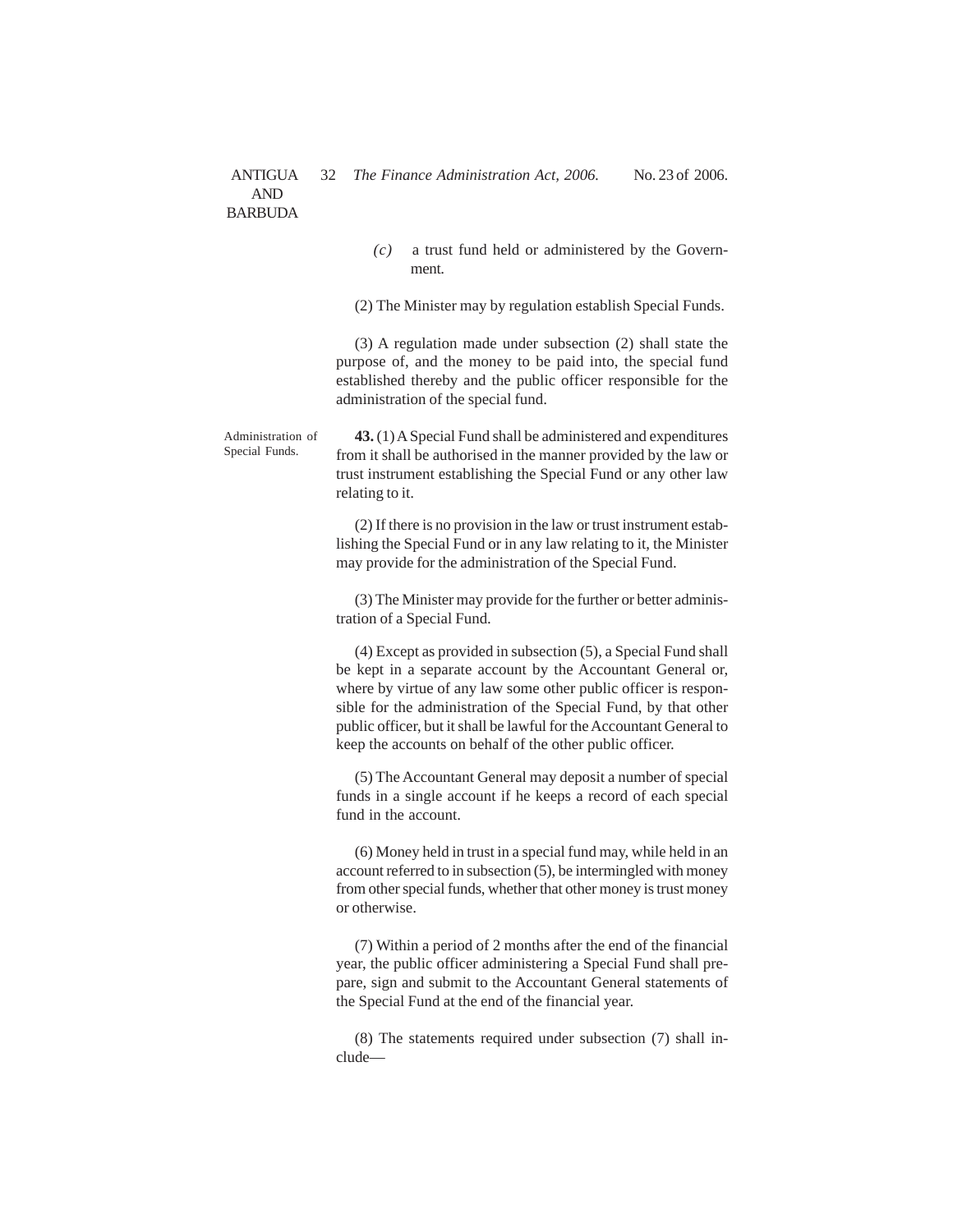BARBUDA

- *(a)* a statement of assets and liabilities of the Special Fund;
- *(b)* a detailed statement of receipts by and payments from the Special Fund; and
- *(c)* a statement of any investments of and any interest or dividends credited to the Special Fund.

 $(9)$  If—

- *(a)* the money in a Special Fund referred to in section  $42(1)(a)$  or *(b)* is exhausted and no legal provision exists whereby further money may be paid into that Special Fund; or
- *(b)* the objects for which a Special Fund referred to in section  $42(1)(a)$  or *(b)* was established have been fulfilled or cease to exist and, in the opinion of the Minister, there is no likelihood that any objects for which that Special Fund could lawfully be used will arise in the future,

the Minister may dissolve the Special Fund by—

- *(c)* publishing a notice in the *Gazette* in the case of a Special Fund referred to in section 42(1)*(a)*; or
- *(d)* repealing the regulation establishing the Special Fund in the case of a Special Fund referred to in section 42(1)*(b)*.

(10) Any money remaining in a Special Fund dissolved under subsection (9) shall be paid into the Consolidated Fund.

**44.** (1) Nothing in this Act shall extend to abridge or alter the terms of any trust or be construed as authorising the making of any regulation or the giving of any direction or instruction requiring any person to obey the regulation, direction or instruction in relation to money held in trust, that contravenes or is inconsistent with the law or instrument creating the trust. Trusts.

(2) No public officer shall accept an appointment as a trustee in his capacity as a public officer without the written authority of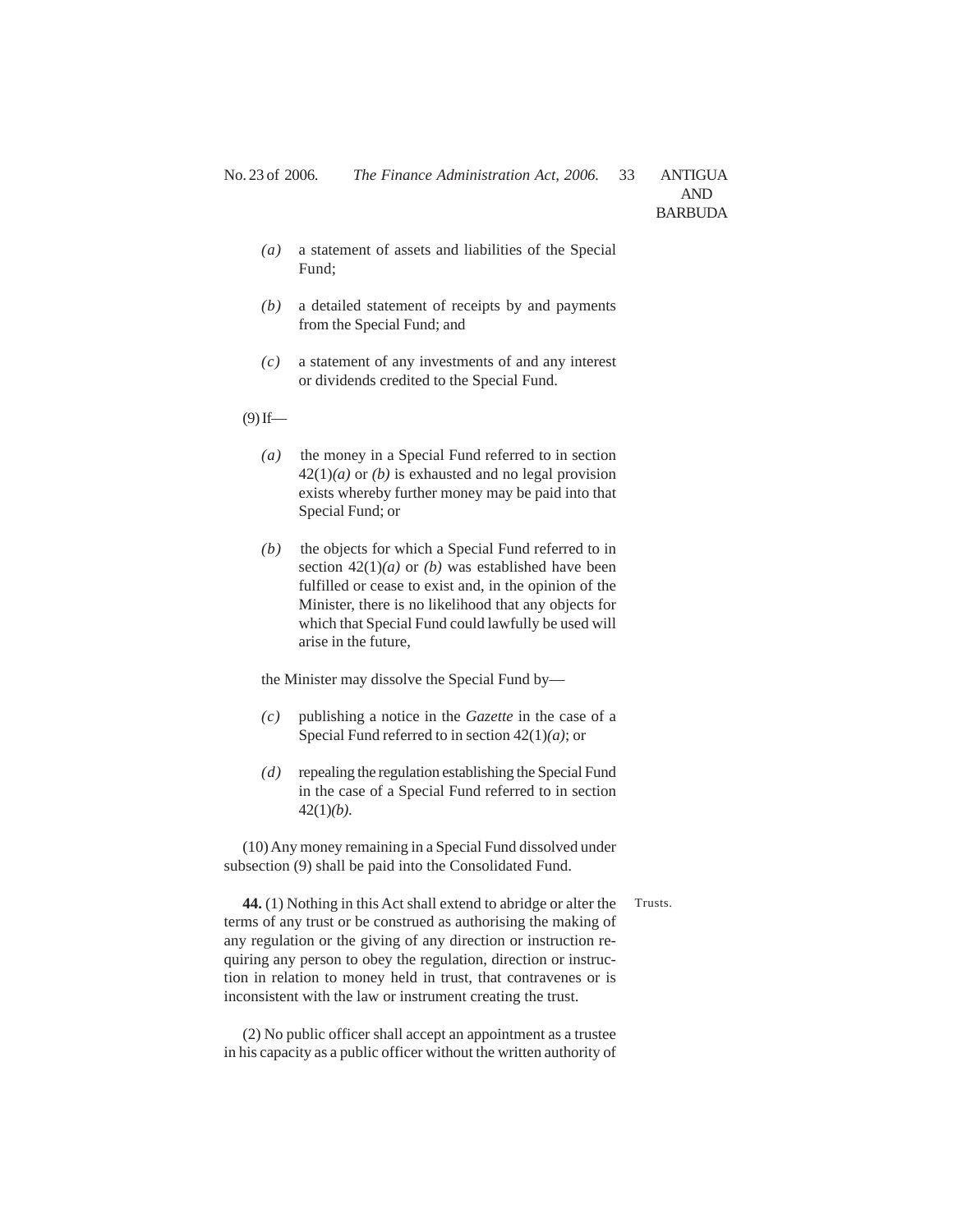the Minister, and an appointment contrary to this subsection is void.

**45.** (1) A Deposit Fund is money other than money that— Deposit Funds.

- *(a)* is required to be deposited in the Consolidated Fund; or
- *(b)* is to be deposited in a Special Fund.

(2) No Deposit Fund shall be used for the public purposes of Antigua and Barbuda except when—

- *(a)* used to finance advances under subsection (3)*(b)*(ii); or
- *(b)* interest or dividends received from the investment of a Deposit Fund are to be credited to the Consolidated Fund under section 46(6).

(3) Every Deposit Fund—

- *(a)* shall be held by the Accountant General; and
- *(b)* may—
	- (i) with the approval of the Minister, be invested in the manner specified in section 46(1), or
	- (ii) be used to finance advances in the manner specified in section 35.

(4) Subject to this section, the regulations and the Treasury instructions, an accounting officer may administer a Deposit Fund in such manner as he thinks fit and may, when he is satisfied that it should be refunded, direct the Accountant General to refund a Deposit Fund or any part of it to any person entitled to it.

(5) A Deposit Fund that is unclaimed for 5 years shall, subject to the provisions of any law, cease to be a Deposit Fund and shall accrue to the Consolidated Fund, but the Minister may direct the refund of the amount of the Deposit Fund or any part of it to a person who subsequently satisfies the Minister that he is entitled to it.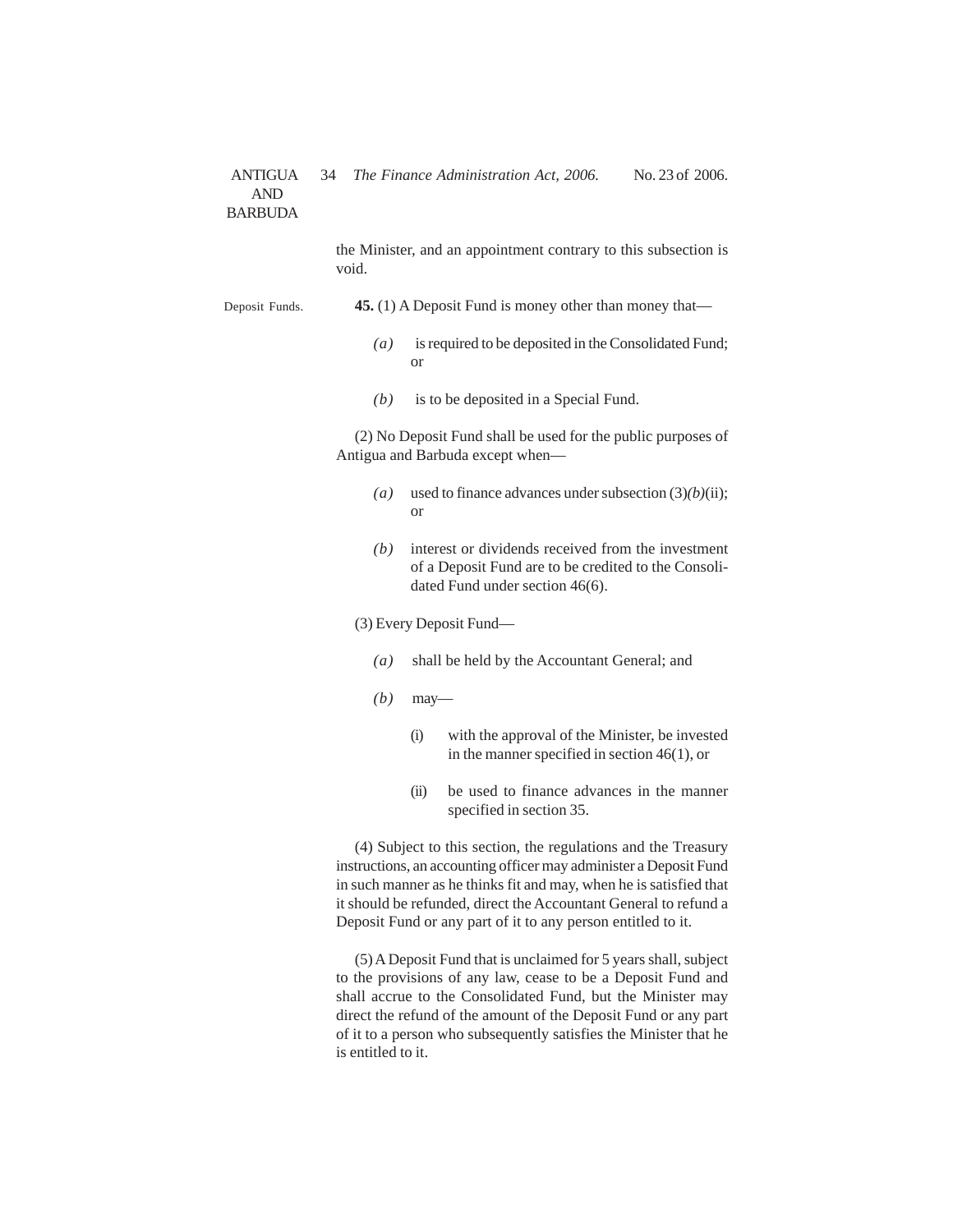AND BARBUDA

#### **PART VII**

#### **INVESTMENTS**

**46.** (1) The Minister may authorise the investment of money forming part of the Consolidated Fund or held in a Special Fund, Deposit Fund, sinking fund or other fund for which provision is made by or under an Act— Investment of public money.

- *(a)* with a financial institution, whether at call or subject to notice not exceeding twelve months;
- *(b)* in deposits with the Eastern Caribbean Central Bank; or
- *(c)* in a manner authorised by law for the investment of money administered by a trustee.

(2) The Minister may, if he is satisfied that it is in the public interest and with the prior approval of the House, authorise the Financial Secretary to purchase securities in any company with money from the Consolidated Fund.

(3) When securities are purchased under subsection (2), the Minister shall—

- *(a)* submit a report to the House containing full details of the securities purchased; and
- *(b)* lay before the House a copy of the agreement made in relation to the purchase together with the most recent annual financial statements of the company.

(4) The interest or dividends in money received from an investment under subsection (1) from—

- *(a)* the Consolidated Fund;
- *(b)* a trust fund that is a Special Fund;
- *(c)* a sinking fund; or
- *(d)* any other fund for which provision is made by or under an Act,

shall be credited to each fund in proportion to the amount in-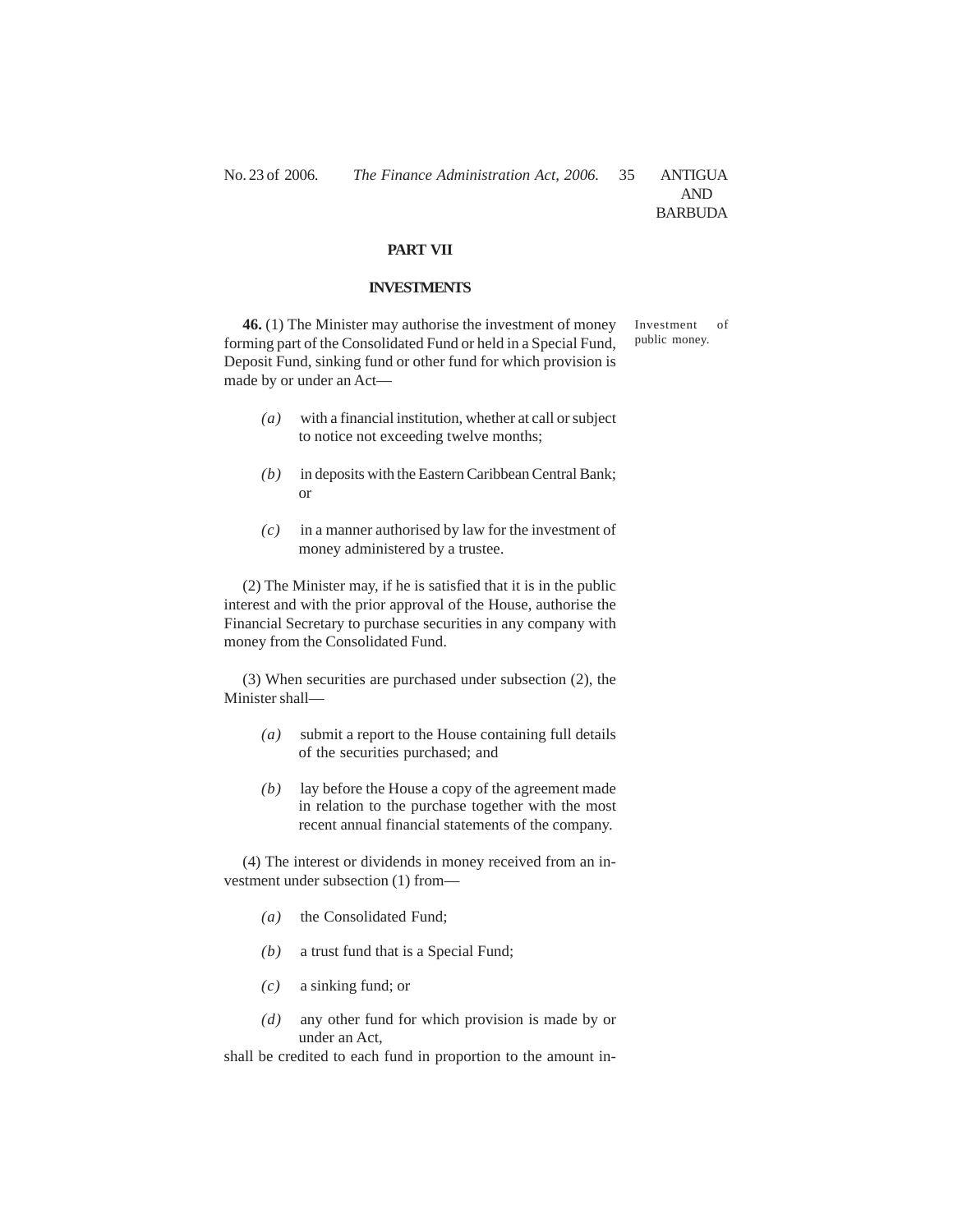vested from that fund.

(5) The interest or dividends in money received in respect of any investment under subsection (1) from a Special Fund, other than a trust fund, shall be credited to that Special Fund unless—

- *(a)* the Government is obligated by law, by agreement or otherwise to credit interest to the Consolidated Fund; or
- *(b)* the Minister directs otherwise.

(6) The interest or dividends in money received from the investment of a Deposit Fund shall be credited to the Consolidated Fund unless—

- *(a)* the Government is obligated by agreement or otherwise to credit interest or dividends to the Deposit Fund; or
- *(b)* the Minister directs otherwise.

(7) Dividends in money from the purchase of securities under subsection (2) shall be credited to the Consolidated Fund.

(8) Interest or dividends in money credited to—

- *(a)* the Consolidated Fund;
- *(b)* a Special Fund;
- *(c)* a Deposit Fund;
- *(d)* a sinking fund; or
- *(e)* any other fund for which provision is made by or under an Act,

shall form part of the fund.

(9) Money held by the Government in a trust fund that is a Special Fund that is invested under subsection (1) may, while invested, be intermingled with other invested money, whether that other money is trust money or otherwise.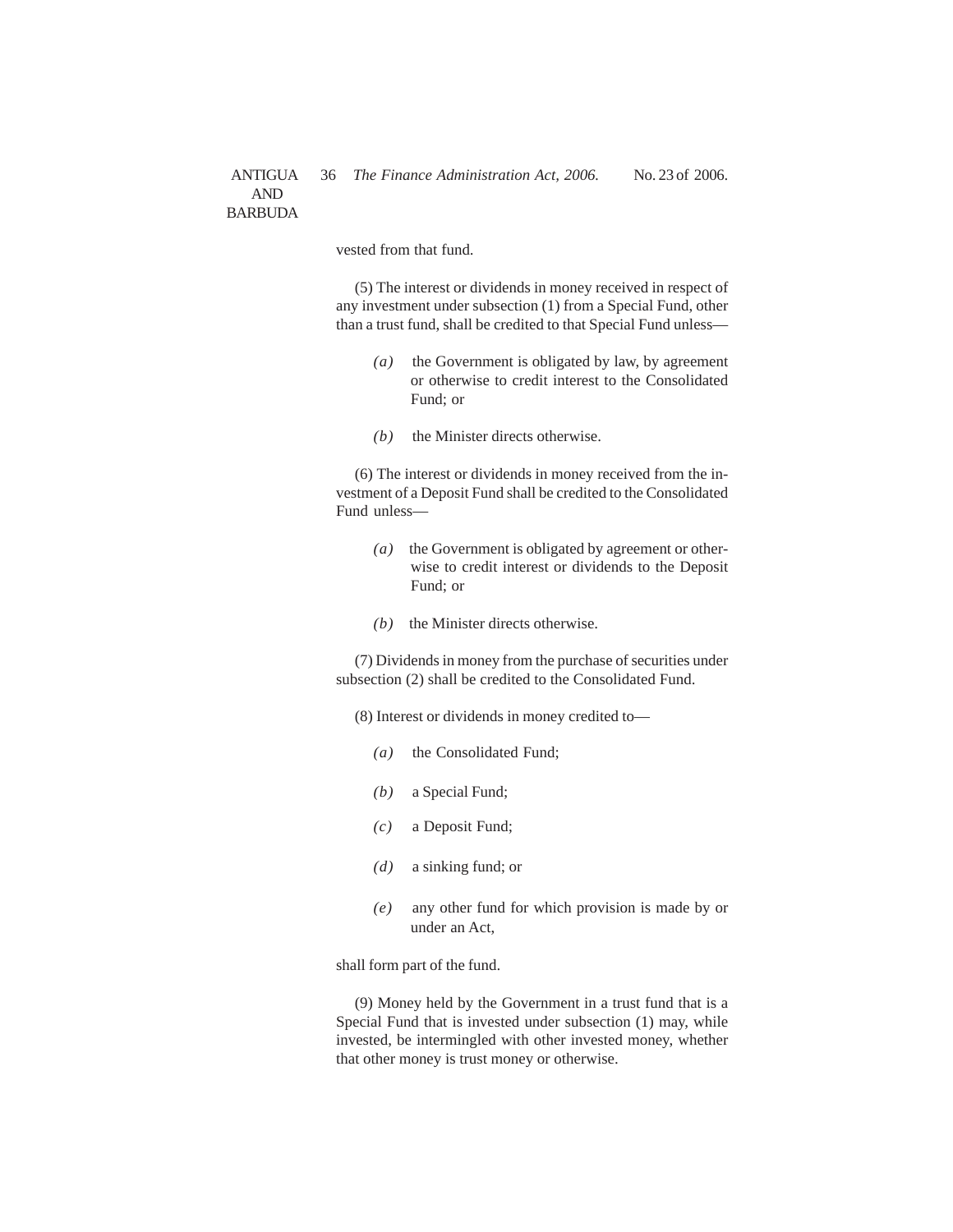| No. 23 of 2006.                                                                                                                                                                                                                                                                                                                                      | The Finance Administration Act, 2006.<br>37                                                                                                                                         | <b>ANTIGUA</b><br><b>AND</b><br><b>BARBUDA</b> |  |  |  |
|------------------------------------------------------------------------------------------------------------------------------------------------------------------------------------------------------------------------------------------------------------------------------------------------------------------------------------------------------|-------------------------------------------------------------------------------------------------------------------------------------------------------------------------------------|------------------------------------------------|--|--|--|
| <b>PART VIII</b><br>PUBLIC DEBT AND GUARANTEES                                                                                                                                                                                                                                                                                                       |                                                                                                                                                                                     |                                                |  |  |  |
| 47. No money shall be raised on the credit of the Government<br>Authorisation of<br>debt.<br>except under the authority of an Act of Parliament or of a resolu-<br>tion of the House.                                                                                                                                                                |                                                                                                                                                                                     |                                                |  |  |  |
| 48. (1) The Minister may in a financial year, when authorised<br>Short-term bor-<br>rowing.<br>by resolution of the House, for the purpose of meeting current<br>requirements, borrow money from a bank or other financial insti-<br>tution by means of advances to an amount not exceeding in the<br>aggregate the sum specified in the resolution. |                                                                                                                                                                                     |                                                |  |  |  |
|                                                                                                                                                                                                                                                                                                                                                      | $(2)$ A resolution referred to in subsection $(1)$ shall have effect<br>for a period not exceeding twelve months.                                                                   |                                                |  |  |  |
| means.                                                                                                                                                                                                                                                                                                                                               | (3) The power to borrow money under subsection (1) may be<br>exercised by a fluctuating overdraft, treasury bills or other similar                                                  |                                                |  |  |  |
| 49. The power to raise money conferred by an Act of Parlia-<br>Application<br>οf<br>sections 50 and<br>ment or resolution of the House shall be interpreted to include<br>51.<br>the following powers except to the extent that the Act or resolu-<br>tion makes provision to the contrary.                                                          |                                                                                                                                                                                     |                                                |  |  |  |
| <b>50.</b> (1) This section applies to raising money other than under<br>Long-term bor-<br>rowing.<br>section 48.                                                                                                                                                                                                                                    |                                                                                                                                                                                     |                                                |  |  |  |
| (2) The Minister shall determine how the money is to be raised.                                                                                                                                                                                                                                                                                      |                                                                                                                                                                                     |                                                |  |  |  |
|                                                                                                                                                                                                                                                                                                                                                      | (3) If the money is to be raised by the issue and sale of gov-<br>ernment securities, the Minister may determine any matter with<br>respect thereto, including, without limitation- |                                                |  |  |  |
| $\left( a\right)$                                                                                                                                                                                                                                                                                                                                    | the principal amount of the government securities to<br>be issued:                                                                                                                  |                                                |  |  |  |
| (b)                                                                                                                                                                                                                                                                                                                                                  | the rate of interest payable and the rate of any pre-<br>mium or discount applicable to the government se-<br>curities;                                                             |                                                |  |  |  |
| (c)                                                                                                                                                                                                                                                                                                                                                  | the currency in which the principal amount of the<br>government securities and any interest or premium<br>are payable;                                                              |                                                |  |  |  |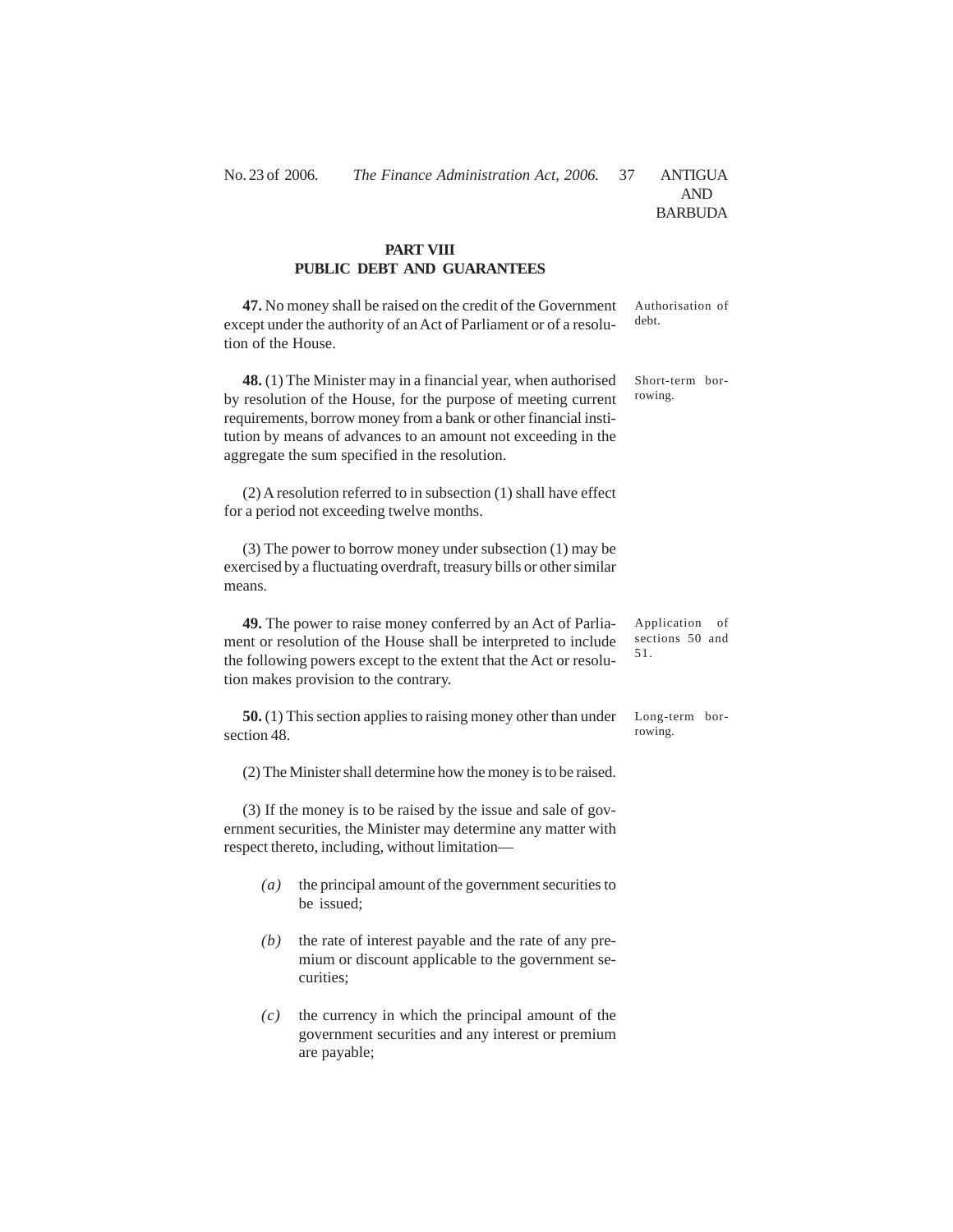- *(d)* the sale price of the government securities;
- *(e)* the form, denomination and dates of issue and maturity of the government securities; and
- (f) any other terms and conditions of the government securities.

(4) When raising money by the issue and sale of government securities, the Minister may do all acts and things necessary or advisable to satisfy the requirements of any jurisdiction with respect to the offer, issue, sale and trade of securities and other transactions relating to securities in the jurisdiction, including, without limitation—

- *(a)* the preparation, approval, filing or delivery of a prospectus or other document or any amendment or supplement to any of them;
- *(b)* the registration, qualification or exemption from registration or qualification of the Government under the laws of the jurisdiction regarding the offer, issue, sale or trade of securities;
- (c) the listing and trading of securities on a stock exchange;
- *(d)* the disclosure of financial and other information;
- *(e)* entering into agreements with respect to the offer, issue, sale or trade of securities or other transactions relating to securities including underwriting and similar agreements;
- *(f)* providing for the establishment and operation of sinking funds in relation to government securities; and
- *(g)* the execution of all documents and instruments in relation to matters described in this subsection.

Regulations respecting government securities.

- **51.** (1) The Minister may by regulation provide for—
	- *(a)* the execution or execution and countersigning of government securities in any manner or for the au-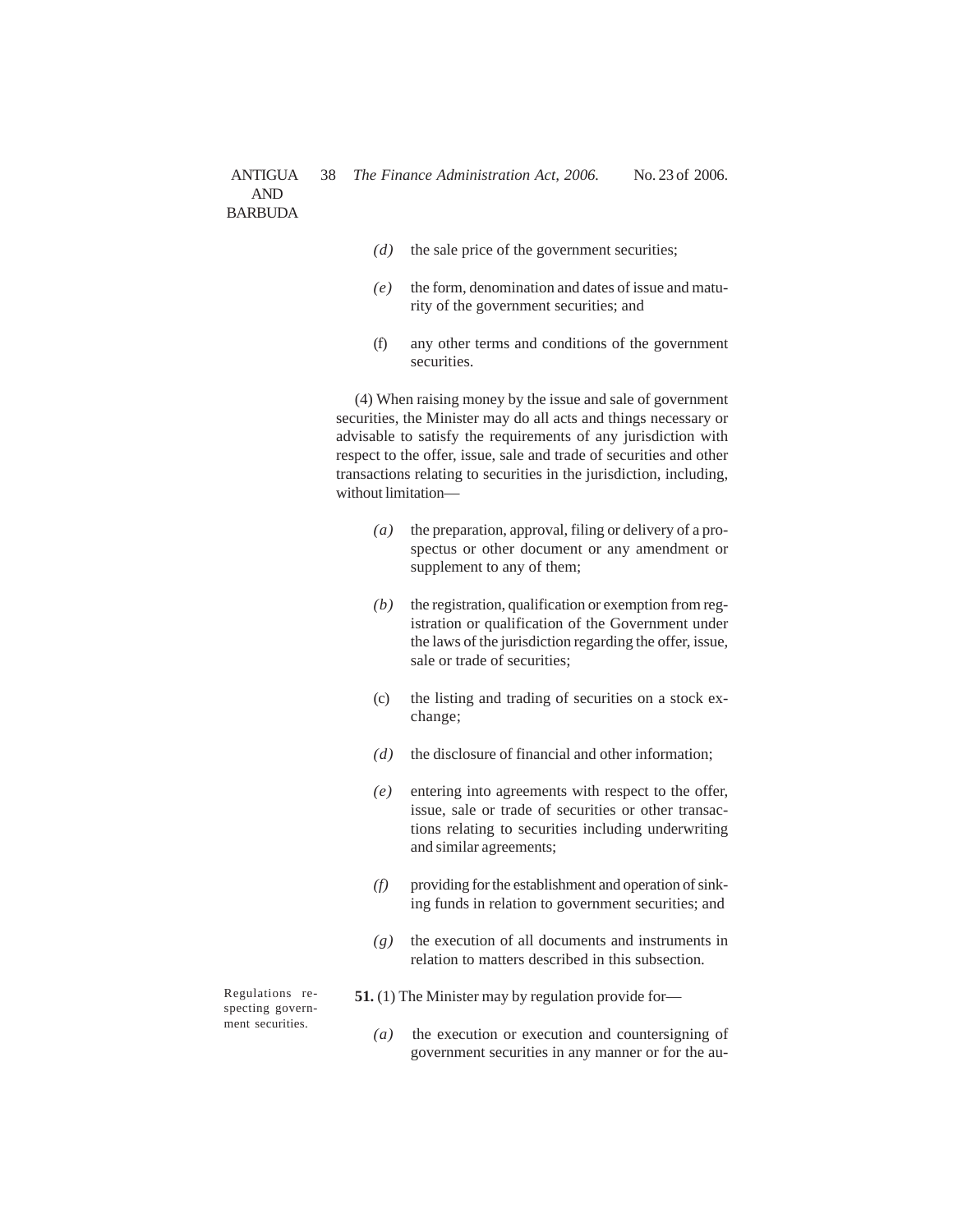thentication of government securities in a manner other than by execution or by execution and countersigning; and

*(b)* the form of government securities and for the inscription, registration, transfer, transmission, exchange, redemption, cancellation and other related matters including the dematerialization of government securities and for the electronic inscription, registration, transfer, transmission, exchange, redemption, cancellation and other matters in relation to government securities.

(2) A regulation under subsection (1) does not apply to the extent that the regulation is inconsistent with the terms of a government security.

**52.** Subject to any provision of an Act to the contrary, any money raised by loan or by the sale of government securities shall be paid into the Consolidated Fund. Proceeds of loans and sale of government securities.

**53.** (1) Subject to subsection (2) and to the consent of the creditor holding the public debt or where the Minister is entitled to do so, the Minister may change the form of the public debt or part of the public debt.

(2) The Minister shall not make a change in the form of the public debt or part of the public debt that has the effect of increasing the present value of the public debt except with the approval of the House.

**54.** No guarantee of a financial liability shall be given by the Government unless it is— Restriction on guarantees.

- *(a)* given in accordance with the provisions of an Act authorising the guarantee; or
- *(b)* authorised by resolution of the House within ninety days.

Debt charges.

Change in form of public debt.

**55.** Section 96 of the Constitution applies in relation to debt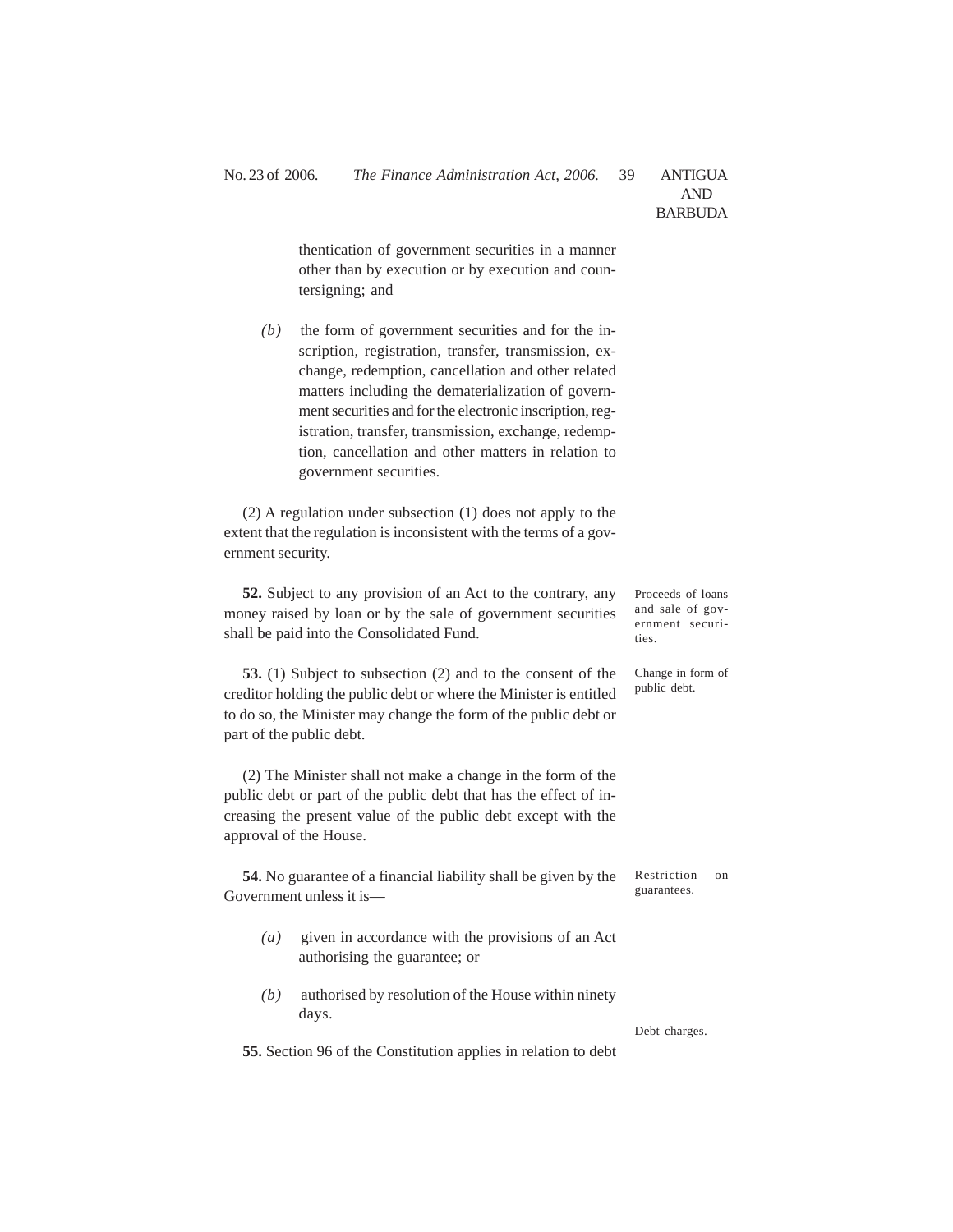ANTIGUA 40 The Finance Administration Act, 2006. No. 23 of 2006. AND BARBUDA

charges.

### **PART IX**

## **PUBLIC ACCOUNTS**

Public Accounts.

**56.** (1) All public money shall be accounted for in the Public Accounts of Antigua and Barbuda.

(2) Subject to subsection (3), the Accountant General shall within six months after the end of every financial year—

- *(a)* prepare the Public Accounts for that financial year in accordance with generally accepted accounting principles as determined in writing by the Minister, accounting for all public money and showing fully the financial position of Antigua and Barbuda at the end of that financial year;
- *(b)* certify the Public Accounts; and
- *(c)* submit to the Director of Audit as many copies of the Public Accounts as the Director of Audit may require.

(3) The Minister may, by directive in writing to the Accountant General, extend the period within which the Public Accounts are required to be submitted to the Director of Audit and any directive so given shall be laid without delay before the House if it is sitting and, if it is not sitting, then without delay after it next sits.

(4) The Public Accounts referred to in subsection (1) shall include—

- *(a)* a summary statement of revenue and expenditure of the Consolidated Fund by standard object code;
- *(b)* a statement of assets and liabilities;
- *(c)* a comparative statement of actual and estimated revenue by detailed object code;
- *(d)* a statement of each Special Fund;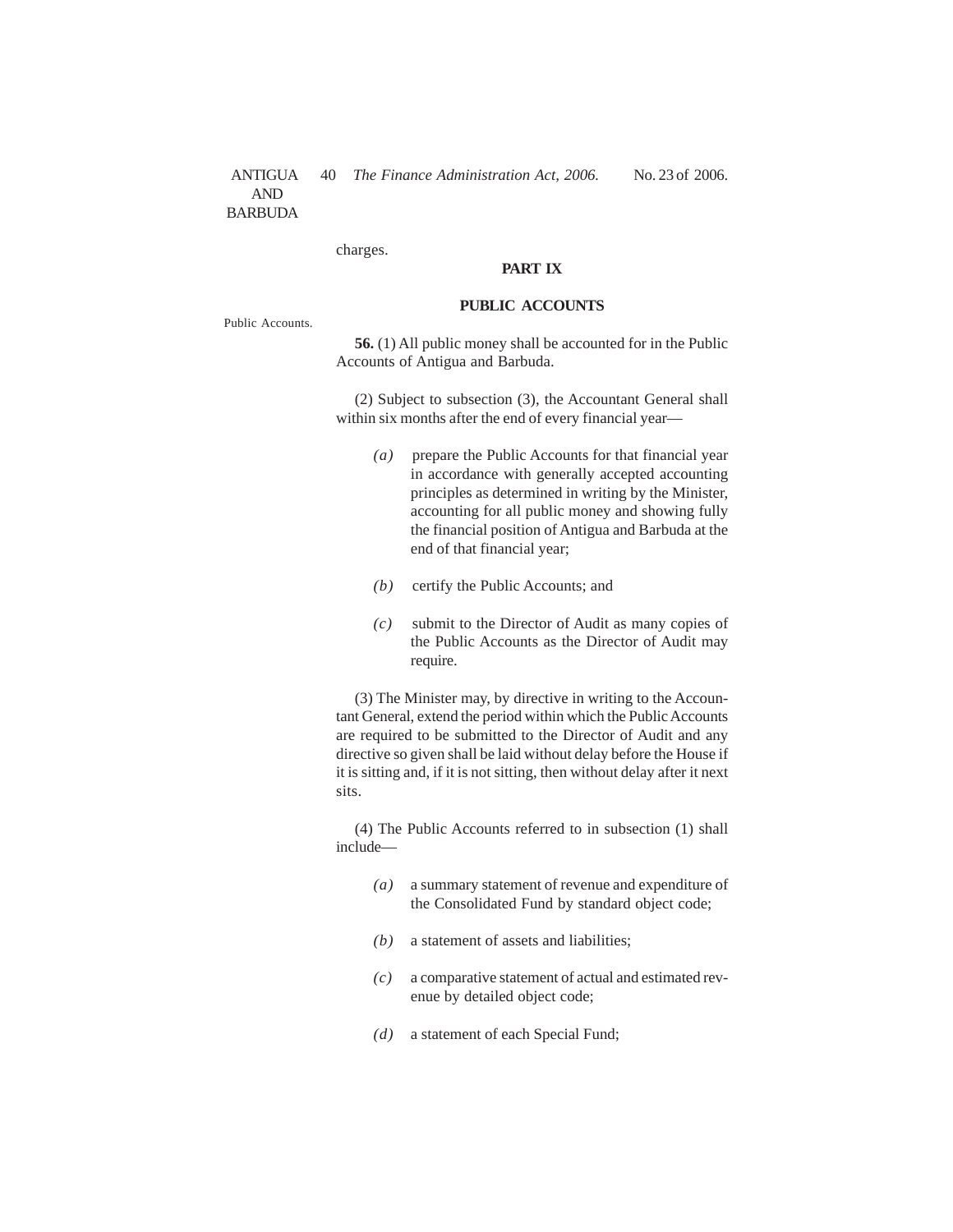- *(e)* a statement of the balance in each Deposit Fund;
- *(f)* a statement of investments showing the funds on behalf of which the investments were made;
- *(g)* a statement of public debt and accumulated sinking funds;
- *(h)* a statement of the balance in any fund, other than a sinking fund, for which provision is made by or under an Act;
- *(i)* a statement of contingent liabilities of the Government;
- *(j)* a statement of balances on advance accounts from the Consolidated Fund and Deposit Funds analyzed under the various categories set out in section 35(1);
- *(k)* a statement of arrears of revenue by detailed object code;
- *(l)* a statement of losses of cash and stores;
- *(m)* the summary statements referred to in section 19(1); and
- *(n)* any other statements that the House may require.

#### **PART X**

## **REGULATIONS AND MISCELLANEOUS**

Regulations.

**57.** (1)The Minister may make such regulations as appear to him to be necessary and expedient for the proper carrying out of the intent of this Act.

(2) Without restricting the generality of subsection (1), the Minister may make regulations—

- *(a)* prescribing anything that under this Act may be prescribed;
- *(b)* respecting accounting for public money including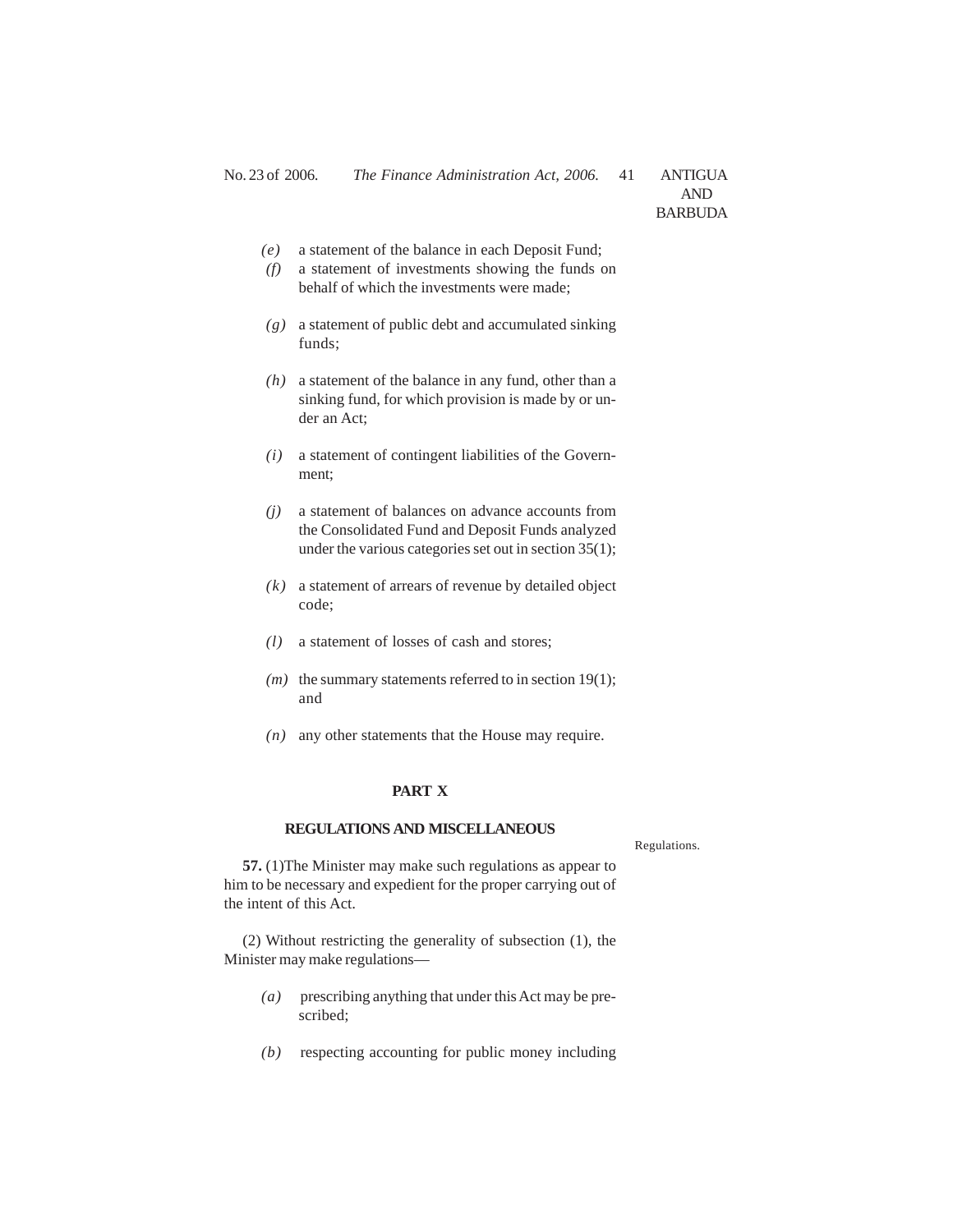#### AND BARBUDA

the collection, receipt, custody, banking, expenditure, proper accounting for, care and management and forms of records of public money;

- *(c)* respecting the accounts of Government when they are kept electronically on the financial information system;
- *(d)* respecting the custody, handling and proper accounting for stamps and securities, whether the property of the Government or on deposit with or entrusted to the Government or to a public officer in his official capacity or to any other person;
- *(e)* respecting government property including such matters as the responsibility for making and maintaining up-to-date inventories, the form of and the information to be kept in such inventories, writing off government property and declaring government property surplus or unserviceable and disposing of it;
- *(f)* establishing and providing for the operation of sinking funds;
- *(g)* respecting imprests;
- *(h)* exempting corporations and entities from the definition of statutory body;
- *(i)* providing for the payment of interest on late payments by the Government, including permitting a specified person to determine when interest is payable, the rate of that interest and when it is calculated and compounded;
- *(j)* prescribing charges for payments to the Government made other than in legal tender;
- *(k)* prescribing fees and charges for dishonoured cheques and to defray the costs of acceptance by the Accountant General of voluntary assignments by public officers of salaries, wages, pensions, gratuities and other money; and
- *(l)* respecting security of premises, documents, securities and the financial information system.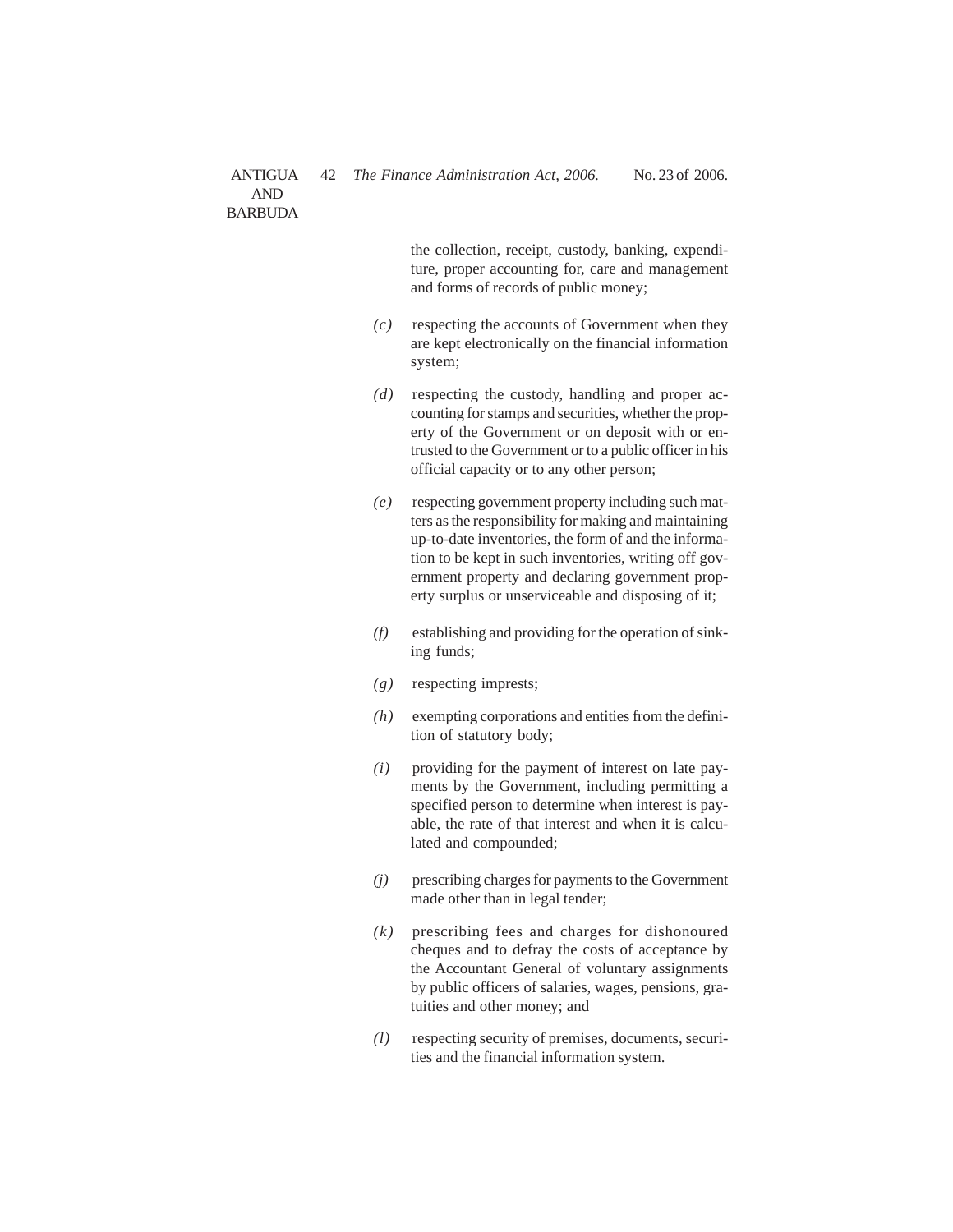# BARBUDA

Negative resolution.

**58.** Regulations made under this Act shall be published in the *Gazette* and the Minster shall lay them before the House as soon as may be after they are published and, if the House resolves that the regulations or any provision of the regulations be annulled, then the regulations or the provision of the regulations is annulled and is deemed to have been repealed by the resolution, but without prejudice to the validity of anything done under the regulations or the provision of the regulations before its annulment or to the making of new regulations.

**59.** Except as provided in any other Act, the voting rights attached to shares held by the Government in a body corporate may be exercised by the Minister responsible for the body corporate or by a person authorised by the Minister to exercise the voting rights.

#### Voting of shares held by Government.

## **PART XI**

#### **STATUTORY BODIES**

| <b>60.</b> In this Part, "appropriate Minister", in relation to a statu-<br>tory body, means the Minister responsible for the statutory body. | Definition of "ap-<br>propriate Minis-<br>ter" |  |
|-----------------------------------------------------------------------------------------------------------------------------------------------|------------------------------------------------|--|
| 61. The provisions of this Part apply to a statutory body<br>notwithstanding any provision of any other law respecting the<br>statutory body. | Application of<br>Part.                        |  |

**62.** (1) A statutory body shall, not later than September 1 of each year, cause to be prepared a draft business plan for the next financial year that contains— Business plan.

- *(a)* the estimates of—
	- (i) its recurrent income and expenditures for the next financial year, and
	- (ii) its capital expenditures for the next financial year and a proposal for financing them;
- *(b)* a statement of the objectives and priorities of the statutory body for the next financial year and the following two financial years;
- *(c)* a comprehensive financial plan that shows how resources, including but not limited to financial re-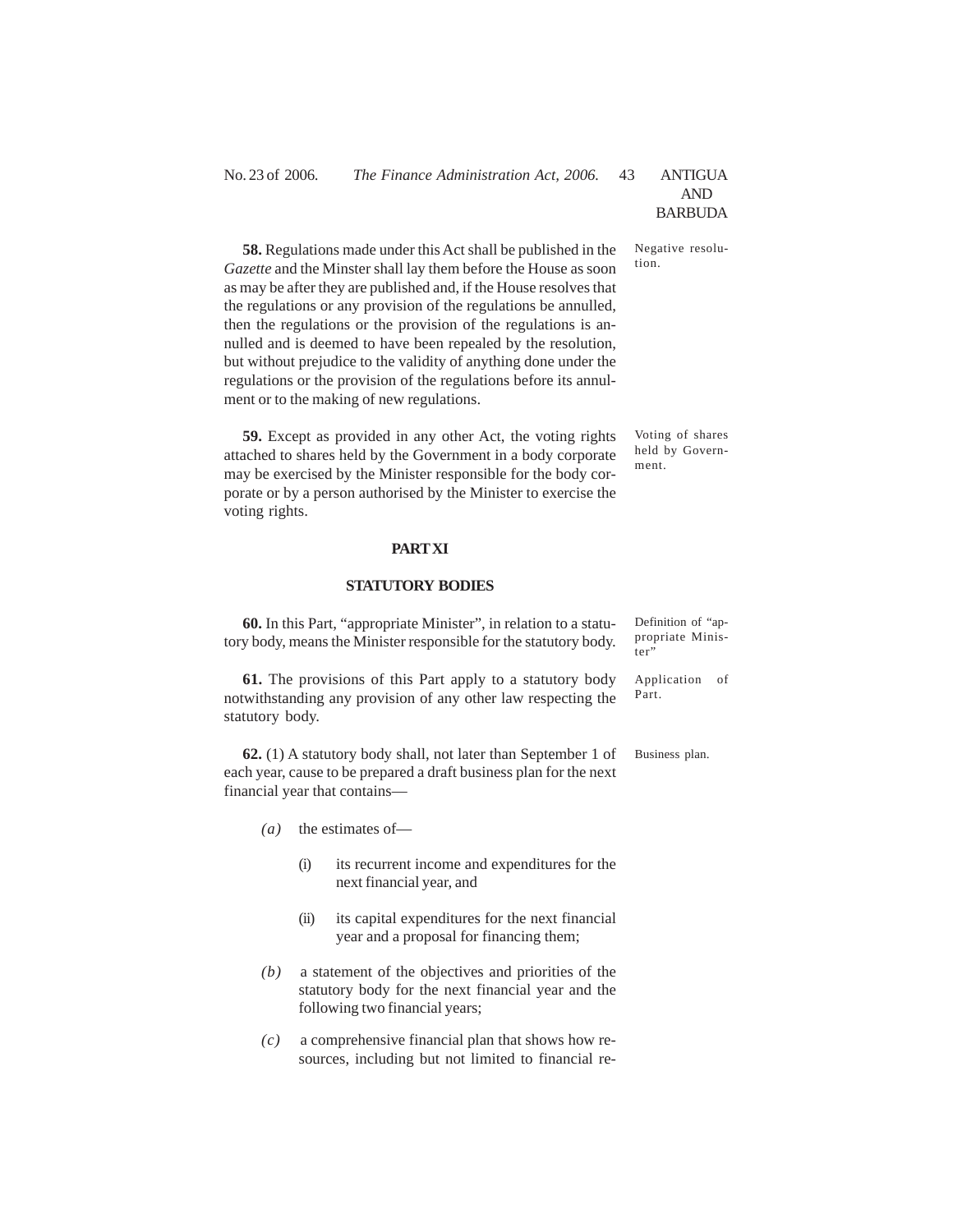sources, will be allocated to meet the objectives and priorities of the statutory body in the next financial year and the following two financial years;

- *(d)* a statement as to how the statutory body proposes to measure its performance in carrying out its responsibilities in each financial year; and
- *(e)* such other information as the Minister of Finance directs.

(2) The statutory body shall submit a copy of the draft business plan to the Minister of Finance and the appropriate Minister for their approval.

(3) The statutory body shall make such changes to the draft business plan as the Minister of Finance and the appropriate Minister direct.

(4) The approved business plan shall be implemented by the statutory body and shall not be materially altered without the further approval of the Minister of Finance and the appropriate Minister.

Guarantees and loans by statutory bodies.

**63.** (1) No statutory body shall—

- *(a)* raise money by loan;
- *(b)* make loans; or
- *(c)* guarantee the repayment of a loan or the performance of an obligation,

without the prior approval in writing of the Minister of Finance acting on the advice of cabinet.

(2) A loan or guarantee made in contravention of subsection (1) is void.

Accounts of statutory bodies.

- **64.** (1) A statutory body shall—
	- *(a)* keep proper books of account of its income and other receipts and expenditures; and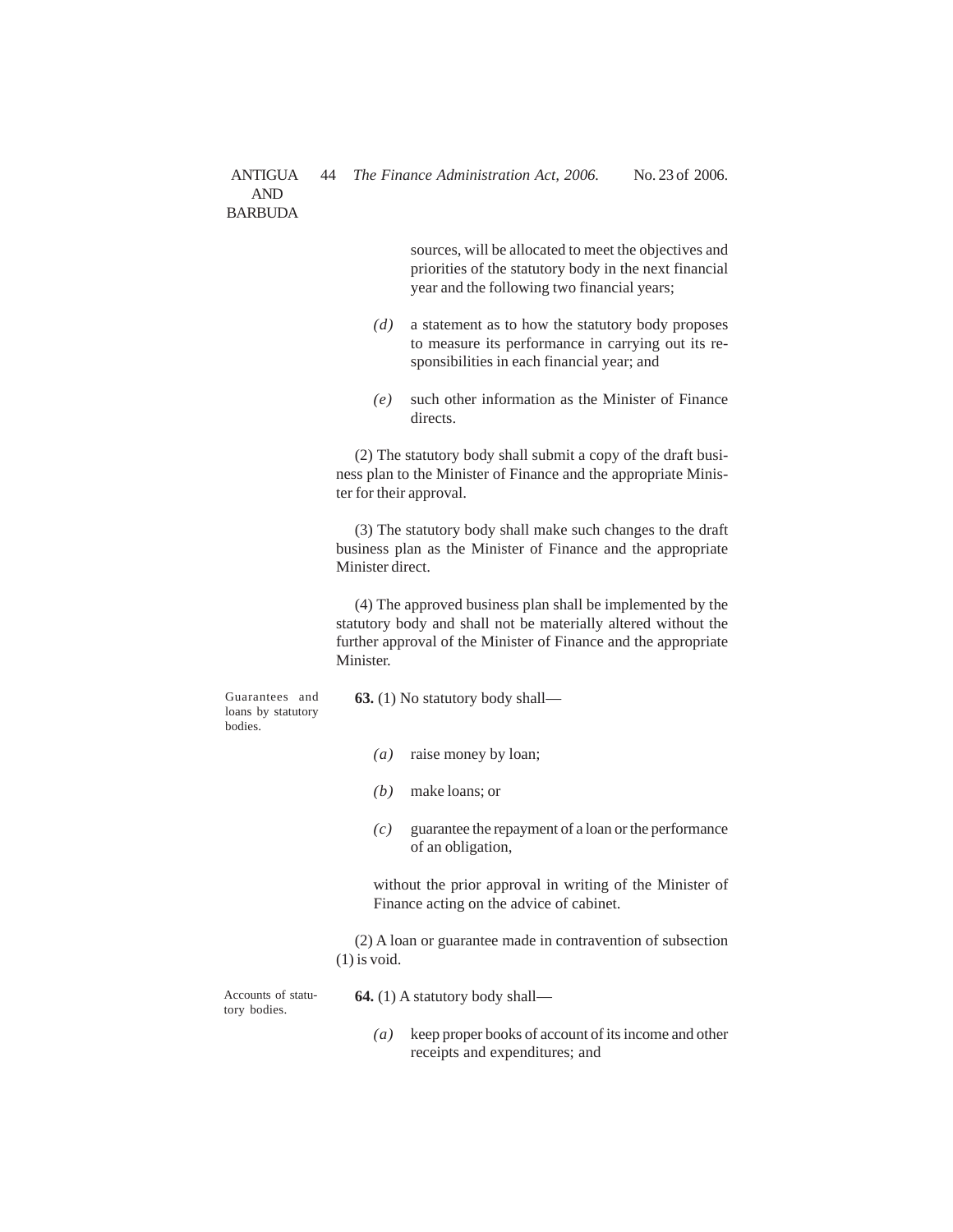- *(b)* ensure that—
	- (i) all money received is promptly and properly brought to account;
	- (ii) all payments out of its money are correctly made and properly authorised; and
	- (iii) adequate control is maintained over its property and over the incurring of liabilities by the statutory body.

(2) The books of account kept under subsection (1) shall—

- *(a)* be sufficient to record and explain the statutory body's transactions;
- *(b)* enable the statutory body's financial position to be determined with reasonable accuracy at any time; and
- *(c)* be sufficient to enable financial statements to be prepared and audited in accordance with this Part.

**65.** Within six months after the end of each financial year, the statutory body shall cause—

Annual audited financial statements.

- *(a)* to be prepared the following financial statements together with proper and adequate explanatory notes—
	- (i) a statement of the assets and liabilities of the statutory body at the end of the financial year;
	- (ii) a statement of the revenue and expenditure of the statutory body during the financial year;
	- (iii) such other financial statements for the financial year as may be specified in writing by the Minister of Finance or the appropriate Minister;
- *(b)* to be prepared an annual report of the statutory body on the implementation of the business plan and such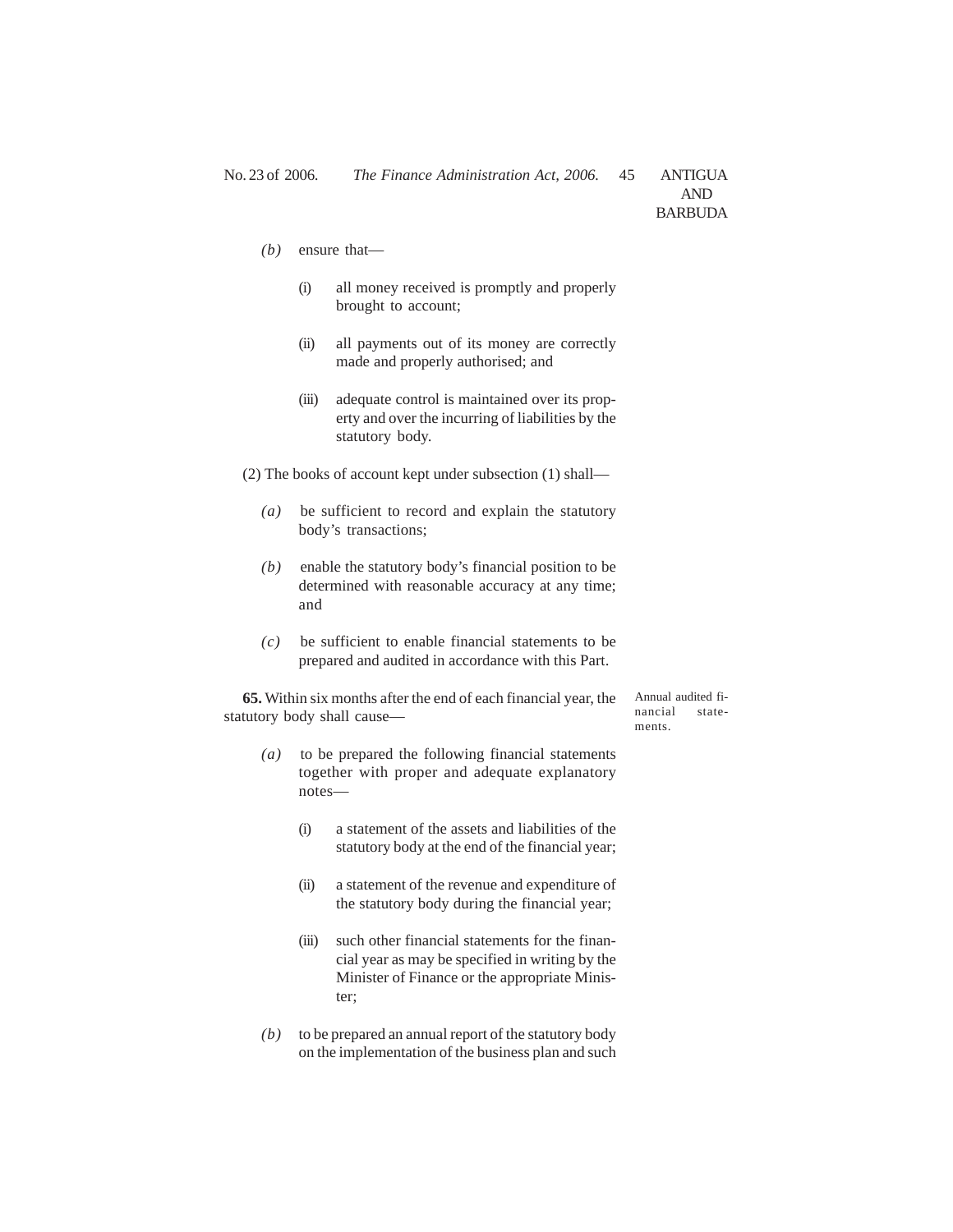### AND BARBUDA

other matters as the statutory body considers advisable or the Minister of Finance or appropriate Minister directs; and

*(c)* the financial statements to be audited.

Audited financial statements, etc. to be furnished and tabled in the House.

**66.** (1) Without delay after completion of the audit of the financial statements, the statutory body shall furnish to the appropriate Minister a sufficient number of copies for the members and officials of the House of the audited financial statements, the report of the auditor and the annual report of the statutory body.

(2) Without delay after completion of the audit of the financial statements, the statutory body shall furnish to the Minister of Finance a copy of the audited financial statements, the report of the auditor and the annual report of the statutory body.

(3) The appropriate Minister shall, within thirty days after he has received the audited financial statements, the report of the auditor and annual report of the statutory body, lay the financial statements, report of the auditor and the annual report before the House and furnish a sufficient number of copies for the members and officials of the House.

#### **PART XII**

## **REPEAL, TRANSITIONAL PROVISIONS AND CONSEQUENTIAL AMENDMENTS**

| Repeal of Cap.<br>134.                 | <b>67.</b> The Development Fund Act (Cap. 134) is repealed.                                                                                           |
|----------------------------------------|-------------------------------------------------------------------------------------------------------------------------------------------------------|
| Transitional regu-<br>lations.         | <b>68.</b> The Minister may make regulations providing for any tran-<br>sitional matter not dealt with or not sufficiently dealt with by this<br>Act. |
| Transitional pro-<br>visions: general. | <b>69.</b> (1) In this section, "former finance provision" means a<br>provision of the Finance and Audit Act that is repealed under<br>section 71.    |
|                                        | $(2)$ On the coming into operation of this Act—                                                                                                       |

*(a)* every person acting under a former finance provision immediately before its repeal shall continue to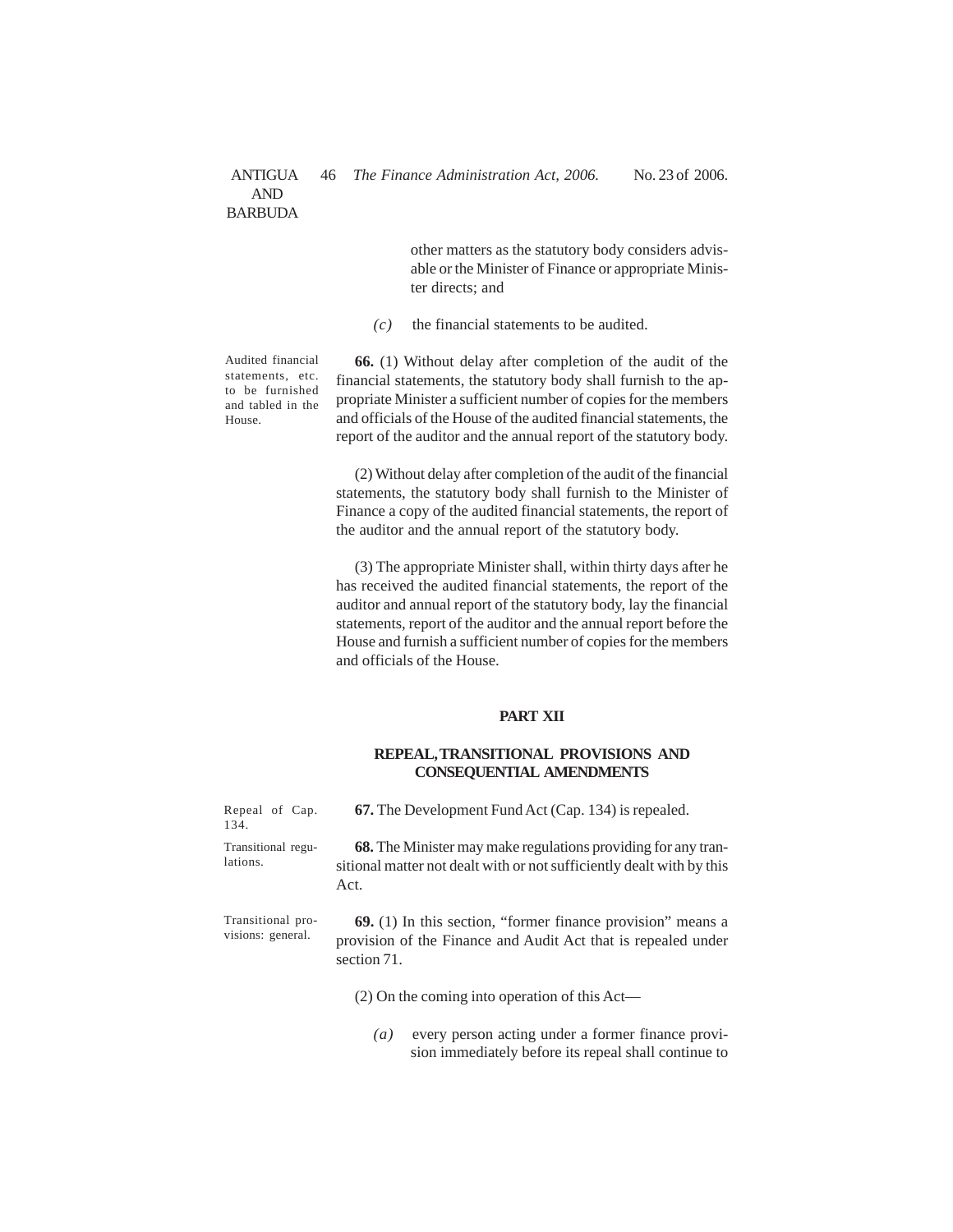act under this Act as if he has been authorised to act under this Act;

- *(b)* the Consolidated Fund and other funds, other than the Development Fund, held by the Government under a former finance provision immediately before its repeal is continued under this Act;
- *(c)* any reference in an unrepealed Act or regulation to a former finance provision shall, with respect to a subsequent transaction, matter or thing, be construed as a reference to the provision of this Act relating to the same subject matter as the repealed provision.

(2) A reference in any Act or regulation to the Development Fund Act (Cap. 134) shall be construed as a reference to the appropriate provision of this Act.

(3) For greater certainty, a claim that has been written off or abandoned before this Act comes into operation, other than a claim or part of a claim that is extinguished by settlement, is deemed not to have extinguished the claim.

**70.** (1) On the coming into operation of this Act, any balance that formed part of the Development Fund immediately before the coming into operation of this Act, other than money for development purposes from any government or from any national or international organization or bank, shall be transferred to the Consolidated Fund.

(2) The money that, immediately before the coming into operation of this Act, formed part of the Development Fund for development purposes from any government or from any national or international organization or bank shall be deposited to a Special Fund or to the Consolidated Fund, as directed in writing by that government, national or international organization or bank.

(3) If a government, national or international organization or bank directs that money is to be deposited in a Special Fund, a Special Fund is hereby established for that money under the name specified by the Accountant General.

(4) The Accountant General shall comply with a direction of the government, national or international organization or bank Transitional provision: transfer of money in Development Fund.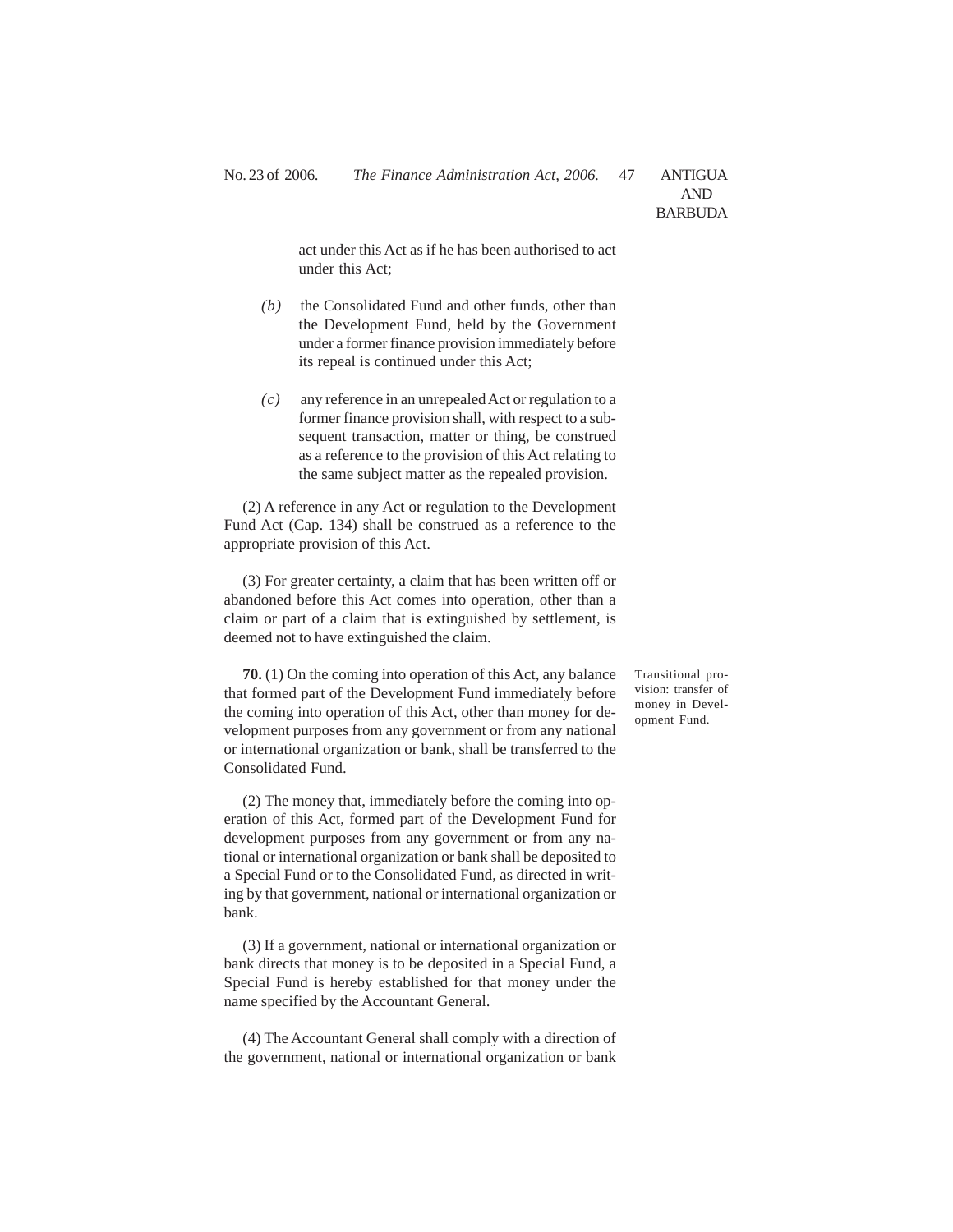## ANTIGUA 48 The Finance Administration Act, 2006. No. 23 of 2006. AND

BARBUDA

referred to in subsection (2) to deposit the money in the Consolidated Fund.

Consequential amendments to Cap. 168.

**71.** The provisions of the Finance and Audit Act are amended by repealing Parts I to XII except—

- *(a)* the title "PART I PRELIMINARY";
- *(b)* section 1;
- *(c)* the definitions of "Accountant-General", "Director of Audit", "the House", "Minister", "public monies", "public officer" and "statutory body" in section  $2(1)$  and section  $2(2)$ ;
- *(d)* section 17(1);
- *(e)* Parts VI and VII;
- *(f)* the title "PART VIII";
- *(g)* section 48;
- *(h)* the title "PART XI REGULATIONS";
- *(i)* section 57(1) from the beginning up to and including the words "provisions of this Act"; and
- *(j)* section 57(2).

Passed by the House of Representatives this 14th day of November, 2006.

Passed by the Senate this 17th day of November, 2006.

**D. Giselle Isaac-Arrindell,** *Speaker.*

**Hazlyn M. Francis,** *President.*

**Yvonne Henry** *Clerk to the House of Representatives.*

**Yvonne Henry** *Clerk to the Senate.*

Printed at the Government Printing Office, Antigua and Barbuda, by Eric.T. Bennett, Government Printer — By Authority, 2006.

\_\_\_\_\_\_\_\_

800—11.06 *[ Price \$18.70 ]*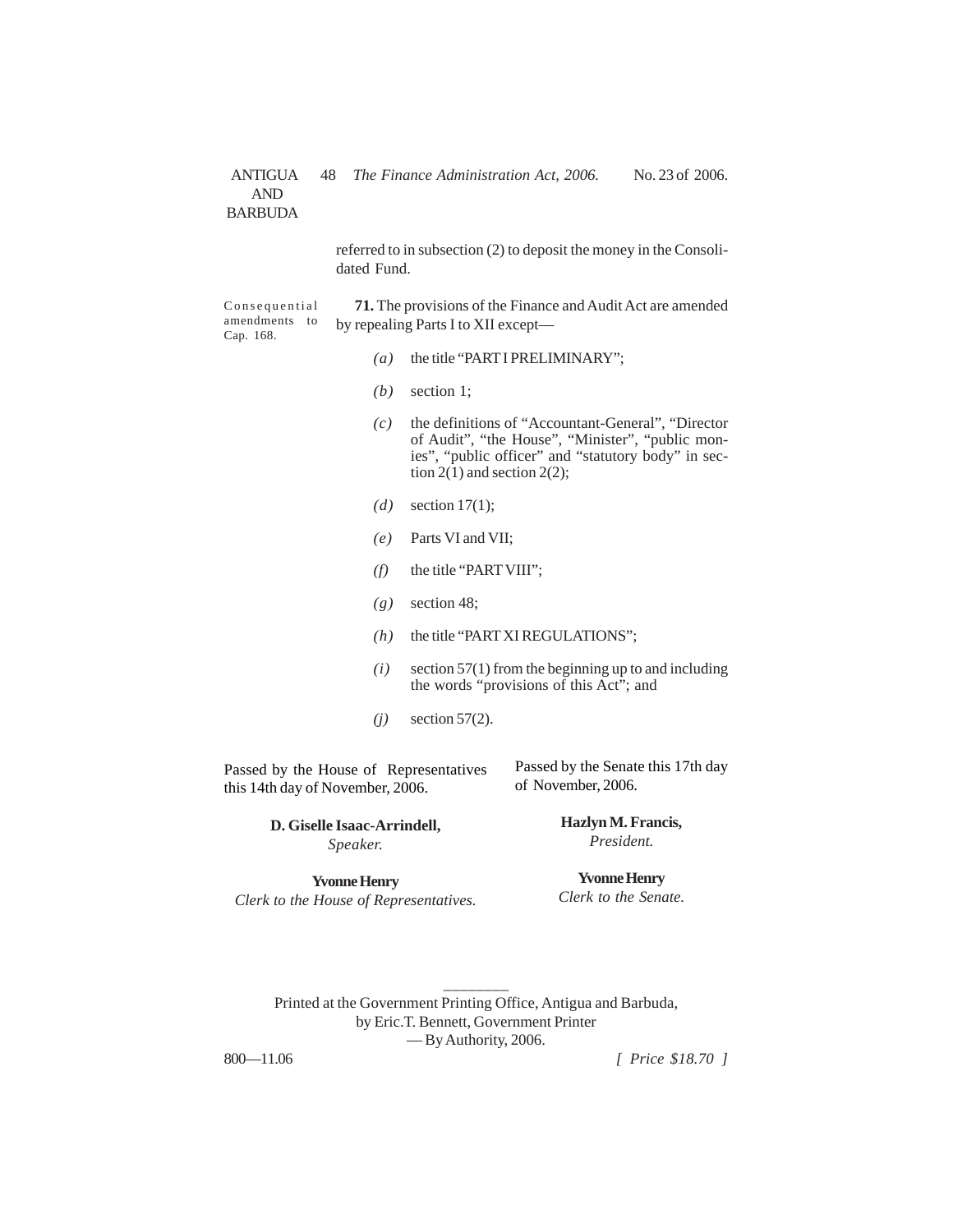No. 23 of 2006. The Finance Administration Act, 2006. 49 ANTIGUA AND BARBUDA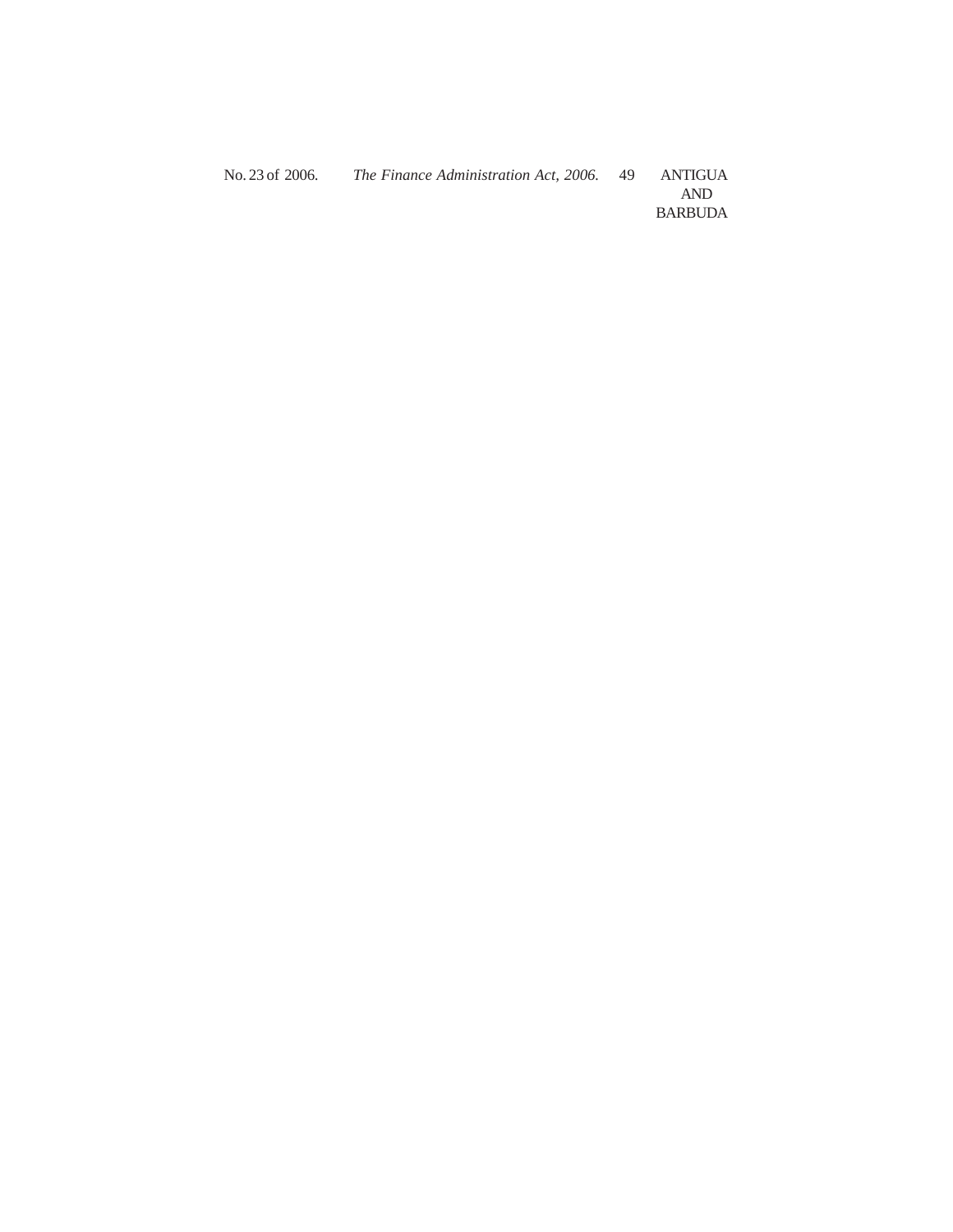### **ANTIGUA AND BARBUDA**

## **THE FINANCE ADMINISTRATION ACT, 2006**

## **ARRANGEMENT OF SECTIONS**

### **Sections**

- 1. Short title and commencement.
- 2. Definitions.
- 3. Interpretation of delegation, designation, etc.

#### **PART II**

## **CONTROL AND MANAGEMENT OF PUBLIC FINANCE**

- 4. Interpretation of this Part.
- 5. Responsibilities and powers of Minister.
- 6. Responsibilities and powers of Financial Secretary.
- 7. Responsibilities and powers of Accountant General.
- 8. Designation and responsibilities of accounting officers.
- 9. Delegation by accounting officer.
- 10. General responsibility of public officers.

## **PART III BANKING**

- 11. Public money to be deposited in bank.
- 12. Banking arrangements.

#### **PART IV**

### **PAYMENT OF MONEY INTO CONSOLIDATED FUND**

- 13. Consolidated Fund.
- 14. Payments into Consolidated Fund.
- 15. Fees and commissions deducted at source.
- 16. Remission of money paid or payable.
- 17. Write off of debts.
- 18. Settlement of claims by Government.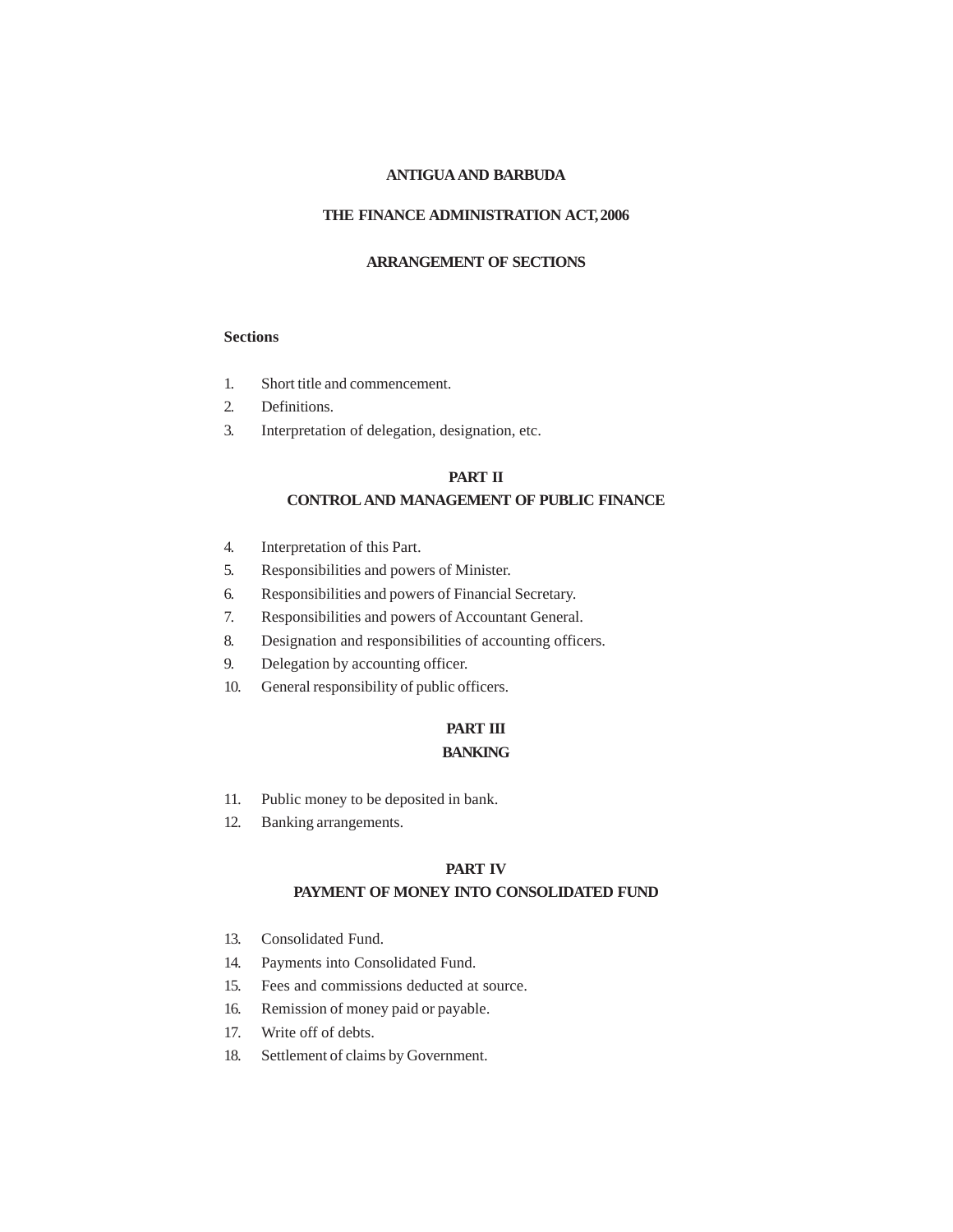- 19. Report and register of remissions and write offs under this or any other Act.
- 20. Recovery of expenditure charged to an appropriation.
- 21. Interest on overdue accounts.

# **PART V PAYMENT OF MONEY OUT OF CONSOLIDATED FUND DIVISION 1 GENERAL RULES**

- 22. Payment out of Consolidated Fund.
- 23. Limitation on payments from appropriations.
- 24. Limitations on payments for statutory expeditures.

## **DIVISION 2 AUTHORISATION OF EXPENDITURE**

- 25. Authorisation of expenditure: annual estimates and appropriation Bill.
- 26. Supplement to annual estimates.
- 27. Authorisation of expenditure, supplementary estimates and supplementary appropriation Bills.
- 28. General warrants and reservations.
- 29. Provisional general warrants and reservations.
- 30. Special warrants and Contingency Fund.
- 31. Special warrants before appropriation Act is passed.
- 32. Supplementary appropriation warrant and reservations.
- 33. Virement warrants.
- 34. Reallocation warrants.
- 35. Advance warrants.
- 36. Imprest warrants.
- 37. Interdepartmental warrants.

## **DIVISION 3**

## **SPECIFIC CASES OF PAYMENTS OUT OF CONSOLIDATED FUND**

38. Refund of money.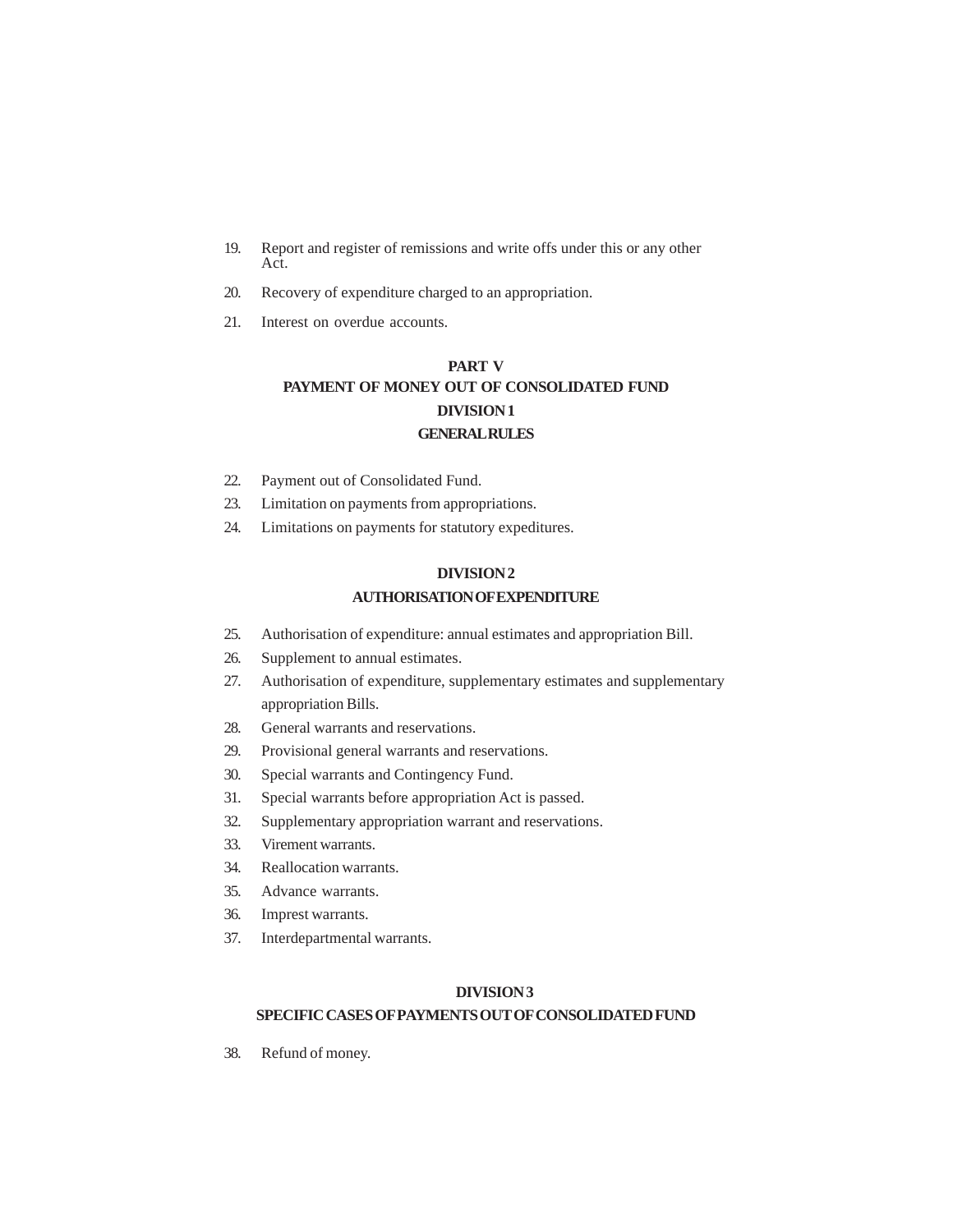- 39. Payment of orders and awards for money and settlement of claims against Government.
- 40. Right of set off.

#### **DIVISION 4**

## **LAPSE OFAPPROPRIATION AND WARRANTS**

41. Lapse of balance in appropriations and warrants.

## **PART VI**

## **SPECIAL FUNDS AND DEPOSIT FUNDS**

- 42. Special Funds.
- 43. Administration of Special Funds.
- 44. Trusts.
- 45. Deposit Funds.

# **PART VII**

## **INVESTMENTS**

46. Investment of public money.

## **PART VIII PUBLIC DEBTS AND GUARANTEES**

- 47. Authorisation of debt.
- 48. Short-term borrowing.
- 49. Application of sections 50 and 51.
- 50. Long-term borrowing.
- 51. Regulations respecting government securities.
- 52. Proceeds of loans and sale of securities.
- 53. Changes in form of public debt.
- 54. Restriction on guarantees.
- 55. Debt charges.

## **PART IX**

### **PUBLIC ACCOUNTS**

56. Public Accounts.